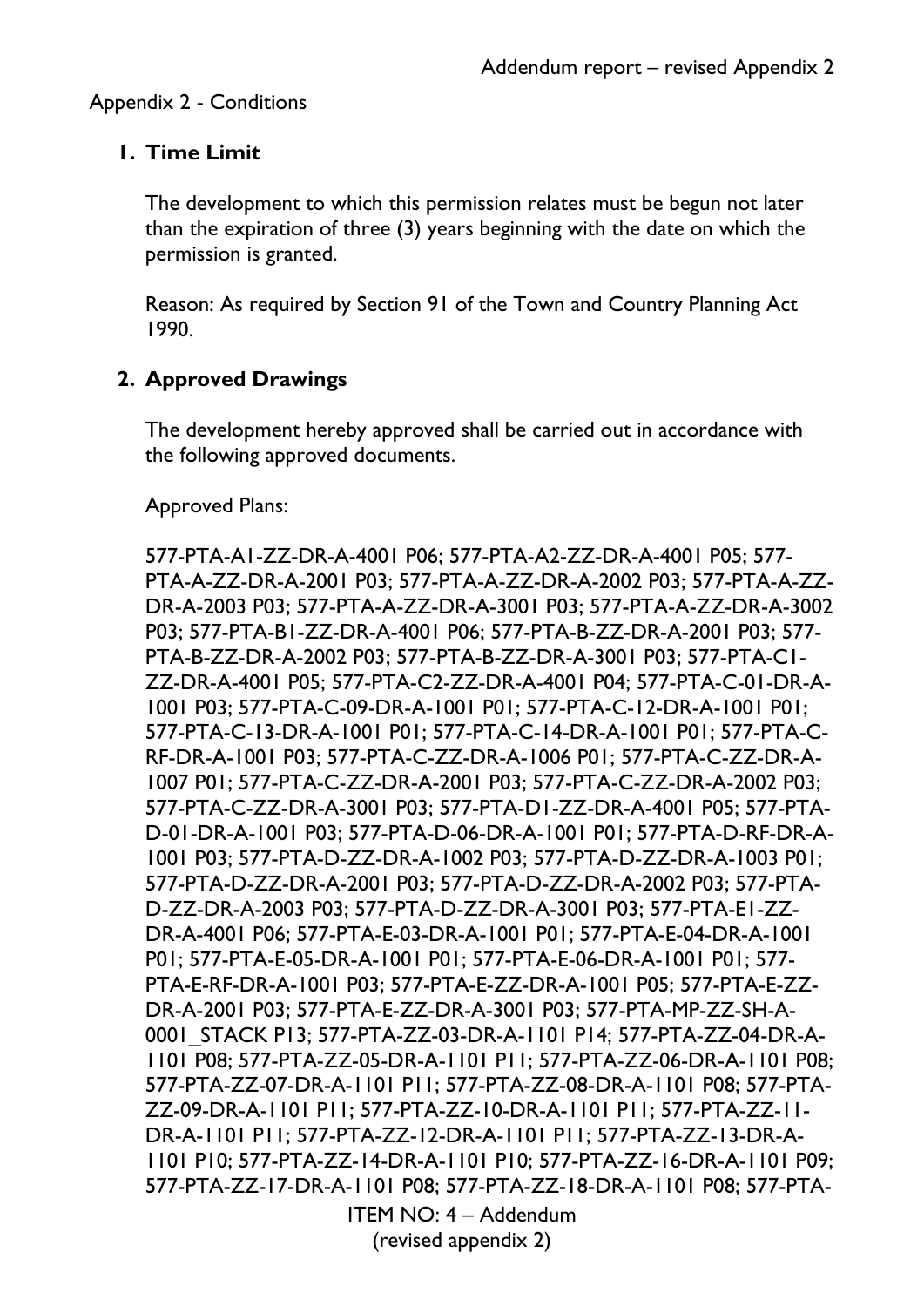ZZ-19-DR-A-1101 P09; 577-PTA-ZZ-20-DR-A-1101 P07; 577-PTA-ZZ-21- DR-A-1101 P07; 577-PTA-ZZ-RF-DR-A-1101 P07; 577-PTA-ZZ-ZZ-DR-A-1105 P03; 577-PTA-ZZ-ZZ-DR-A-1201 P03; 577-PTA-ZZ-ZZ-DR-A-1202 P03; 577-PTA-ZZ-ZZ-DR-A-1301 P04; 577-PTA-ZZ-ZZ-DR-A-1302 P04; 577-PTA-ZZ-15-DR-A-1101 P10; 577-PTA-C-15-DR-A-1001 P02; 577-PTA-A-00-DR-A-1001 P04; 577-PTA-A-01-DR-A-1001 P04; 577-PTA-A-02-DR-A-1001 P05; 577-PTA-A-09-DR-A-1001 P05; 577-PTA-A-10-DR-A-1001 P05; 577-PTA-A-11-DR-A-1001 P02; 577-PTA-A-12-DR-A-1001 P02; 577-PTA-A-13-DR-A-1001 P02; 577-PTA-A-16-DR-A-1001 P02; 577-PTA-A-RF-DR-A-1001 P04; 577-PTA-A-ZZ-DR-A-1006 P03; 577-PTA-A-ZZ-DR-A-1007 P02; 577-PTA-A-ZZ-DR-A-1008 P02; 577-PTA-B-00-DR-A-1001 P04; 577-PTA-B-01-DR-A-1001 P04; 577-PTA-B-02-DR-A-1001 P05; 577-PTA-B-09-DR-A-1001 P04; 577-PTA-B-10-DR-A-1001 P04; 577-PTA-B-15-DR-A-1001 P02; 577-PTA-B-19-DR-A-1001 P02; 577-PTA-B-RF-DR-A-1001 P04; 577-PTA-B-ZZ-DR-A-1003 P05; 577-PTA-B-ZZ-DR-A-1006 P02; 577-PTA-B-ZZ-DR-A-1007 P02; 577-PTA-B-ZZ-DR-A-1008 P02; 577-PTA-C-00-DR-A-1001 P04; 577-PTA-D-00-DR-A-1001 P04; 577-PTA-E-00-DR-A-1001 P04; 577-PTA-ZZ-00-DR-A-1101 P16; 577-PTA-ZZ-01-DR-A-1101 P16; 577-PTA-ZZ-02- DR-A-1101 P16, TM402-L03A; TM402 - L04A; TM402 - L05A; TM402 - L06A.

Approved Reports:

Detailed Arboricultural Report (April 2020), Waste Management Strategy (November 2020), Transport Assessment Addendum (November 2020), Sustainability Statement (November 2020), Planning Report (November 2020), Noise Assessment (November 2020), Housing and Viability Assessment (November 2020), Flood Risk Assessment and Drainage Strategy Technical Note (November 2020), Fire Safety Statement (November 2020), Energy Statement (November 2020), Design and Access statement (November 2020), Accommodation Schedule (577-PTA-MP-ZZ-SH-A-0001\_STACK – Rev. P13).

Approved Environmental Statement dated June 2019, with addendums dated May 2020 and November 2020, prepared by WSP, which includes:

ITEM NO: 4 – Addendum Volume 1: Environmental Statement Chapter 6: Local Air Quality Chapter 7: Archaeology Chapter 8: Daylight, Sunlight and Overshadowing Chapter 9:Wind Microclimate Chapter 10: Ground Conditions and Contamination Chapter 11: Socio-economics Chapter 12: Transport and Access

(revised appendix 2)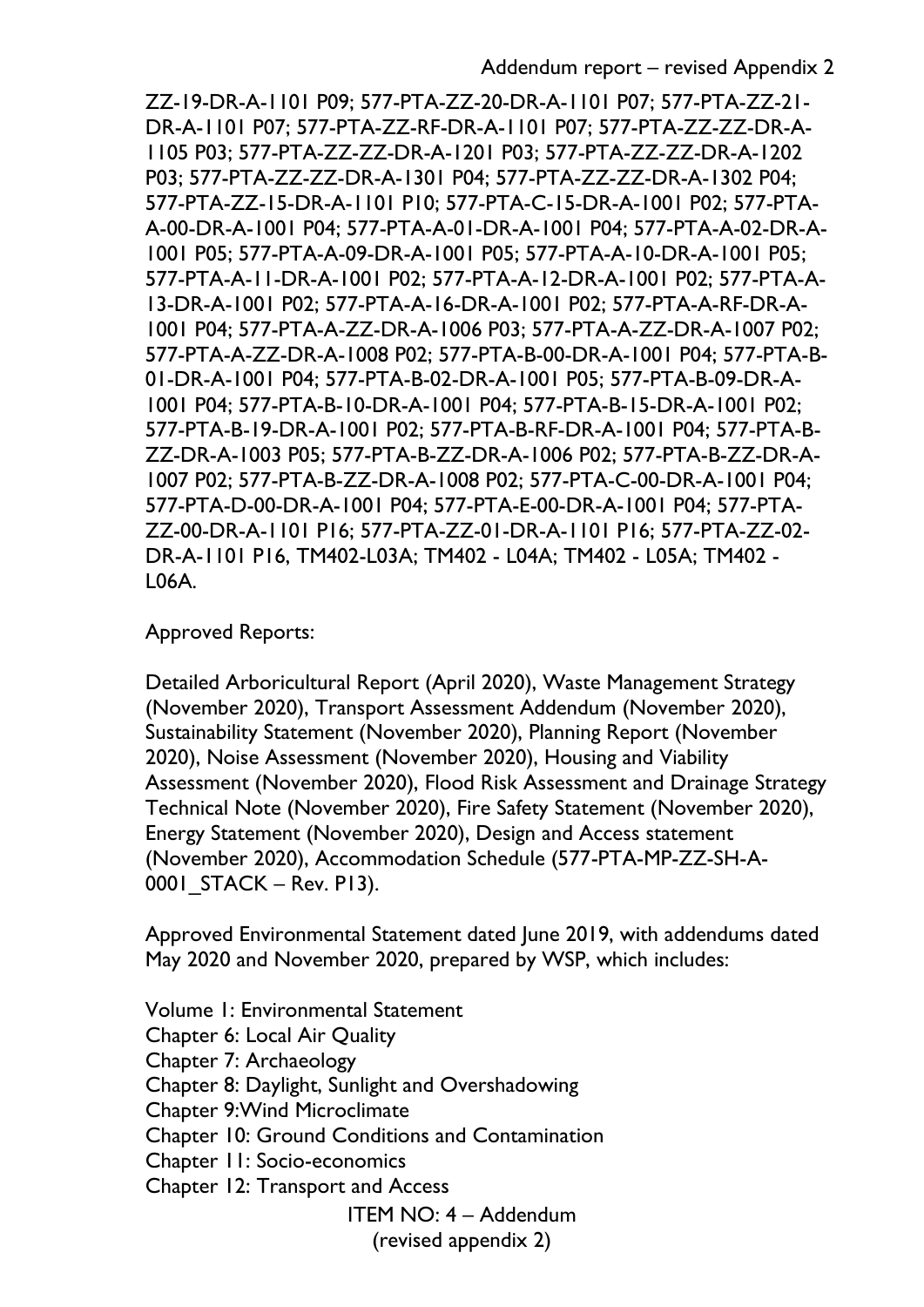Chapter 13: Water Resources, Flood Risk and Drainage

Chapter 15: Cumulative Effects

Chapter 16: Summary of Effect and Mitigation Measures

Chapter 17: Summary of Residual Effects

Volume 2: Townscape, Heritage and Visual Impact Assessment

Volume 3: Technical Appendices

Volume 4: Non-Technical Summary

Reason: For the avoidance of doubt and in the interests of proper planning and to ensure that the land uses within the development do not have any effects which have not been assessed in the Environmental Statement.

### **3. No Amendments to Approved Plans**

No amendments to approved plans will be accepted unless:

- (A) The Local Planning Authority first determines in writing that there is not likely to be a significant adverse environmental effect arising from the proposed amendments in comparison with the plans already subjected to environmental impact assessment and approved by this permission; or
- (B)The submission for amendment has been accompanied by a supplementary Environmental Impact Assessment assessing the likely significant environmental effects of the amendments proposed in comparison with the plans already subjected to environmental impact assessment and the application has been appraised in accordance with the procedure set out in the Town & Country Planning (Environmental Impact Assessment) (England and Wales) Regulations 2017, as if the Regulations applied to the application to amend under this condition as they would apply to an application under Section 73 of the Town & Country Planning Act 1990 (as amended).

Reason: To ensure that the development is carried out in accordance with the parameters assessed in the Environmental Statement, as may be modified by those conditions which the Local Planning Authority considers necessary to secure a satisfactory development and to ensure that amendments to the plans may be made providing the proposed changes either do not give rise to likely significant adverse effects in comparison with the plans authorised by this; or that prior to approval such likely effects are subject to environmental assessment.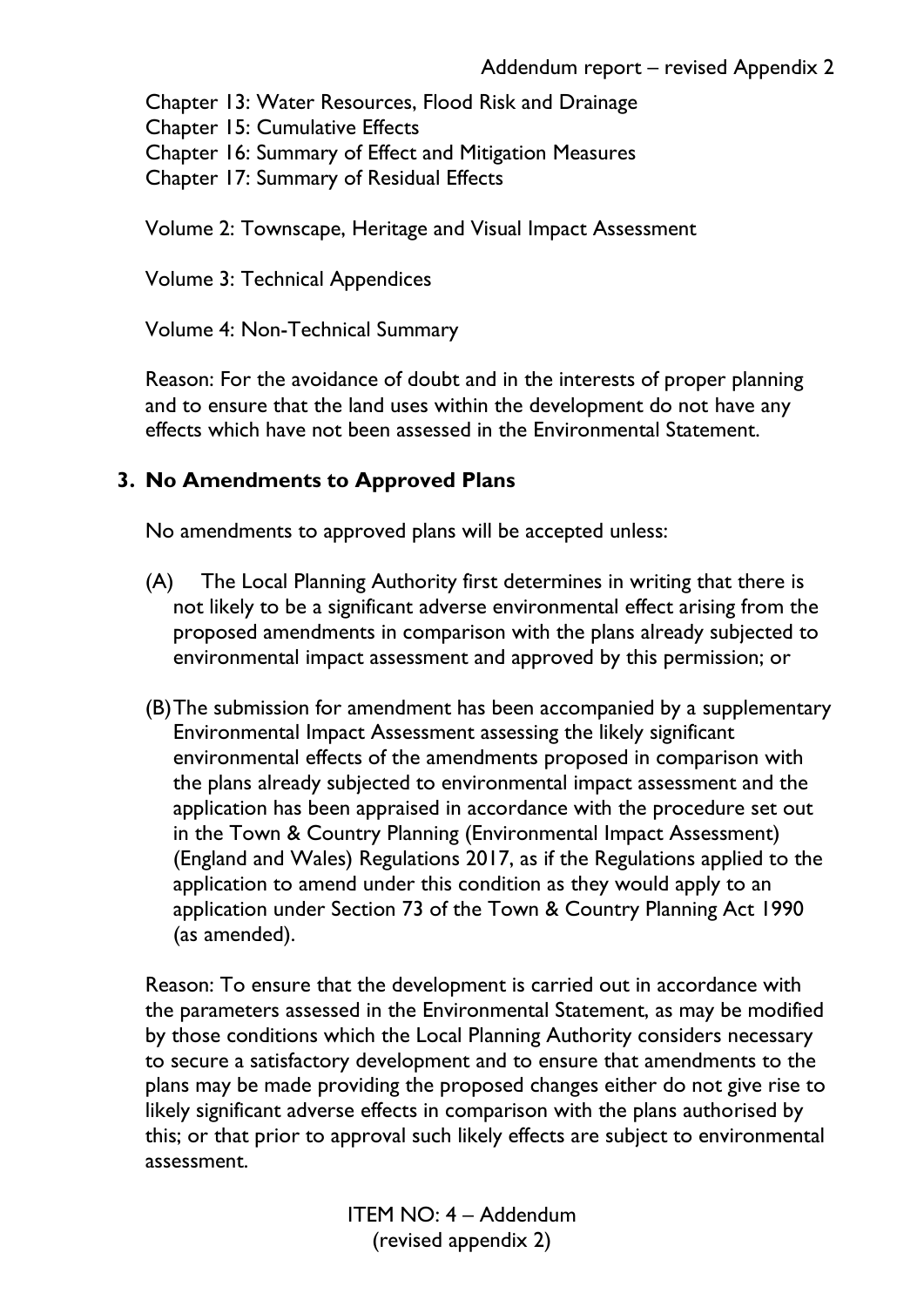### **4. Compliance with the EIA Mitigation Measures**

The development shall be carried out in accordance with the mitigation measures set out in the Environmental Statement (dated June 2019), and subsequent addendums (dated May 2020 and November 2020) and whenever the local planning authority is requested to approve a variation to those mitigation measures or a non-material or minor amendment as provided by planning procedures, it shall only do so if it is satisfied that the proposed variation or amendment would not have any significant environmental effects which have not been assessed in the Environmental Statement.

Reason: To ensure that the details of the development are within the parameters assessed in the Environmental Statement and that the development is carried out in accordance with the mitigation measures set out in the Environmental Statement in order to minimise the environmental effects of the development.

### **5. Development Phasing**

Prior to the commencement of the development hereby approved, a Phasing Plan, showing the location of all phases and the programme for the phasing of the development (including a demolition phase), shall be submitted to, and approved in writing by, the Local Planning Authority.

The Development shall be implemented in accordance with the details and timings of the agreed Phasing Plan.

Reason: To allow the development process to be managed effectively and efficiently with appropriate build-out times which correspond to the timing of associated infrastructure in accordance with Policy IM1 of the Royal Greenwich Local Plan: Core Strategy with Detailed Policies (2014).

### **6. Demolition Management Plan**

Prior to the commencement of the development hereby approved, including demolition and site preparation works, a Demolition Management Plan (DMP) shall be submitted to, and approved in writing by, the Local Planning Authority, in conjunction with Transport for London, to minimise impacts to the local highway network and to control noise, vibration and air pollutants generated as a result of the construction process. These documents shall be prepared in accordance with the London Freight Plan, 'The control of dust and emissions from construction and demolition' Supplementary Planning Guidance, the council's Construction Site Noise Code of Practice (http://www.royalgreenwich.gov.uk/downloads/file/470/noise\_from\_major\_co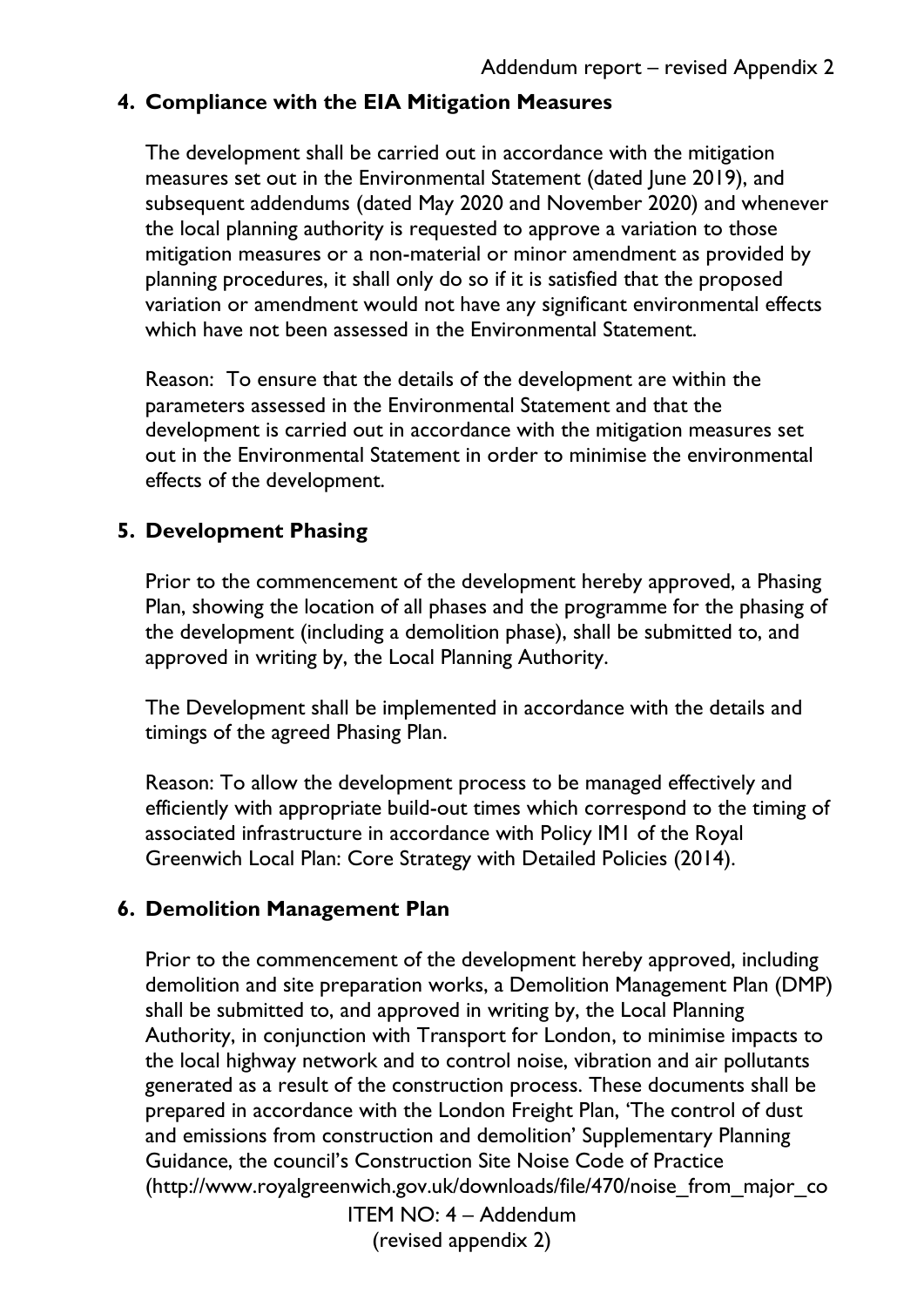nstruction sites leaflet), BRE Pollution Control Guides 'Controlling particles and noise pollution from construction sites' and 'Controlling particles, vapour and noise pollution from construction sites'. The CLP and CMP shall include details of (but shall not be limited to):

(a) loading and unloading of plant and materials;

(b) storage of plant and materials;

(c) programme of works;

(d) measures for traffic management and encouragement of sustainable modes of transport for workers;

(e) details of a vehicle booking system

(f) provision of boundary hoarding and visibility zones of construction traffic routing;

(g) hours of operation;

(h) means to prevent deposition of mud on the highway;

(i) likely noise levels to be generated from plant and construction works;

(j) a dust risk assessment;

(k) means to monitor and control dust, noise and vibrations;

(l) haulage routes;

(m) a site plan identifying location of site entrance, exit, wheel washing, hard standing hoarding (distinguishing between solid hoarding and other barriers such as heras and monarflex sheeting), stock piles, dust suppression, location of water supplies and location of nearest neighbouring receptors;

(n) bonfire policy;

(o) confirmation that a mobile crusher will/won't be used on site and if so, a copy of the permit and intended dates of operation;

(p) an air quality impact assessment for the construction phase, including details of monitoring (with particular reference to particulates); and

(q) confirmation of all Non-Road Mobile Machinery (NRMM) to be used, or a statement confirming that NRMM will not be used. All Non-Road Mobile Machinery (NRMM) and plant to be used on site of net power between 37kW and 560 kW must be registered at http://nrmm.london/.

(r) an explanation of how construction-phase contamination and remediation risks, to the wider environment, neighbours and construction workers will be controlled.

(s) An Asbestos Survey and Management Plan

The development shall be constructed in accordance with the approved Plans.

Reason: To ensure that the proposed development does not interfere with the free flow of traffic and conditions of safety on the public highway, and to ensure the development process does not have a significant adverse impact on the amenities of nearby residential properties in accordance with Policy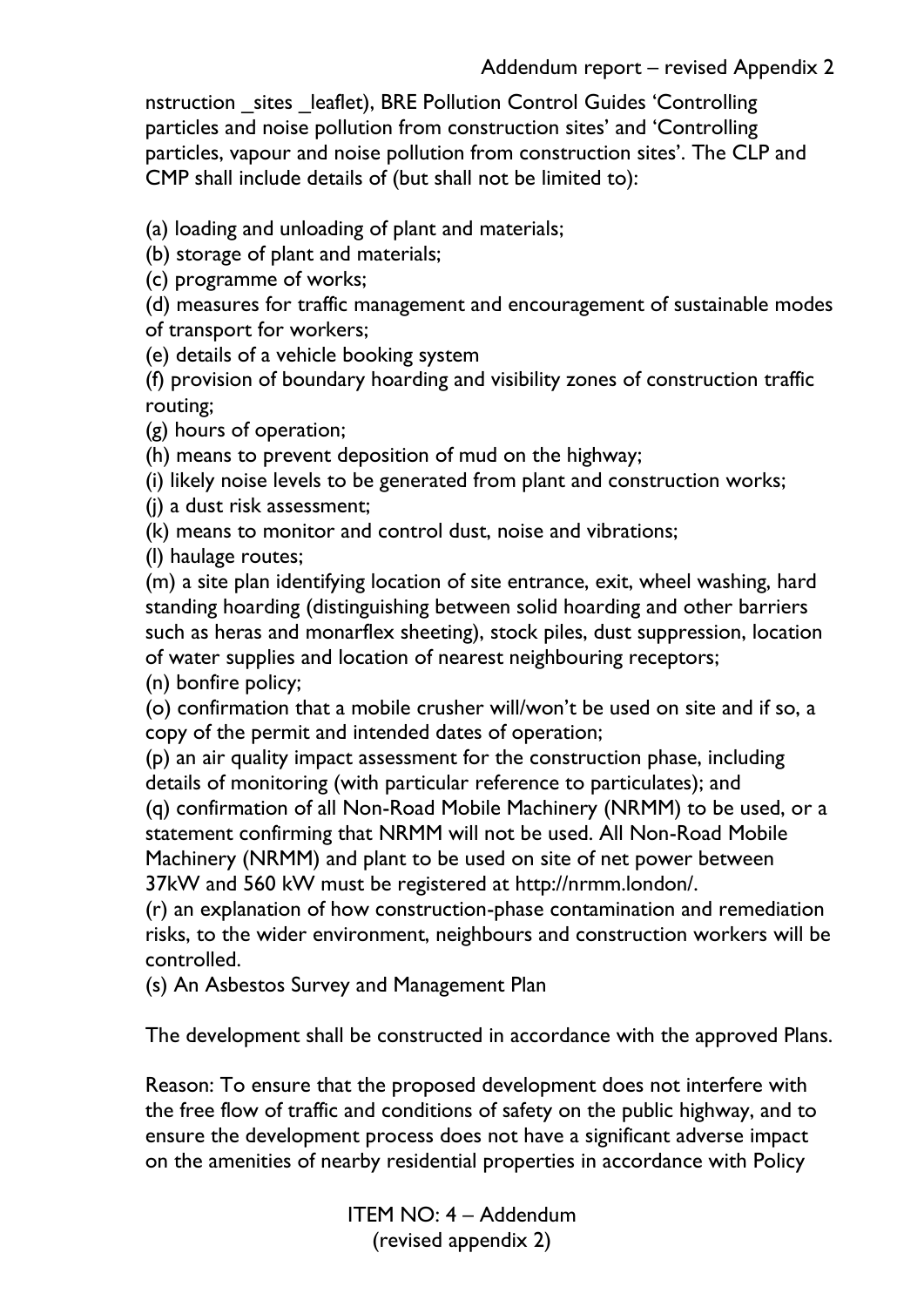IM5 of the Royal Greenwich Local Plan: Core Strategy with Detailed Policies (2014) and the Greener Greenwich SPD.

### **7. Construction Logistics Plan and Construction Management Plan**

Prior to the commencement of the development hereby approved, (excluding the demolition phase), a Construction Logistics Plan (CLP) and a Construction Management Plan (CMP) shall be submitted to, and approved in writing by, the Local Planning Authority, in conjunction with Transport for London, to minimise impacts to the local highway network and to control noise, vibration and air pollutants generated as a result of the construction process. These documents shall be prepared in accordance with the London Freight Plan, 'The control of dust and emissions from construction and demolition' Supplementary Planning Guidance, the council's Construction Site Noise Code of Practice

(http://www.royalgreenwich.gov.uk/downloads/file/470/noise\_from\_major\_co nstruction sites leaflet), BRE Pollution Control Guides 'Controlling particles and noise pollution from construction sites' and 'Controlling particles, vapour and noise pollution from construction sites'. The CLP and CMP shall include details of (but shall not be limited to):

(a) loading and unloading of plant and materials;

(b) storage of plant and materials;

(c) programme of works;

(d) measures for traffic management and encouragement of sustainable modes of transport for workers;

(e) details of a vehicle booking system

(f) provision of boundary hoarding and visibility zones of construction traffic routing;

(g) hours of operation;

(h) means to prevent deposition of mud on the highway;

(i) likely noise levels to be generated from plant and construction works;

(j) a dust risk assessment;

(k) means to monitor and control dust, noise and vibrations;

(l) haulage routes;

(m) a site plan identifying location of site entrance, exit, wheel washing, hard standing hoarding (distinguishing between solid hoarding and other barriers such as heras and monarflex sheeting), stock piles, dust suppression, location of water supplies and location of nearest neighbouring receptors;

(n) bonfire policy;

(o) confirmation that a mobile crusher will/won't be used on site and if so, a copy of the permit and intended dates of operation;

(p) an air quality impact assessment for the construction phase, including details of monitoring (with particular reference to particulates); and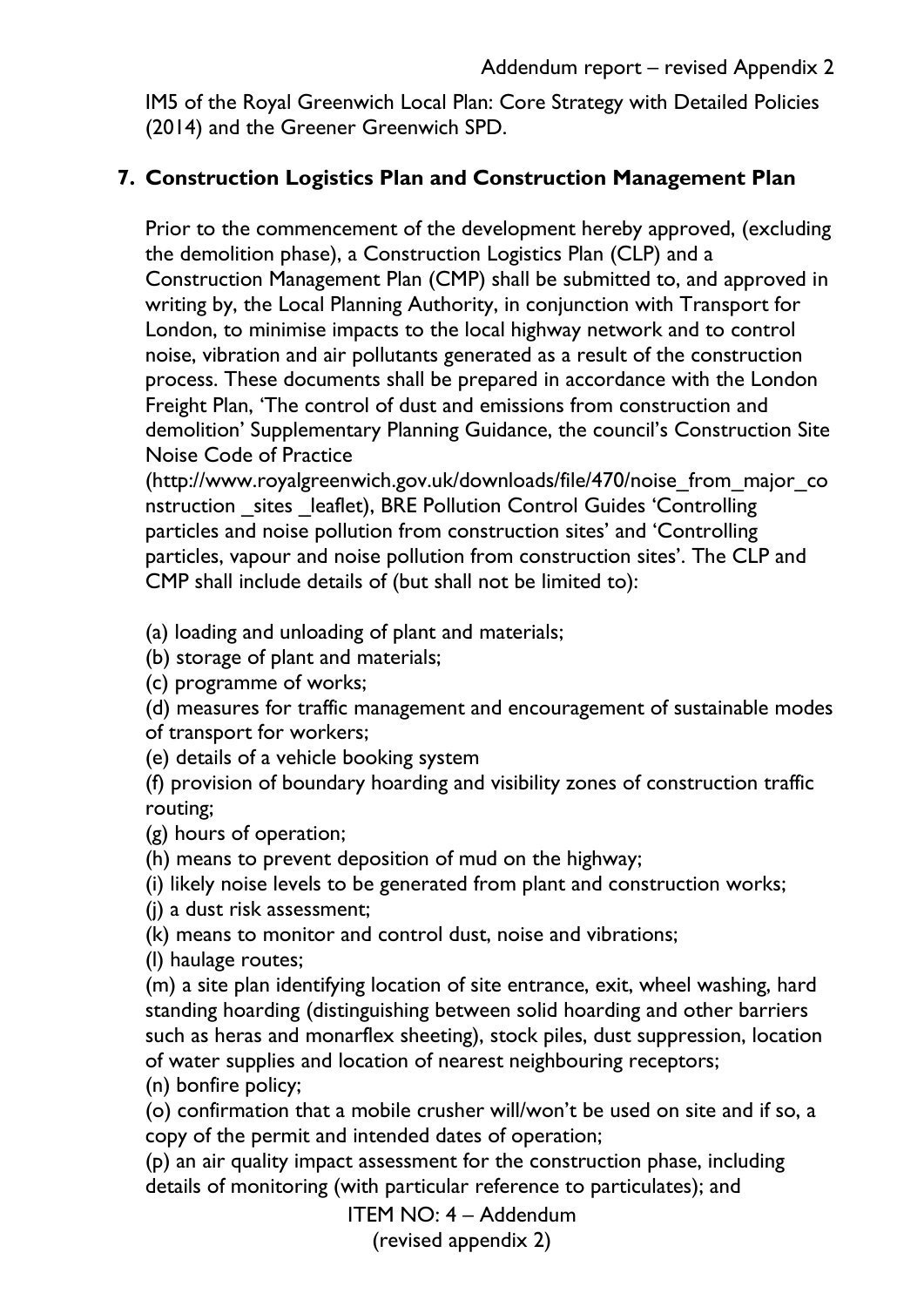(q) confirmation of all Non-Road Mobile Machinery (NRMM) to be used, or a statement confirming that NRMM will not be used. All Non-Road Mobile Machinery (NRMM) and plant to be used on site of net power between 37kW and 560 kW must be registered at [http://nrmm.london/.](http://nrmm.london/)

(r) an explanation of how construction-phase contamination and remediation risks, to the wider environment, neighbours and construction workers will be controlled.

(s) An Asbestos Survey and Management Plan

The development shall be constructed in accordance with the approved Plans.

Reason: To ensure that the proposed development does not interfere with the free flow of traffic and conditions of safety on the public highway, and to ensure the development process does not have a significant adverse impact on the amenities of nearby residential properties in accordance with Policy IM5 of the Royal Greenwich Local Plan: Core Strategy with Detailed Policies (2014) and the Greener Greenwich SPD.

### **8. Contamination Risks**

Prior to the commencement of the development hereby approved (excluding the demolition phase), a strategy to deal with the potential risks associated with any contamination of the site shall be submitted to, and approved in writing by, the Local Planning Authority. This strategy will include the following components:

- (A) a preliminary risk assessment which has identified:
	- (i) all previous uses;
	- (ii) potential contaminants associated with those uses;
	- (iii) a conceptual model of the site indicating sources, pathways and receptors;
	- (iv) potentially unacceptable risks arising from contamination at the site.
	- (v) provision of a Foundation Works Risk Assessment of the risks posed to the underlying aquifers by the proposed foundation works.
- (B)a site investigation scheme, based on (A) to provide information for a detailed assessment of the risk to all receptors that may be affected, including those off-site and during construction.

ITEM NO: 4 – Addendum (revised appendix 2) (C) the results of the site investigation and the detailed risk assessment referred to in (B) and, based on these, an options appraisal and remediation strategy giving full details of the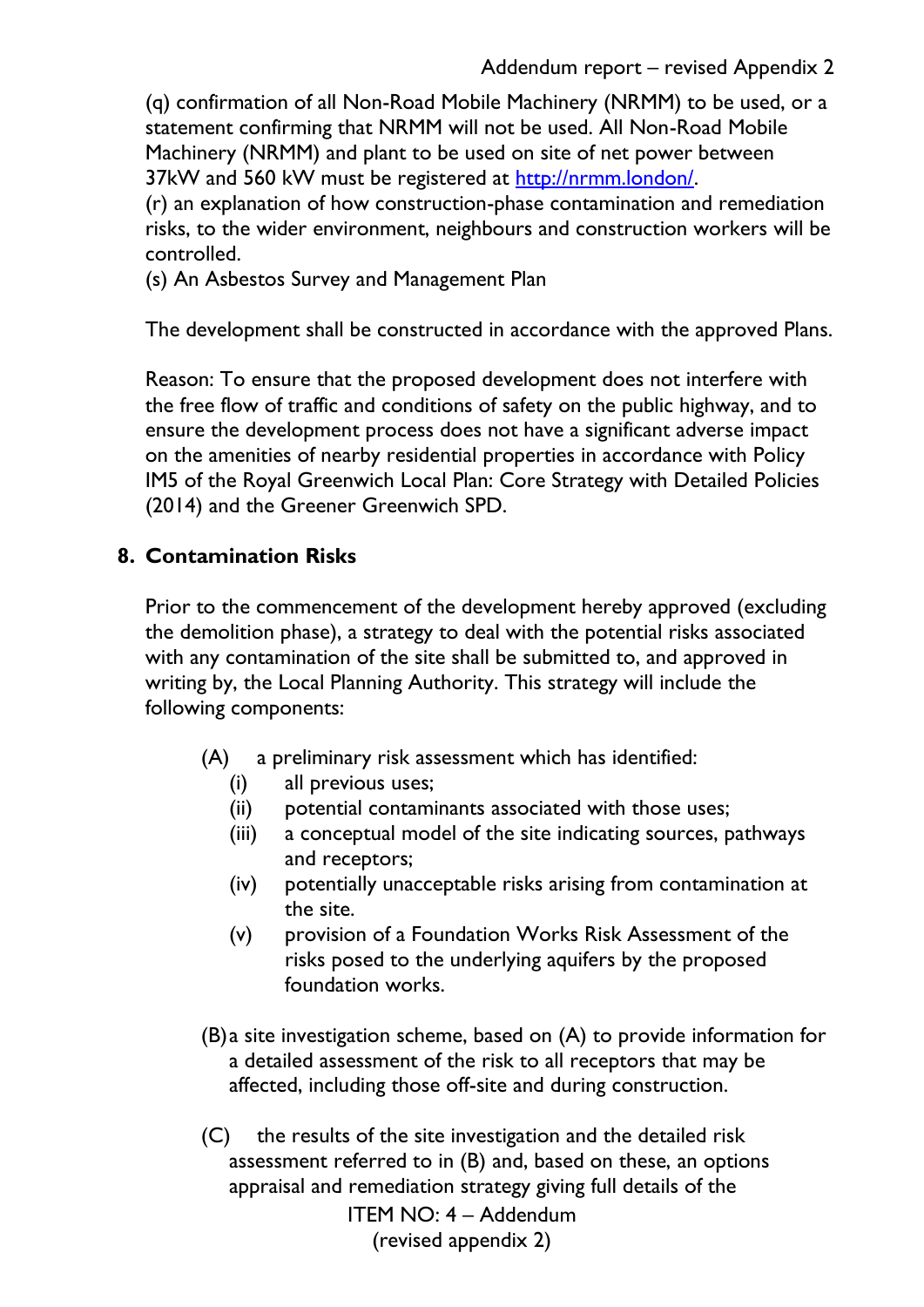remediation measures required and how they are to be undertaken, including mitigation following the Foundation Works Risk Assessment.

(D) a verification plan providing details of the data that will be collected in order to demonstrate that the works set out in the remediation strategy in (C) are complete and identifying any requirements for longer-term monitoring of pollutant linkages, maintenance and arrangements for contingency action.

Any changes to these components require the written consent of the Local Planning Authority. The scheme shall be implemented as approved.

Reason: To ensure that the development does not contribute to, or is not put at unacceptable risk from, or adversely affected by, unacceptable levels of water pollution, in line with the National Planning Policy Framework (NPPF) (Paragraph 170) and Policy E(e) of the Royal Greenwich Local Plan: Core Strategy with Detailed Policies (2014).

### **9. Verification Report**

Prior to the first occupation of any part of the development hereby approved, a verification report demonstrating the completion of works set out in the approved remediation strategy (Condition 8, part D) and the effectiveness of the remediation shall be submitted to, and approved in writing, by the Local Planning Authority. The report shall include results of sampling and monitoring carried out in accordance with the approved verification plan to demonstrate that the site remediation criteria have been met.

Reason: To ensure that the site does not pose any further risk to the water environment by demonstrating that the requirements of the approved verification plan have been met and that remediation of the site is complete, in line with the National Planning Policy Framework (NPPF) (Paragraph 170) and Policy E(e) of the Royal Greenwich Local Plan: Core Strategy with Detailed Policies (2014).

#### **10. Landscape, Biodiversity Enhancement and Management Plan**

Notwithstanding the information contained within the Preliminary Ecological Appraisal (1st Issue, 13/08/2018), prior to the commencement of each phase of development (including the demolition phase), a Landscape, Biodiversity Enhancement and Management Plan, including mitigation measures for demolition and construction, long-term design objectives, management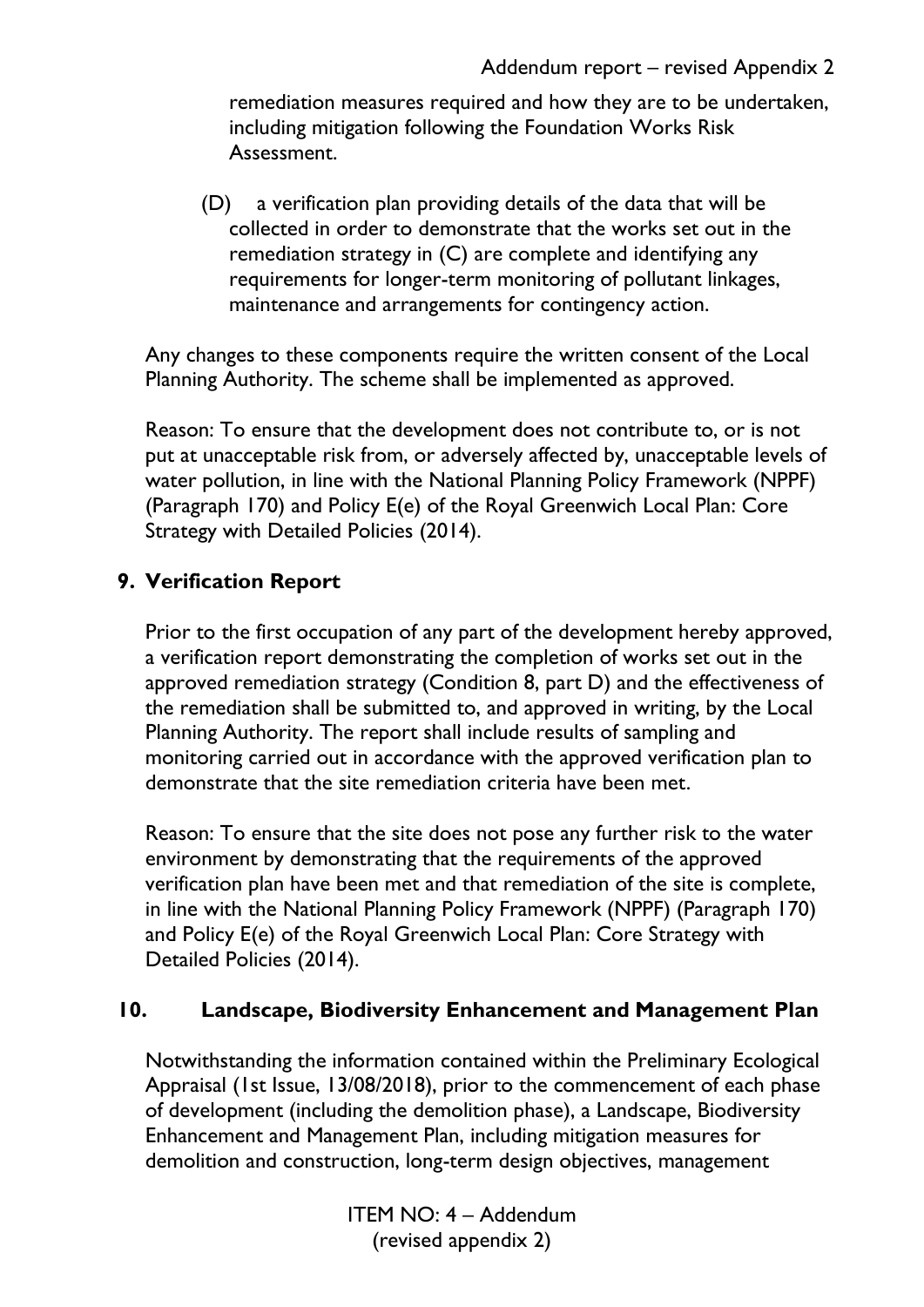responsibilities and maintenance schedules for soft and hard landscaped areas, shall be submitted to and approved in writing by the Local Planning Authority.

Development proposals must ensure no net loss of biodiversity and wherever possible, make a positive contribution to the protection, enhancement, creation and management of biodiversity and achieve an Urban Greening Factor (UGF) score of at least 0.3 for the site.

The submitted report shall include:

- (A) Ecological Appraisal demonstrating the details of all features of ecological value on the site and setting out measures for their protection during construction works. Any mitigation measures identified therein shall be implemented in accordance with the approved details.
- (B)Detailed phase II roosting bats' and nesting birds' surveys which include: bat exit / re-entry and nesting bird checks, if evidence of these species is recorded.
- (C) An invasive species survey, and dependent on the results, a detailed method statement for the removal or long-term management /eradication of invasive species on the site. The method statement shall include proposed measures to prevent the spread of butterfly bush and cherry laurel during any operations such as mowing, strimming or soil movement. It shall also contain measures to ensure that any soils brought to the site are free of the seeds / root / stem of any invasive plant covered under the Wildlife and Countryside Act 1981.
- (D) Details to protect the established vegetation from any damage that could be caused during demolition and construction. All works should be undertaken by a suitably qualified and experienced specialist contractor and should conform to current industry best practice, i.e. BS 3998: 2010 'Tree Work - Recommendations'. The details should ensure that existing commuting/foraging routes currently utilised by bats and other wildlife are maintained.
- (E)Details from a suitably qualified ecologist specifying how the landscape features have been developed for biodiversity and ecological enhancement, are linked and will become part of the wider green infrastructure as well as provide ecological corridors for the local fauna as appropriate. The mitigation and enhancement should include the following:
	- (i) Native and/or nectar producing and/or deciduous plant and tree species preferably of local provenance;
	- (ii) Diversity grassland areas such as lawns with low growing native herbs, unmown grass verges, wildflower mixes on amenity and recreational open spaces and/or meadow areas;
	- (iii) Dense areas of shrubbery;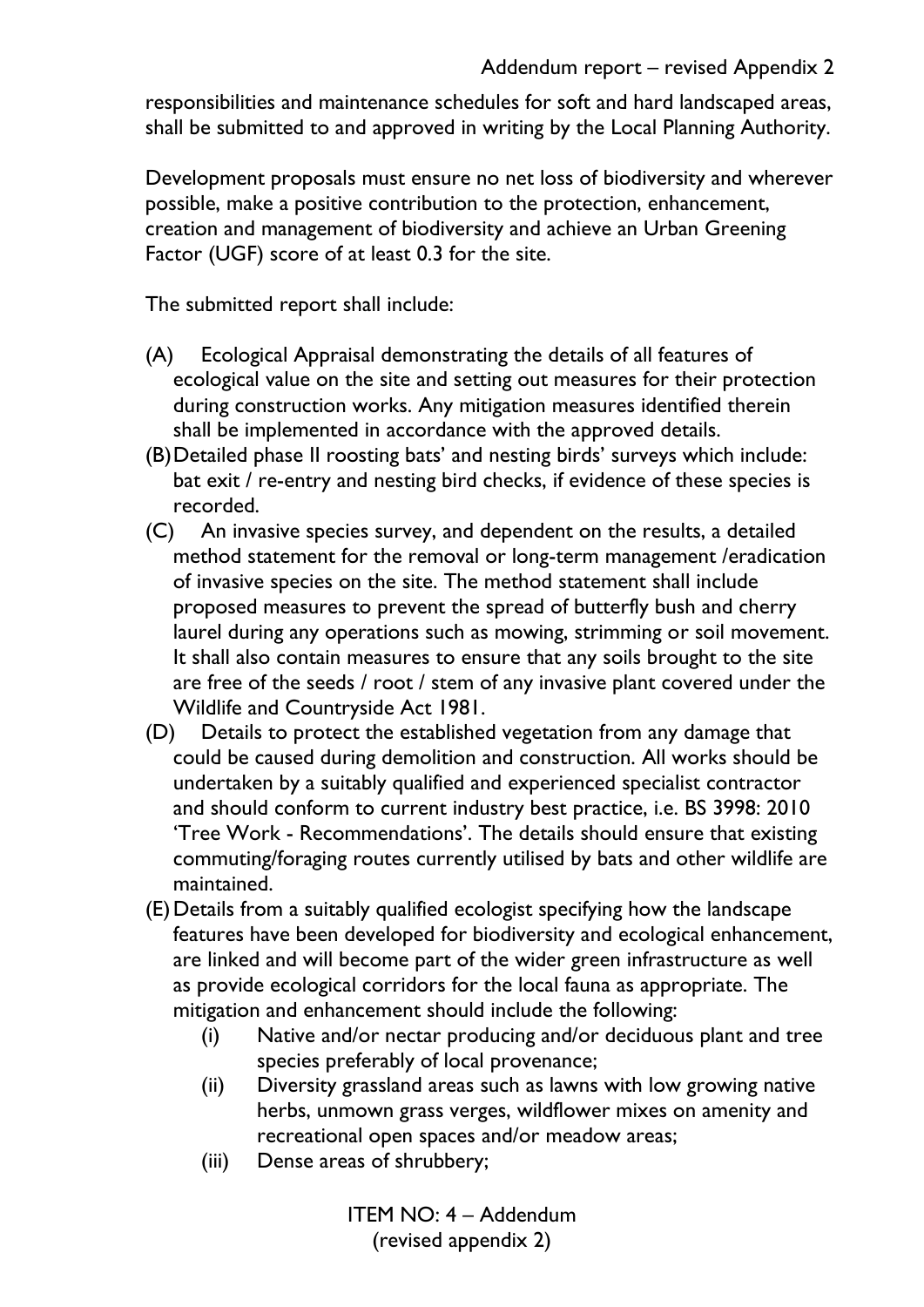- (iv) Habitat areas identified in the Greenwich Biodiversity Action Plan;
- (v) Living roofs and walls including extensive green roofs, brown roofs, intensive green roofs, biosolar roofs, compliant with GRO Green Roof Code (2014 or subsequent version) and assessment of the effectiveness of the living roof/wall as a source control mechanism and interceptor for a Sustainable Urban Drainage System (SUDS);
- (vi) Bird and bat sensitive lighting;
- (vii) Street trees; and
- (viii) Artificial nesting and roosting sites (including bird, bat and invertebrate boxes).
- (ix) Where habitats are created as mitigation for development, management plans for the habitat shall also be provided detailing how the areas are to be managed in the longer term. Once approved the mitigation and management plans shall be undertaken in accordance with the approved details.
- (F) Evidence that the ecological measures approved under parts (A) to (E) have been installed in accordance with the details above should be submitted to and approved in writing by the local planning authority prior to first use of the non-residential buildings within the development.

Reason: To provide insulation and to contribute towards enhancing biodiversity, reducing flood risk and improving the aesthetic value of the development as well as resident's well-being and comply with London Plan (2021) policies G1 (Green Infrastructure), G5 (Urban Greening), SI13 (Sustainable Drainage) and G6 (Biodiversity and Access to Nature) and policies OS4 (Biodiversity), DH1 (Design) and E(f) Living Roofs and Walls of the Royal Greenwich Core Strategy and Detailed Policies 2014.

### **11. Explosive Ordnance**

- a) Prior to the commencement of each phase of development (including the demolition phase), a Preliminary Risk Assessment to identify the risks associated with unexploded ordnance (UXO) threat of the site shall be submitted to and approved, in writing, by the Local Planning Authority. Any Preliminary Risk Assessment of UXO hazards must be undertaken in compliance with current guidance for managing UXO risks (e.g.C681). The investigation shall include, but not be limited to:
	- Home Office WWII Bomb Census Maps;
	- WWII and post-WWII aerial photography;
	- Official Abandoned Bomb Register;
	- LCC Bomb Damage maps;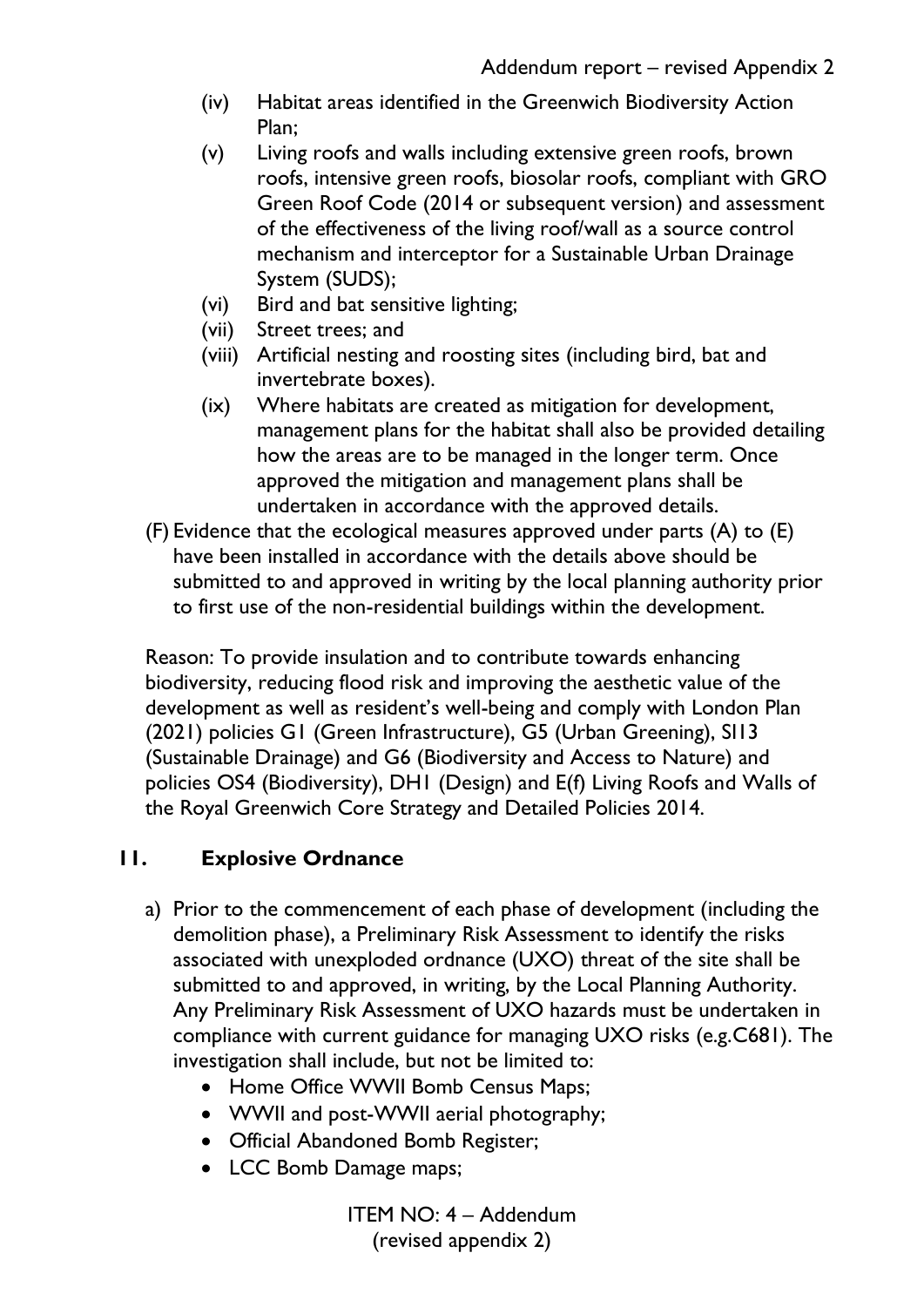- Information gathered from the National Archives at Kew;
- Historic UXO information.
- b) Should the preliminary risk assessment identify the need for further investigation, the following shall be submitted to and approved, in writing, by the Local Planning Authority prior to the commencement of that phase:
	- A Detailed Risk Assessment and Intrusive UXO Survey, based on (1) to characterise the site and; provide information for a detailed assessment of the risk to all receptors that may be affected, including those off site.
	- Following the results and outcomes of the Preliminary and Detailed Risk Assessments, a Risk Mitigation Plan giving full details of the mitigation measures required and how they are to be undertaken. This requires the provision of both a Mitigation Implementation and Verification Plan.
	- Details attaining to Operational UXO Emergency Response Plan; and UXO Safety & Awareness Briefings – must also be provided.
	- The identified mitigation must be carried out in accordance with the approved details.
- c) On completion of the above (b), and prior to the commencement of that phase, a final Verification Report is required to demonstrate that the works set out in (b) have been completed, along with any requirements for longer-term monitoring of risks, maintenance and arrangements for contingency action. Longer term monitoring shall be carried out in accordance with the approved details.

Reason: To ensure that appropriate arrangements are in place in the event of the discovery of UXO and to ensure that environmental and health risks have been satisfactorily managed so that the site is deemed suitable for use; in accordance with the aims of the National Planning Policy Framework (NPPF); and with Policies E(e) of the Royal Borough of Greenwich Local Plan: Core Strategy with Detailed Policies (2014); and policy SD1 of the London Plan (2021)

### **12. 'Be seen' energy monitoring**

The development hereby approved shall be constructed to comply with the GLA 'Be Seen' energy monitoring requirements as set out below for a minimum period of five years from first occupation, for each phase:

(A) Prior to the commencement of each phase of the development (excluding the demolition phase), accurate and verified estimates of the 'be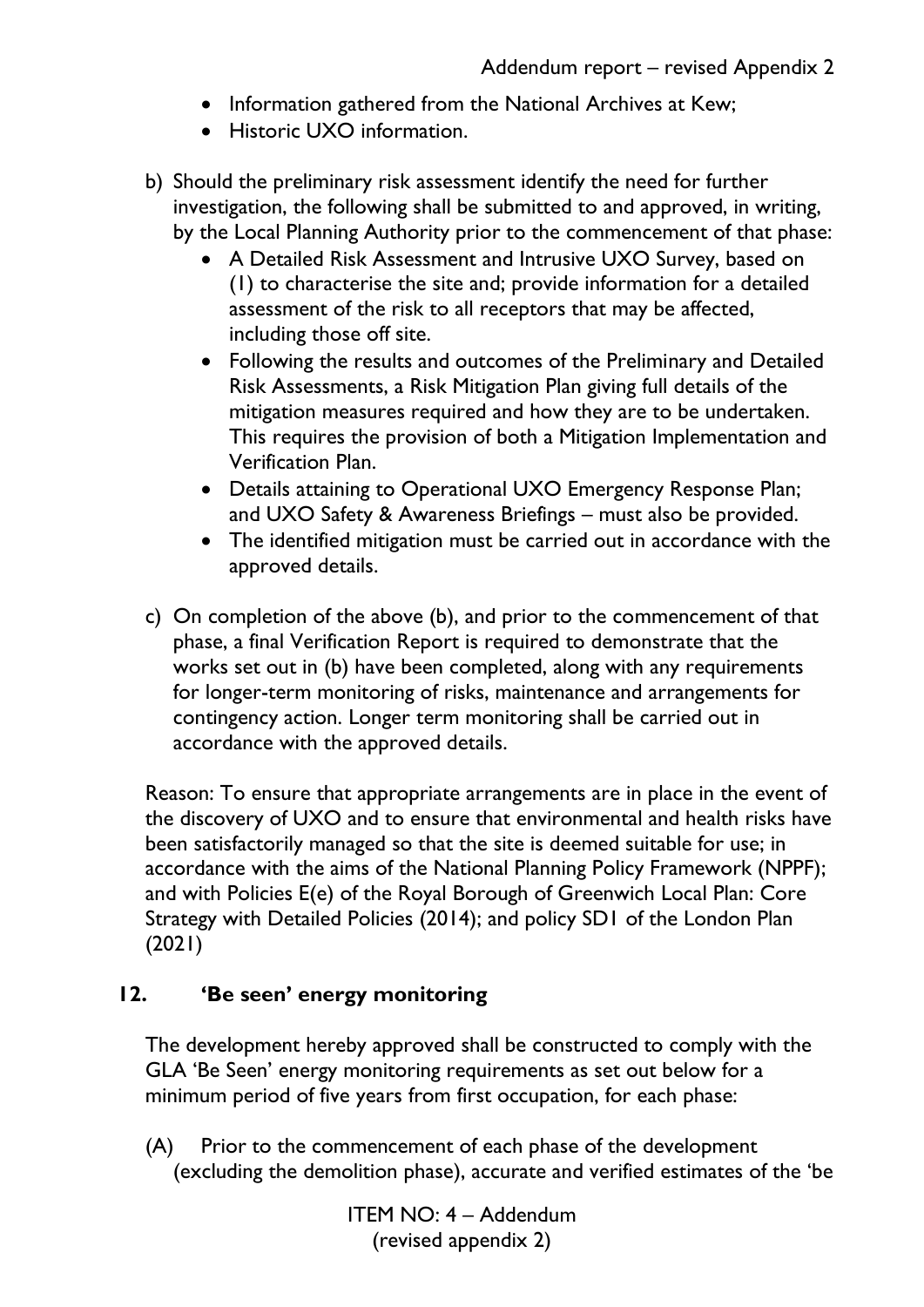seen' energy performance indicators, as outlined in Chapter 3 'Planning stage' of the GLA 'Be seen' energy monitoring guidance shall be submitted to the GLA's monitoring portal and Local Planning Authority for information.

- (B)Upon completion of the 'as-built' design for each phase (upon commencement of RIBA Stage 6) and prior to occupation of each phase of residential development, updated accurate and verified estimates of the 'be seen' energy performance indicators for each reportable unit of the development, as well as supporting evidence, as per the methodology outlined in Chapter 4 'As-built stage' of the GLA 'Be seen' energy monitoring guidance, shall be uploaded to the GLA's monitoring portal and submitted to the Local Planning Authority for information. Confirmation that suitable monitoring devices have been installed and maintained for the monitoring of the in-use energy performance indicators, as outlined in Chapter 5 'In-use stage' of the GLA 'Be seen' energy monitoring guidance document should also be provided.
- (C) Upon completion of the first year of occupation for each phase, following the end of the defects liability period (DLP) and for the following four years, accurate and verified annual in-use energy performance data as well as supporting evidence for all relevant indicators under each reportable unit of the development as per the methodology outlined in Chapter 5 'In-use stage' of the GLA 'Be seen' energy monitoring guidance shall be uploaded to the GLA's monitoring portal and submitted to the Local Planning Authority for information.
- (D) In the event that the in-use evidence submitted under part (C) shows that the as-built performance estimates have not been or are not being met for two consecutive years, the legal Owner shall investigate and identify the causes of underperformance and the potential mitigation measures and set these out in the relevant comment box of the 'be seen' spreadsheet within 3 months of identifying a shortfall against the as-built performance estimates. Where measures are identified, which can be reasonably practicable to implement, an action plan comprising such measures shall be prepared and submitted to the Local Planning Authority for written approval within 3 months of identifying a shortfall against the as-built performance estimates. The measures approved by the Local Planning Authority shall be implemented by the legal Owner based on the agreed action plan timescales, and in any event, no later than 6 months following approval of the action plan.

Reason: In order to ensure that actual operational energy performance is minimised and demonstrate compliance with the 'be seen' post-construction monitoring requirement of Policy SI 2 of the London Plan.

#### **13. Whole lifecycle carbon assessment**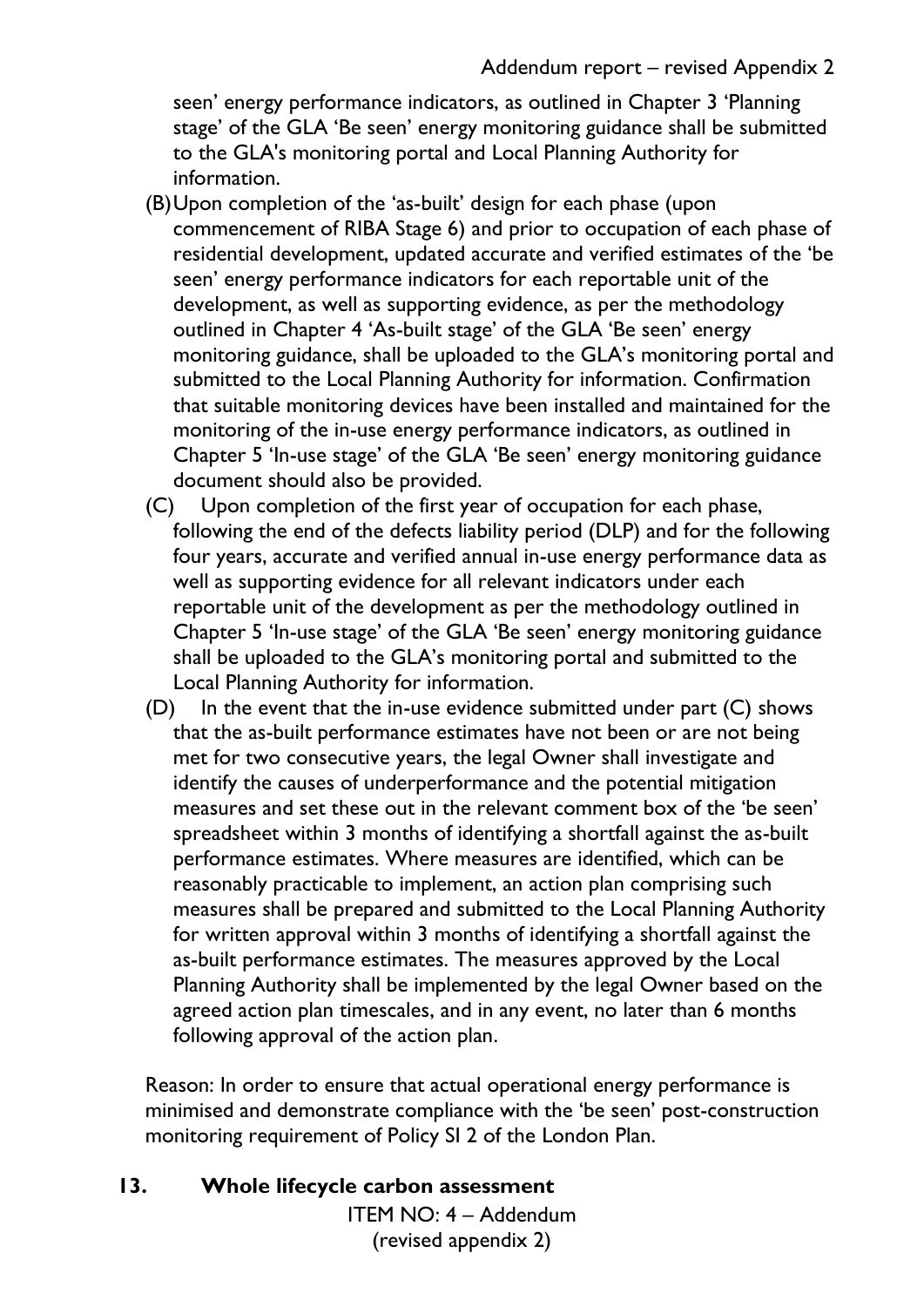- (A) Prior to the commencement of the development hereby approved (including the demolition phase), a Whole Life-Cycle Carbon Assessment (WLCCA) shall be prepared in accordance with London Plan Policy SI2 and the draft Whole Life-Cycle Carbon Assessments guidance (as updated) and submitted to the Local Planning Authority for written approval, in consultation with the GLA. In preparing the WLCCA, the applicant should consider reporting the embodied carbon of products linked to mechanical, electrical and public health (MEP) systems in line with CIBSE TM65 or other appropriate guidance as appropriate.
- (B)Prior to the first occupation of each phase of the development hereby approved, the post-construction tab of the GLA's whole life carbon assessment template shall be completed accurately and in its entirety in line with the GLA's Whole Life Carbon Assessment Guidance. The postconstruction assessment shall provide an update of the information submitted at planning submission stage, including the whole life carbon emission figures for all life-cycle modules based on the actual materials, products and systems including MEP systems used. This should be submitted to the GLA at: ZeroCarbonPlanning@london.gov.uk, along with any supporting evidence as per the guidance and Local Planning Authority for information.

Reason: In the interests of sustainable development and ensure the carbon emissions resulting from the materials, construction and MEP and the use of a building over its entire life have been appropriately reduced in line with London Plan Policy SI2.

### **14. Sustainable Design and Construction Standards**

Prior to the commencement of each phase of development (including the demolition phase), a sustainability statement, which includes full details of the sustainability measures that are to be incorporated into the development to achieve the requirements of the local, regional and national planning policies shall be submitted to, and approved in writing by the local planning authority. In demonstrating compliance, reference to the Mayor's Sustainable Design and Construction SPG (2014) and Royal Borough of Greenwich, Greener Greenwich SPD and their criteria is essential.

Reason: In the interest of addressing climate change and to secure sustainable development in accordance with policies D3, SI1, SI2, SI3, SI4, SI7, SI12 and SI13 of the London Plan 2021, Policy DH1 Design of Royal Greenwich Local Plan: Core Strategy with Detailed Policies (July 2014) and Royal Borough of Greenwich, Greener Greenwich SPD (2014).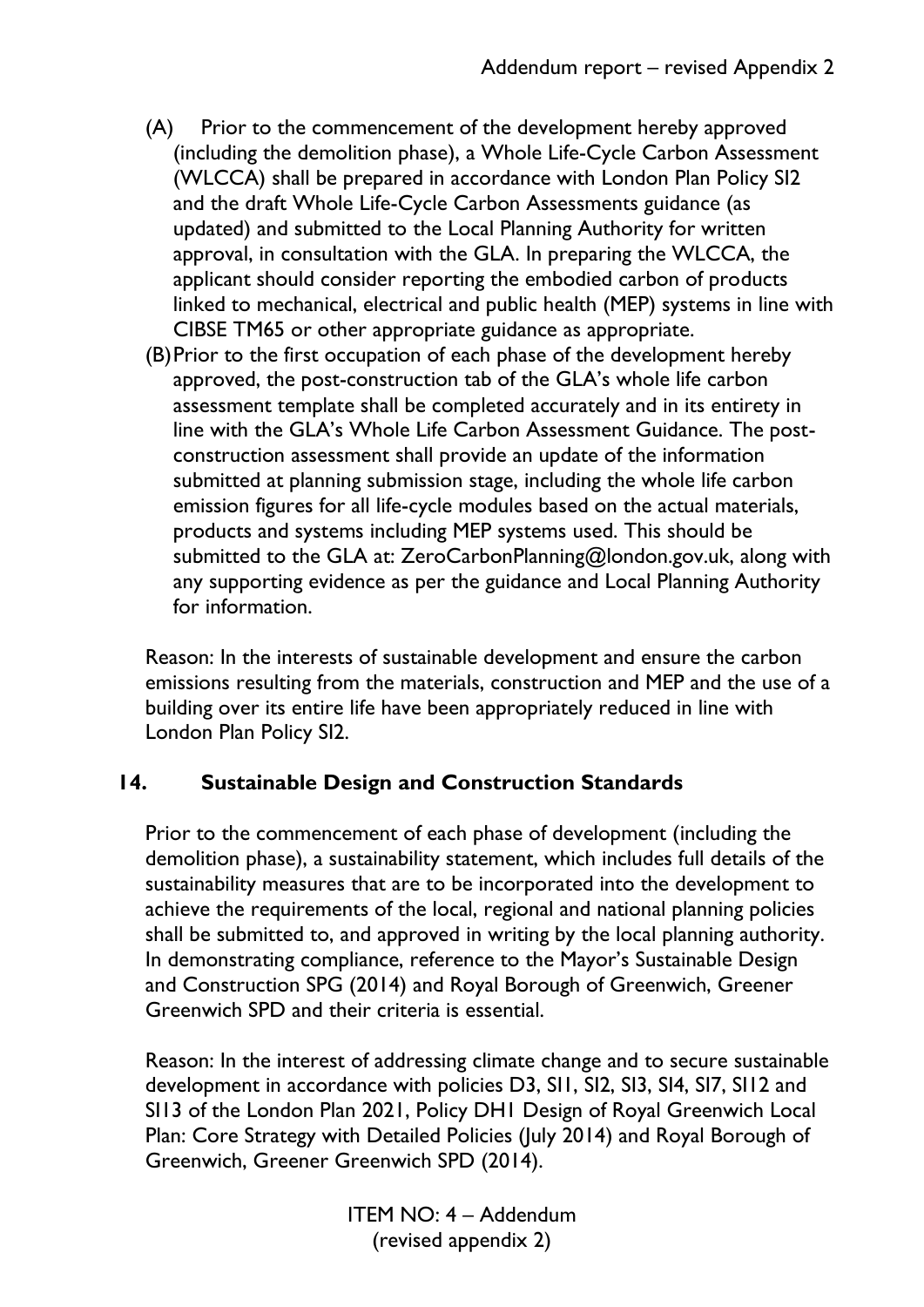### **15. Cranes**

No cranes or scaffolding shall be erected on the site unless and until construction methodology and diagrams clearly presenting the location, maximum operating height, radius and start/finish dates for the use of cranes during the development has been submitted to and approved in writing by the Local Planning Authority, in conjunction with London City Airport.

Reason: The use of cranes or tall equipment in this area has the potential to impact LCY operations, therefore they must be assessed before construction in accordance with Policy IM(d) of the Royal Greenwich Local Plan (2014).

### **16. Satellite Antennas and Aviation**

No satellite antenna, apparatus or plant of any sort (including structures or plant in connection with the use of telecommunication systems or any electronic communications apparatus) shall be erected on the site or roof of any Buildings unless and until details of their size and location have previously been submitted to and approved by the Local Planning Authority in consultation with London City Airport.

Reason: In the interest of aviation safety in accordance with Policy IM(d) of the Royal Greenwich Local Plan: Core Strategy with Detailed Policies (2014).

#### **17. Bird Hazard Management**

Prior to the commencement of each phase of development (excluding the demolition phase), a detailed scheme for green and/or brown roofs, landscaping and an associated bird hazard management plan shall be submitted to and approved in writing, by the Local Planning Authority, in consultation with London City Airport. The bird hazard management plan must follow the template provided by London City Airport. All green/brown roofs and landscaping should be designed to make them unattractive to London City Airport's bird species of concern so as not to have an adverse effect on the safety of operations at London City Airport.

The development shall be implemented in accordance with the approved details and so retained in perpetuity.

Reason: In the interest of aviation safety in accordance with Policy IM(d) of the Royal Greenwich Local Plan: Core Strategy with Detailed Policies (2014).

### **18. Highways – Signs, Road Markings and Traffic Calming**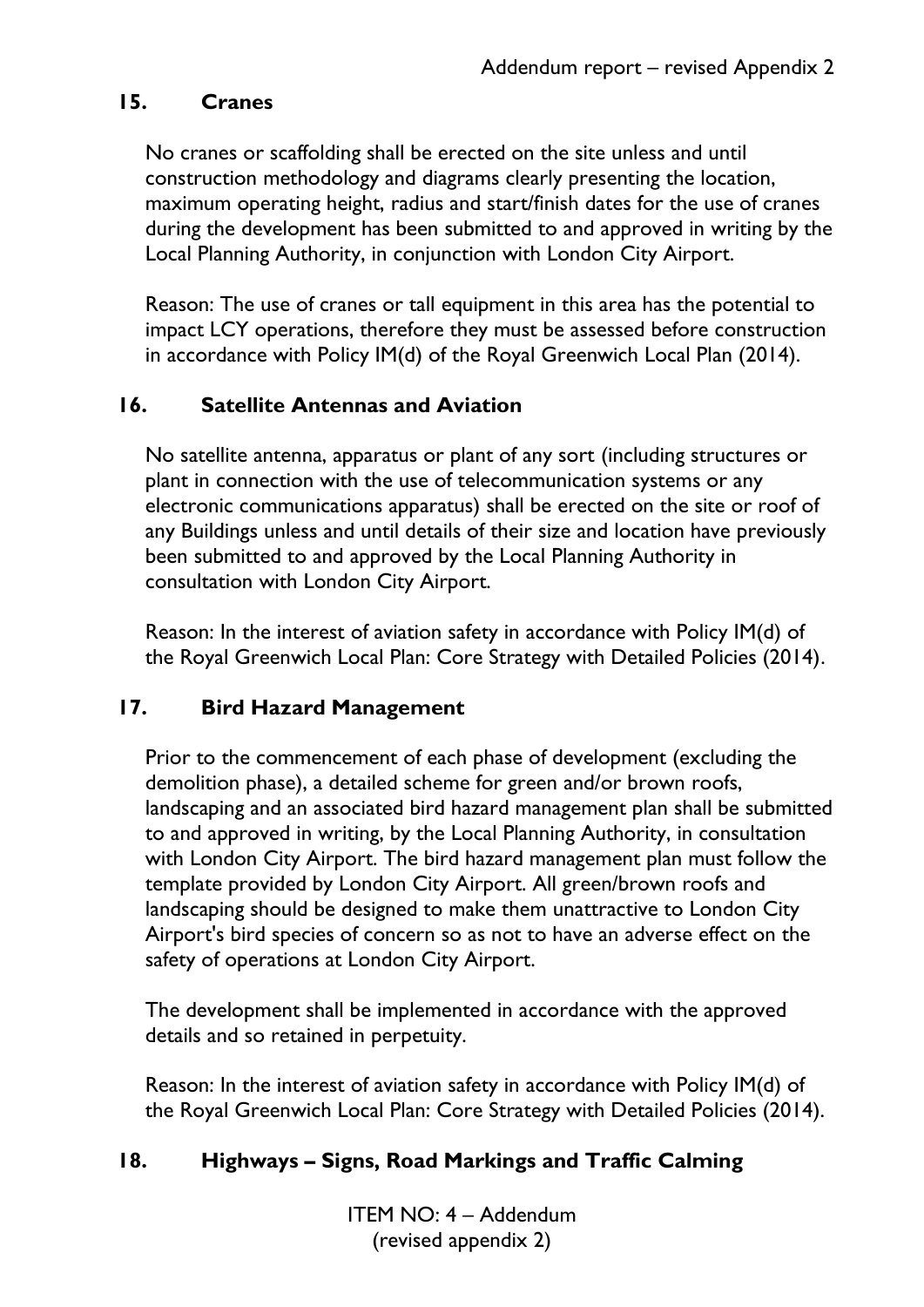Prior to the commencement of each phase of development (excluding the demolition phase), full details of traffic calming measures, road markings, signage, street lighting, highways drainage, location of highways, and trees (including size and species) within the relevant part of the development shall be submitted to and approved in writing by the Local Planning Authority.

The scheme shall be implemented in accordance with the approved details. Reason: In order to maintain safety for all road users and to ensure compliance with Policies IM4 and IM5 of the Royal Greenwich Local Plan: Core Strategy with Detailed Policies.

## **19. Water Efficiency**

- (i) Prior to the commencement of each phase of development (excluding the demolition phase), Water Efficiency calculations, prepared by suitably qualified assessor, shall be submitted to and approved in writing by the local planning authority to demonstrate that the detailed design of the development is designed to meet water efficiency standards with a maximum water use target of 105 litres of water per person per day for the residential and BREEAM Excellent standard for the 'Wat 01' BREEAM water category for the non-residential.
- (ii) Prior to the occupation of each phase of residential development, evidence that each residential unit has incorporated water saving and monitoring measures that is in line with Part (i) shall be submitted to the Local Planning Authority for written approval.
- (iii) Prior to the occupation of each non-residential unit, evidence that each unit within the non-residential spaces have incorporated water saving and monitoring measures that will prevent the undue consumption of water in line with Part (i) shall be submitted to the Local Planning Authority for written approval.

Reason: To ensure the sustainable use of water, in accordance with the approved sustainability statement and policy SI5 of London Plan (2021) and Policy DH1 Design of Royal Greenwich Local Plan: Core Strategy with Detailed Policies (July 2014) and Royal Borough of Greenwich Greener Greenwich SPD (2014).

# **20. BRE Green Guide**

Prior to the commencement of each phase of development (excluding the demolition phase), details demonstrating that all building materials to be used on the residential and non-residential components of the phase of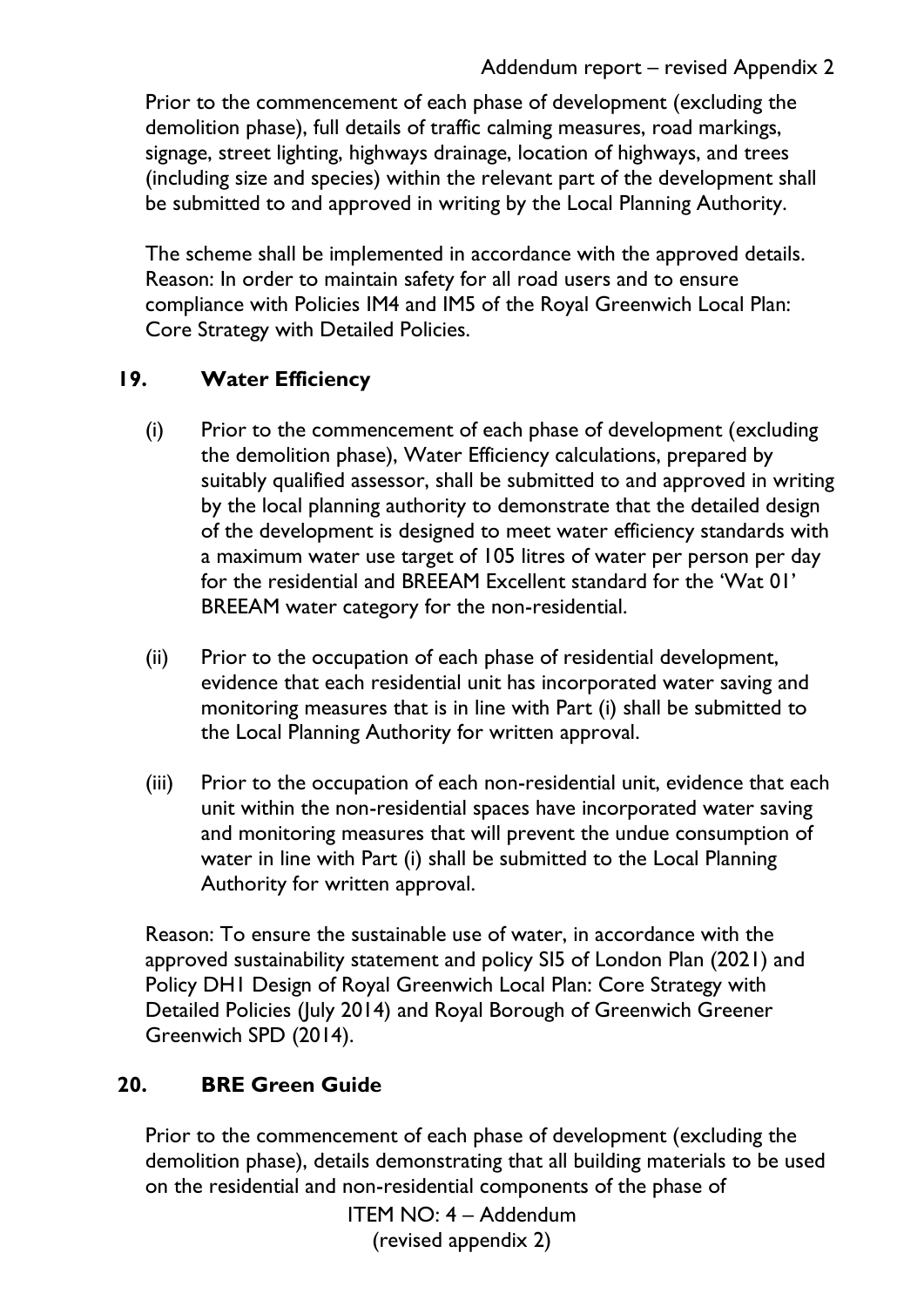development comply with the BRE Green Guide to Housing Specification categories A, B or C shall be submitted to and approved by the Local Planning Authority.

If the relevant part of the development falls below the C category, proposed measures will be identified to seek to achieve the required categories.

The development shall be carried out in accordance with the details as approved.

Reason: To comply with Policy D3 of the London Plan (2021) and Policy IM4 of the Royal Greenwich Local Plan: Core Strategy with Detailed Policies (2014).

### **21. Rainwater Recycling**

- (i) Prior to the commencement of each phase of development (excluding the demolition phase), a report on the feasibility of a rainwater recycling system for irrigation requirements shall be submitted to and approved in writing by the Local Planning Authority. The development shall be carried out in accordance with the details as approved, shall be maintained as such thereafter and shall not be amended without the prior written consent of the Local Planning Authority.
- (ii) Within six months of completion of the installation of the large scale rainwater recycling system for each phase, evidence of commissioning and evidence that the rainwater recycling system has been installed in accordance with the details approved under Part (i) shall be submitted to the Local Planning Authority for written approval. The development shall be carried out in accordance with the details as approved, shall be maintained as such thereafter and shall not be amended without the prior written consent of the Local Planning Authority.

Reason: To reduce the amount of potable water consumed from the water mains supply and contribute towards the sustainable use of water to comply with Policy D8, SI13 of the London Plan (2021) and Policy DH1 of the Royal Greenwich Local Plan: Core Strategy with Detailed Policies (2014).

### **22. Overheating and Cooling - Residential**

Prior to the commencement of each phase of development (excluding the demolition phase), details of the dynamic thermal modelling using the guidance and criteria provided in CIBSE TM59 & TM49 (DSY1, DSY2 and DSY3) and the Cooling Hierarchy, which demonstrate how these units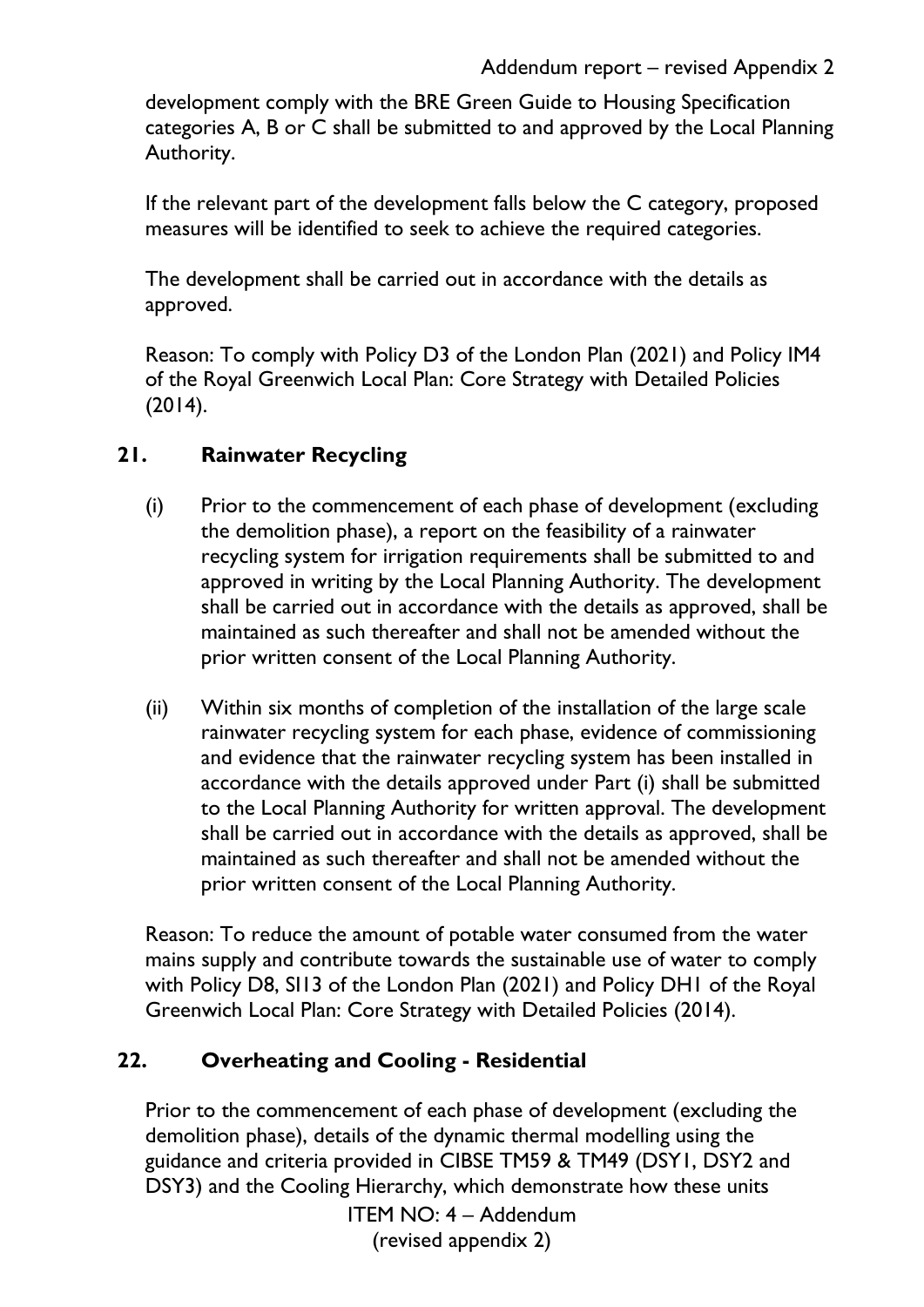perform against and surpass the overheating criteria, shall be submitted to the Local Planning Authority for written approval. The details of any additional measures to be incorporated into each residential unit to minimise the risk of overheating (without active cooling) shall also be submitted and evidence that these measures can and will be incorporated into the residential component of the development if the dynamic thermal modelling demonstrates that overheating would occur. Compliance with Criterion 3 of the Building Regulations should also be demonstrated.

Each residential unit shall thereafter be constructed in accordance with the approved details.

Reason: To ensure that each residential unit within the development, hereby approved, is energy efficient and to reduce the risk of overheating in line with policy SI4 of the London Plan 2021, and policies DH1 and E1 of the Royal Greenwich Local Plan: Core Strategy with Detailed Policies (July 2014).

## **23. Overheating and Cooling - Non-residential**

Prior to the commencement of each phase of development (excluding the demolition phase), details of the dynamic thermal modelling using the guidance and criteria provided in CIBSE TM52 & TM49 (DSY1, DSY2 and DSY3) and the Cooling Hierarchy, which demonstrate how these units perform against and surpass the overheating criteria, shall be submitted to the Local Planning Authority for written approval. The details of any additional measures to be incorporated into each non-residential unit to minimise the risk of overheating (without active cooling first) shall also be submitted and evidence that these measures can and will be incorporated into the development if the dynamic thermal modelling demonstrates that overheating would occur. Compliance with Criterion 3 of the Building Regulations should also be demonstrated and the actual cooling demand (kW/m2) (if required) should be demonstrated to be significantly reduced compared to the notional.

Each non-residential unit shall thereafter be constructed in accordance with the approved details.

Reason: To ensure that the non-residential development, hereby approved, is energy efficient and to reduce the risk of overheating in line with policy SI4 of the London Plan 2021, and policies DH1 and E1 of the Royal Greenwich Local Plan: Core Strategy with Detailed Policies (July 2014).

# **24. Energy Strategy**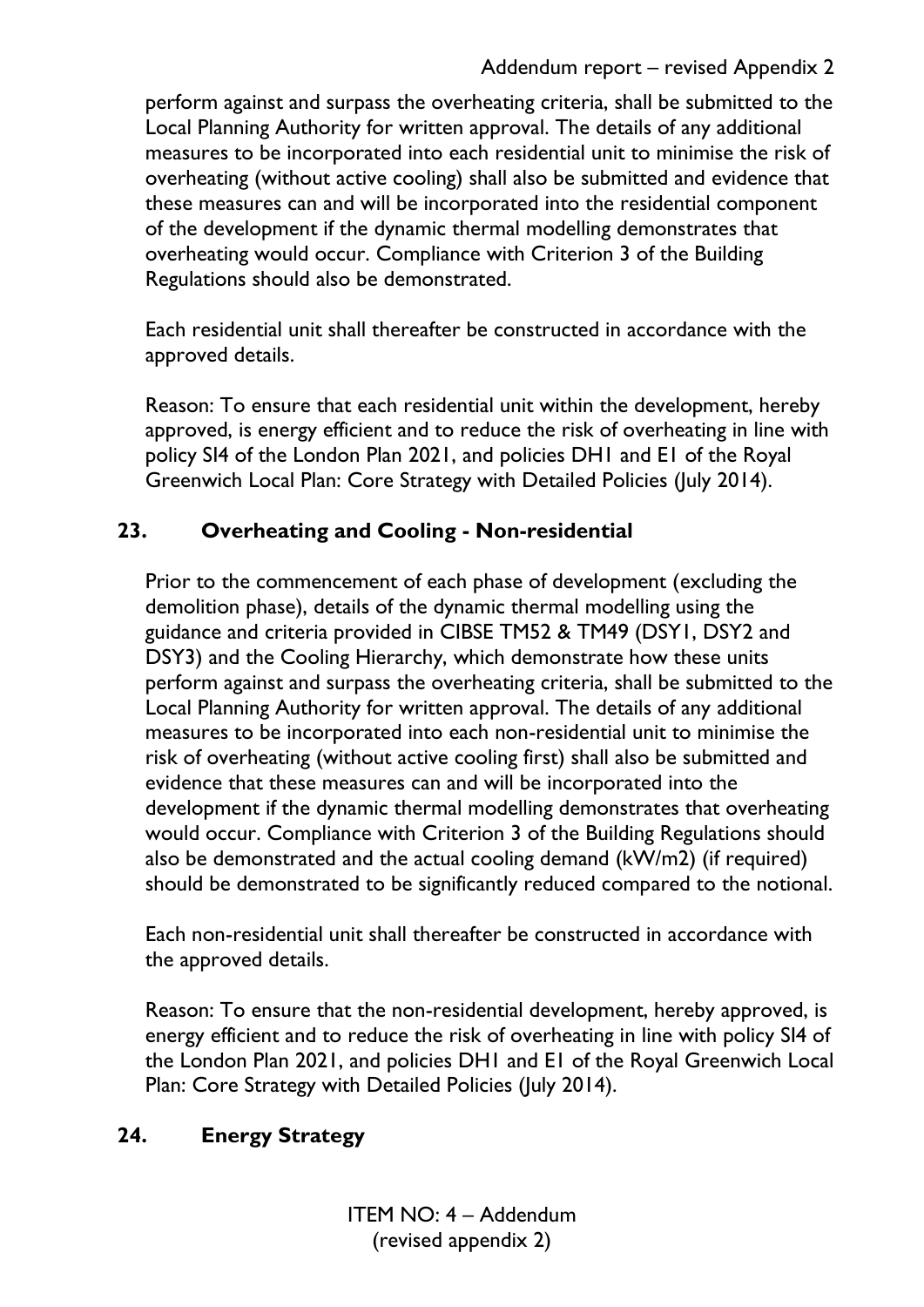- (A) Notwithstanding the details contained within the Energy Statement (Rev 04 prepared by Hoare Lea - 12 November 2020), prior to the commencement of each phase of development (excluding the demolition phase), a revised Energy Strategy shall be submitted to the Local Planning Authority for written approval. The Energy Strategy shall:
	- (i) outline the measures to be incorporated into the residential and non-residential components of the development to comply with the zero carbon standard (regulated carbon dioxide emissions) above Building Regulations Part L 2013 taking into account the changes proposed under the revised Interim Building Regulations Part L and Future Homes Standards.
	- (ii) investigate energy efficiency measures to maximise energy and carbon savings prior to incorporation of renewable/low carbon technologies. The carbon emissions and associated savings at the Be Lean case must be assessed and demonstrated against SAP 2012 emissions factors;
	- (iii) identify measures to reduce energy uses not covered by Building Regulations (un-regulated);
	- (iv) be based on a site-wide heat network supplied by a single energy centre and demonstrate that the number of energy centres/networks have been minimised;
	- (v) investigate ways of reducing peak sizes of installed postoccupancy;
	- (vi) provide technical details for all technologies proposed including but not limited to types of refrigerants proposed for the technology and heat network, efficiencies of systems, refrigerant leak detector and refrigerants' Global Warming Potential etc;
	- (vii) maximise onsite renewable energy generation, subject to operational plant requirements and overshadowing constraints;
	- (viii) submit the GLA's Carbon Emission Reporting spreadsheet demonstrating the carbon dioxide emissions and associated savings;
- (B)Within three-months of practical completion of each phase and prior to occupation of the residential units and prior to fist use of the nonresidential spaces within a phase, the following information shall be submitted to the Local Planning Authority for written approval:
	- (i) final technical information in line with GLA's energy assessment guidance and evidence including commissioning of installation that the renewable/low carbon technologies are installed in accordance with Part ( A ) and certified under the Microgeneration Certification Scheme (MSC), if appropriate, and comply with the Enhanced Capital Allowances (ECS) product criteria, if appropriate.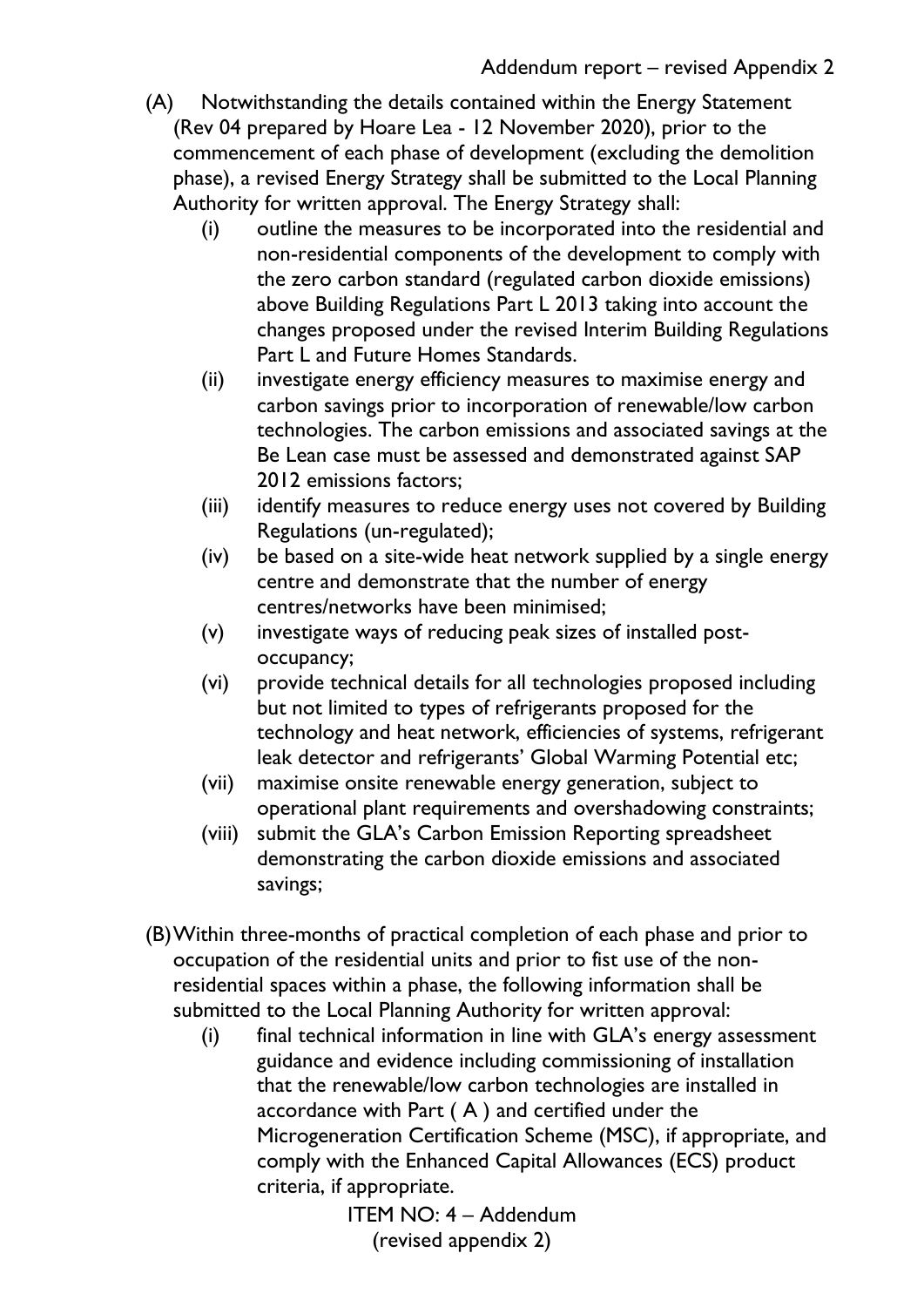- (ii) machinery/apparatus location, specification and operational details of renewable/low carbon technologies in accordance with Part (A) and condition 25 (Communal/District Heating).
- (iii) a management plan for the operation of the renewable/low carbon technologies in accordance with Part ( A ) and condition 25 (Communal/District Heating).
- (iv) a servicing plan including times, location, frequency, method of servicing of the renewable/low carbon technologies and condition 25 (Communal/District Heating).
- (v) Evidence that energy efficient appliances and other appropriate measures have been incorporated to reduce the energy demand and unregulated energy usage in accordance with Part ( A ).
- (vi) Energy Performance Certificates [EPC's], detailed modelling output reports showing clearly the DER/BER and TER from the "as built stage" to confirm compliance with the carbon dioxide savings achieved through energy efficiency measures and the energy servicing strategy approved under Part ( A ).
- (vii) Detailed thermal bridging calculations for both residential and non-residential components and 'As Built' SAP Thermal Bridging and SAP Overheating modelling output reports to confirm compliance with Accredited Construction Details (ACDs) (psivalue ≤0.15) and minimisation of overhearing risk and Criterion 3 of the Building Regulations Part L 2013.

The approved development shall be carried out strictly in accordance with the details as approved, and the necessary equipment shall be installed and operational prior to the first occupation of the residential and non-residential component within the development.

Reason: To ensure that the development hereby approved is energy efficient and to contribute to the avoidance of need for new fossil fuel or other primary energy generation capacity and to reduce emissions of greenhouse gases and to minimise the impact of building emissions on local air quality in the interests of health, in accordance with Policy E1 of the Royal Greenwich Local Plan: Core Strategy with Detailed Policies (2014), the Greener Greenwich SPD (2014) and the Mayor's Sustainable Design and Construction SPG (2014) or subsequent versions.

# **25. Communal/District Heating**

(A) Prior to the commencement of each phase of development (excluding the demolition phase), the following details shall be submitted to the Local Planning Authority for written approval: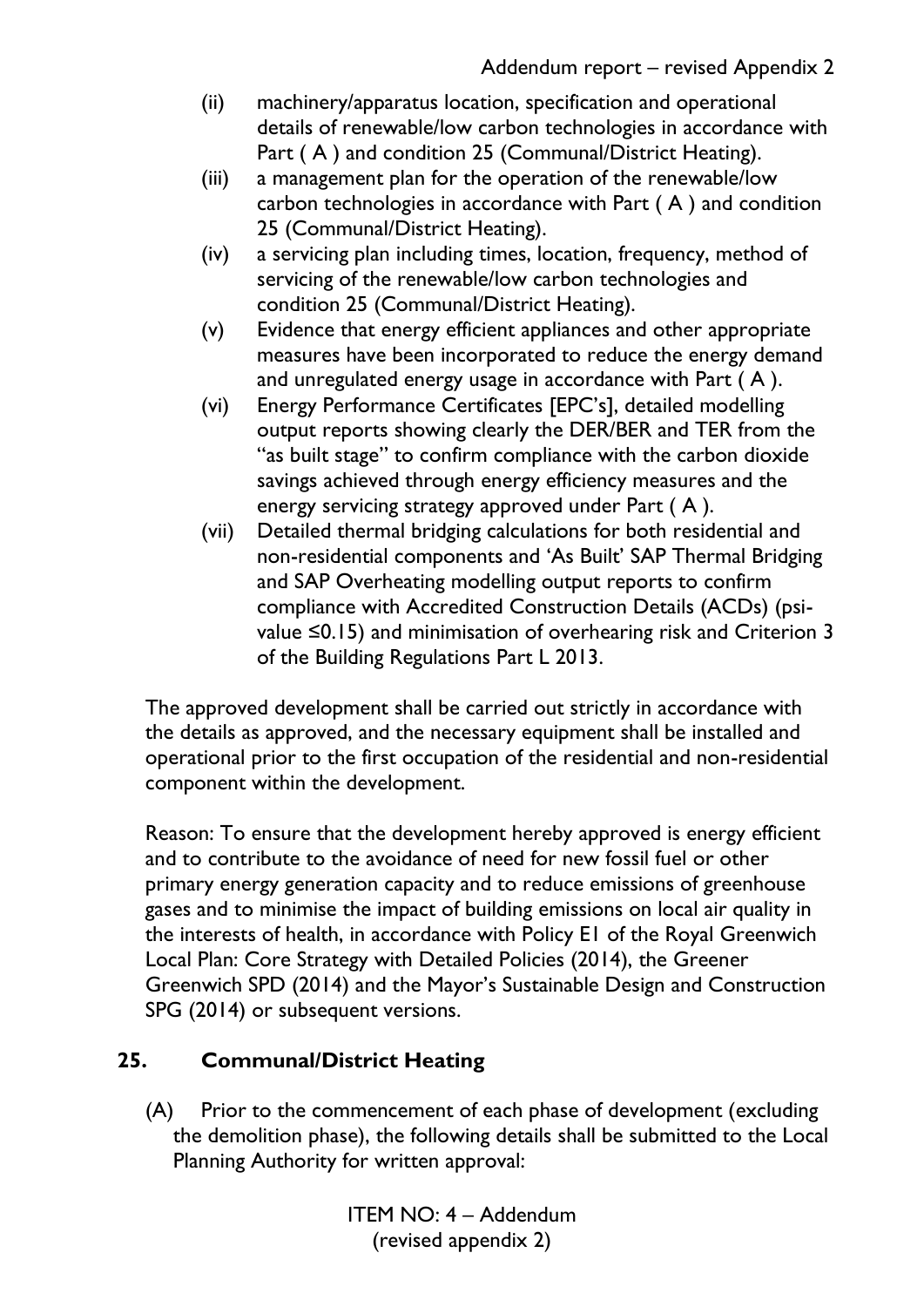- (i) Details of the plant room(s), including size, layout and location, and thermal stores (if available);
- (ii) Details of the technologies and associated equipment to serve the energy requirements of the development, including technical information such as operational data and operational performance, costs and QI rating, carbon intensity of heat network (kgCO2/kWh), monthly demand profiles for heating and hot water and cooling demand, analysis used to determine size of the proposed technology (and any other details the Local Planning Authority deems necessary);
- (iii) Details of the pipe network (including the size and route, flow and return temperatures, total length of the heat network in metres (flow and return) distribution and transmission, diagram route, total plant heating capacity, total heat generated, total heat supplied to premises and how primary and secondary site heat network losses have been minimised) for the connection of the residential and/or non-residential components into the site wide heat network;
- (iv) Details of schematic of the site wide heat network showing all residential units and/or non-residential units connected into it;
- (v) The method of how the facility and/or infrastructure shall be designed to allow for the future connection of the development to an offsite heat network and/ or private wite network including connection point on the ground floor; drawings and floor plans;
- (vi) Details and evidence to demonstrate that the district heating network shall be designed in accordance with Heat Networks: Code of Practice for the UK (based on the latest technical guidance), Heat Trust Standards and Heat Network (Metering and Billing) Regulations (HNMBR).

The details approved under part (A) shall be implemented as approved.

(B)Within six months of occupation of the residential and non-residential components of each phase within the development, details and evidence of a post-commissioning assessment, completed by an independent assessor, for any centralised system installed to provide the space heating/ hot water/ cooling, certifying that it has been well designed in line with Part A, runs efficiently, has reliability of supply, a reasonable customer tariff and appropriate management and maintenance arrangements are in place, shall be submitted to an approved in writing by, the local planning authority.

Reason: To ensure that the allocated space for energy equipment within the development is designed in a manner that ensures that the development contributes to reducing the use of fossil fuel or other primary energy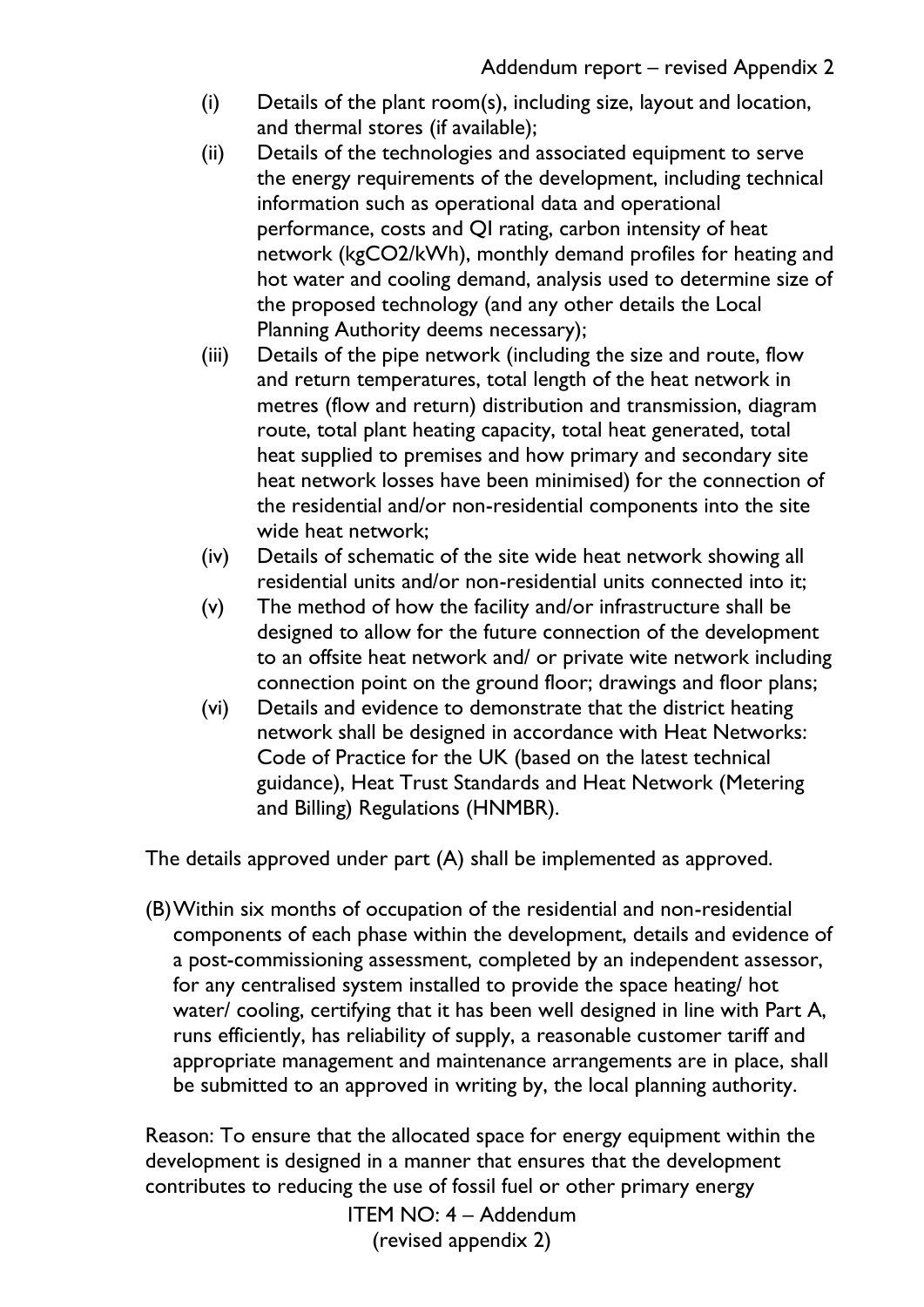generation capacity, is designed to connect to an offsite heating and/or private wire network and to reduce emissions of greenhouse gases in accordance with policies SI2, SI3 of the London Plan 2021, policies DH1 and E1 of the Royal Greenwich Local Plan: Core Strategy with Detailed Policies (July 2014), the Mayor's Sustainable Design and Construction SPG (2014) and Greener Greenwich SPD (2014).

## **26. Play Space**

a) Prior to the commencement of each phase of development (excluding the demolition phase)**,** full details of the children's play areas, including details of play equipment and safety measures, shall be submitted to and approved in writing by the Local Planning Authority.

The details of the children's play area and play equipment to be installed shall achieve substantial compliance with the Mayor's Supplementary Planning Guidance 'Shaping Neighbourhoods: Children and Young People's Play and Informal Recreation' (September 2012) (or such other relevant standard).

b) The play areas and play equipment shall be fully implemented in accordance with the approved details prior to the first occupation of each phase and shall be retained in perpetuity thereafter.

Reason: In order to ensure that sufficient on-site play facilities are provided for the future occupiers of the development and to ensure compliance with Shaping Neighbourhoods: Play and Informal Recreation SPG (2012), Policy S4 of the London Plan (2021) and Policy H(e) of the Royal Greenwich Local Plan: Core Strategy with Detailed Policies (2014).

### **27. Fire Strategy**

Prior to the commencement of each phase of development (excluding the demolition phase), a Fire Safety Strategy shall be submitted to, and approved in writing by, the local planning authority, in consultation with the London Fire Brigade which shall:

- (a) identify suitably positioned unobstructed outside space for fire appliances to be positioned on and appropriate for use as an evacuation assembly point;
- (b) be designed to incorporate appropriate features which reduce the risk to life and the risk of serious injury in the event of a fire, including appropriate fire alarm systems and passive and active fire safety measures;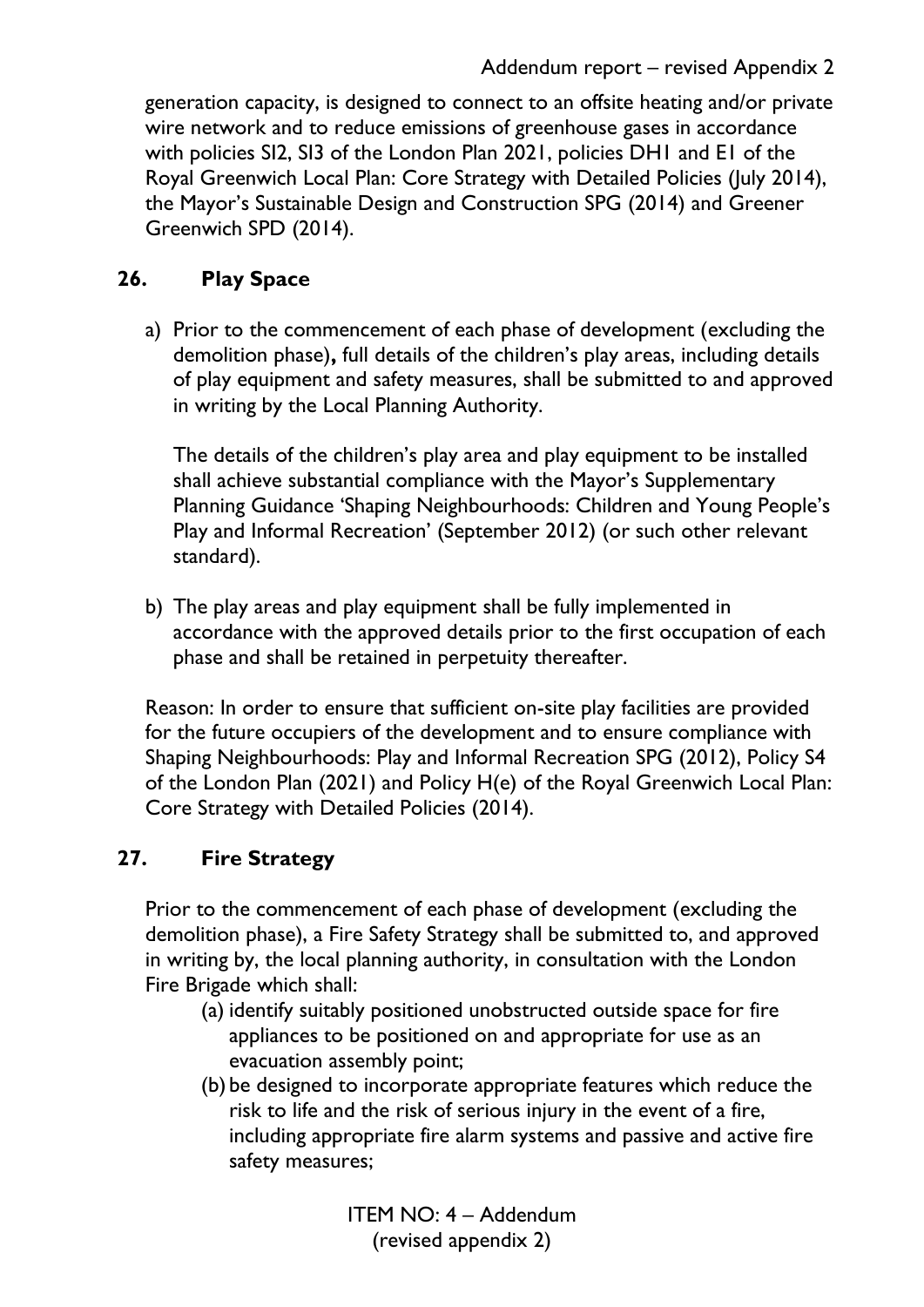- (c) be designed and constructed in an appropriate way to minimise the risk of fire spread;
- (d) provide suitable and convenient means of escape, and associated evacuation strategy for all building users;
- (e)include a robust strategy for evacuation which can be periodically updated and published, and which all building users can have confidence in; and
- (f) provide suitable access and equipment for firefighting which is appropriate for the size and use of the development.
- (g) have regard to the residential properties located above the hotel and the impact of the proposal on their means of escape.

The fire strategy, together with the means of escape shall be provided to all guests on arrival.

Reason: In the interests of fire safety and in accordance with Policy D12 of the London Plan (2021).

### **28. Wind Mitigation**

Prior to the commencement of each phase of development (excluding the demolition phase), full details of the proposed wind mitigation measures required to allow the upper terraces and recessed balconies of Blocks A, B and C; the bolt-on balconies of Block A, B and E; the corner recessed balconies of Bocks A, B and C; the upper terraces of Blocks A, B and C; and the entrances to Block C and Block E achieve a 'sitting' comfort rating (using Lawsons Comfort Criteria), as outlined in the Environmental Statement Technical Note – Wind Microclimate (November 2020), shall be submitted to, and approved in writing by, the local planning authority.

The wind mitigation measures shall be installed prior to the first occupation of each phase of the development hereby approved, and any measures which are removed or destroyed within the first five years after occupation of each phase shall be reinstated in accordance with the approved details.

Reason: To ensure microclimate and wind conditions in the vicinity of the site are not significantly worsened as a result of the development, in accordance with Policy DH1 of the Royal Greenwich Local Plan: Core Strategy with Detailed Policies (2014).

#### **29. Archaeology**

(A) Prior to the commencement of each phase of development (excluding the demolition phase), a written scheme of investigation (WSI), setting out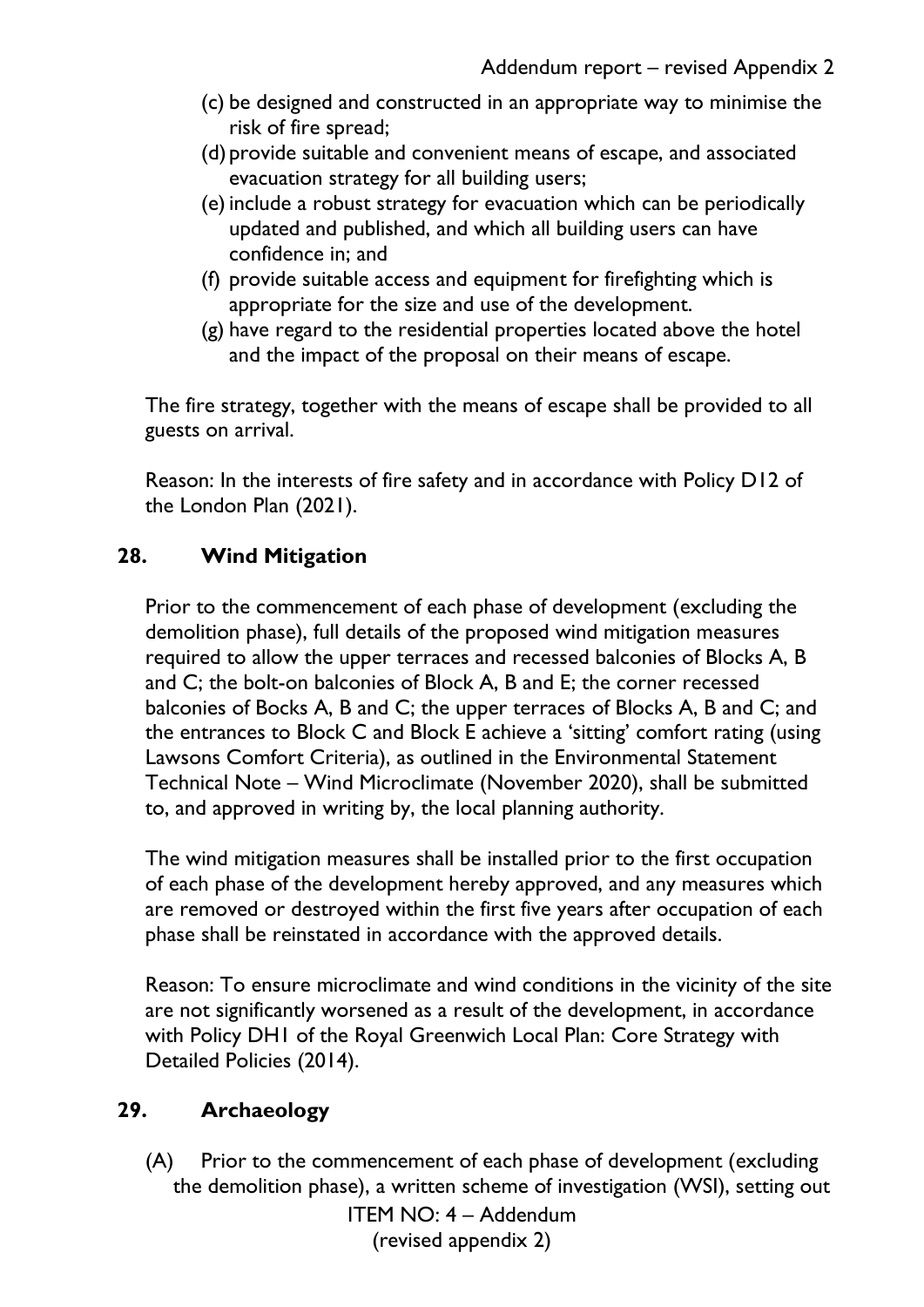the programme of both geo-archaeological evaluation and geoarchaeological mitigation, shall be submitted to, and approved in writing by, the local planning authority. For land that is included within the WSI, no development shall take place other than in accordance with the agreed WSI, which shall include:

- (i) the statement of significance and research objectives;
- (ii) the programme and methodology of site investigation and recording and the nomination of a competent person(s) or organisation to undertake the agreed works; and
- (iii) the programme for post-investigation assessment and subsequent analysis, publication & dissemination and archive deposition of resulting material; and
- (iv) details of the public engagement framework.
- (B)Prior to the first occupation of any part of the development hereby approved, evidence that the programmes of both the geo-archaeological evaluation and geo-archaeological mitigation have been carried out in accordance with the WSI approved under part (A), and the analysis, publication & dissemination and archive deposition of resulting material have been secured, shall be submitted to, and approved in writing by, the local planning authority.

Reason: To protect assets of archaeological interest on-site in accordance with HC1 of the London Plan (2021) and Policy DH(m) of the Royal Greenwich Local Plan: Core Strategy with Detailed Policies (2014).

#### **30. Accessibility – External**

Prior to the commencement of each phase of development (excluding the demolition phase), full details of access arrangements for people with mobility difficulties, for all external parts of the development shall be submitted to, and approved in writing by, the Local Planning Authority.

For the avoidance of doubt this shall include large scale plans illustrating the different gradients on all routes to and through the site, including details of ramps, steps, gates, canopies above main entrances (shelter), street furniture (potential obstructions), and details of access to disabled parking (parking spaces must have a minimum clear headroom of 220 mm and a crossfall of not more than 1:60).

The development shall be completed in accordance with the approved details.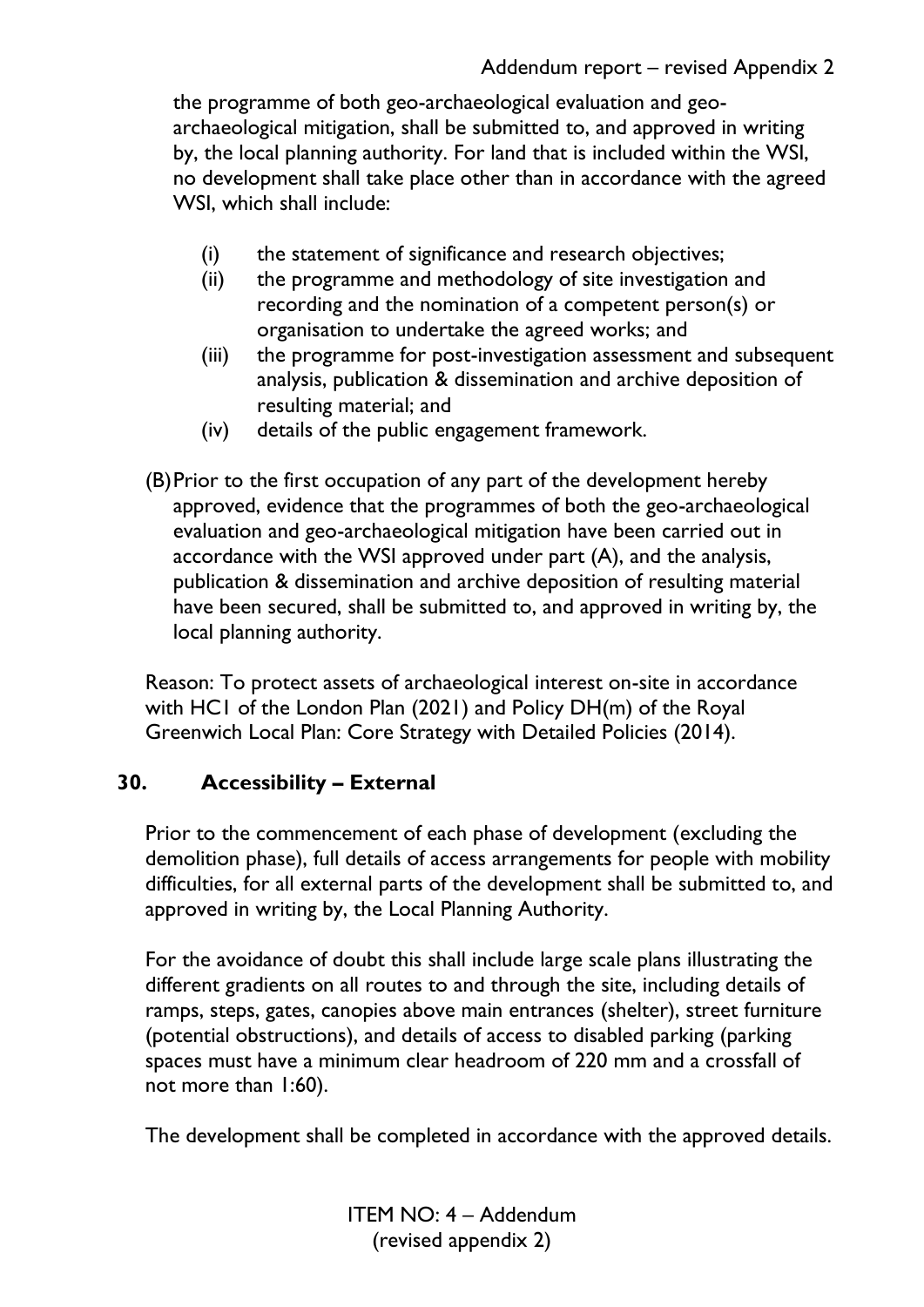#### Addendum report – revised Appendix 2

Reason: To facilitate the movement of those with mobility difficulties and to comply with Policies D5 and D8 of the London Plan (2021) and Policy IM4 and IM(a) of the Royal Greenwich Local Plan: Core Strategy with Detailed Policies (2014).

### **31. Site Wide Accessibility – M4(2) Dwellings**

Prior to the commencement of each phase of development (excluding the demolition phase), drawings illustrating that all dwellings (except those provided as M4(3) units, in accordance with conditions 32 and 33), comply with Building Regulations 2016 (as amended)) requirement M4(2) 'accessible and adaptable dwellings', shall be submitted to, and approved in writing by, the local planning authority.

The drawings shall demonstrate that all doors to dwellings, including their balconies / winter gardens / terraces have clear opening widths which do not impede movement, all private amenity areas provide a minimum of 1500mm turning circle clear of the swing of the door, and all beds have a minimum access route on either side and at the foot of at least 750mm.

The development shall be carried out and retained for the lifetime of the development in accordance the approved details.

Reason: To accord with Policy D7 of the London Plan (2021) and Policy H5 of the Royal Greenwich Local Plan: Core Strategy with Detailed Policies (2014).

# **32. M4(3)(2)(a) - Wheelchair Adaptable Dwellings**

- (A) Prior to the commencement of each phase of development (excluding the demolition phase), full details of the wheelchair adaptable dwellings that comply with Building Regulations 2016 (as amended) requirement M4(3)(2)(a) 'wheelchair adaptable dwellings' shall be submitted to and approved in writing by the Local Planning Authority.
- (B)The applicant must fit out the dwellings in accordance with the approved details, and details confirming compliance with M4(3)(2)(a), including photographic evidence, shall be submitted to, and approved in writing by the local planning authority prior to the occupation of each phase.
- (C) The development shall be retained for the lifetime of the development in accordance the details approved under parts (A) and (B).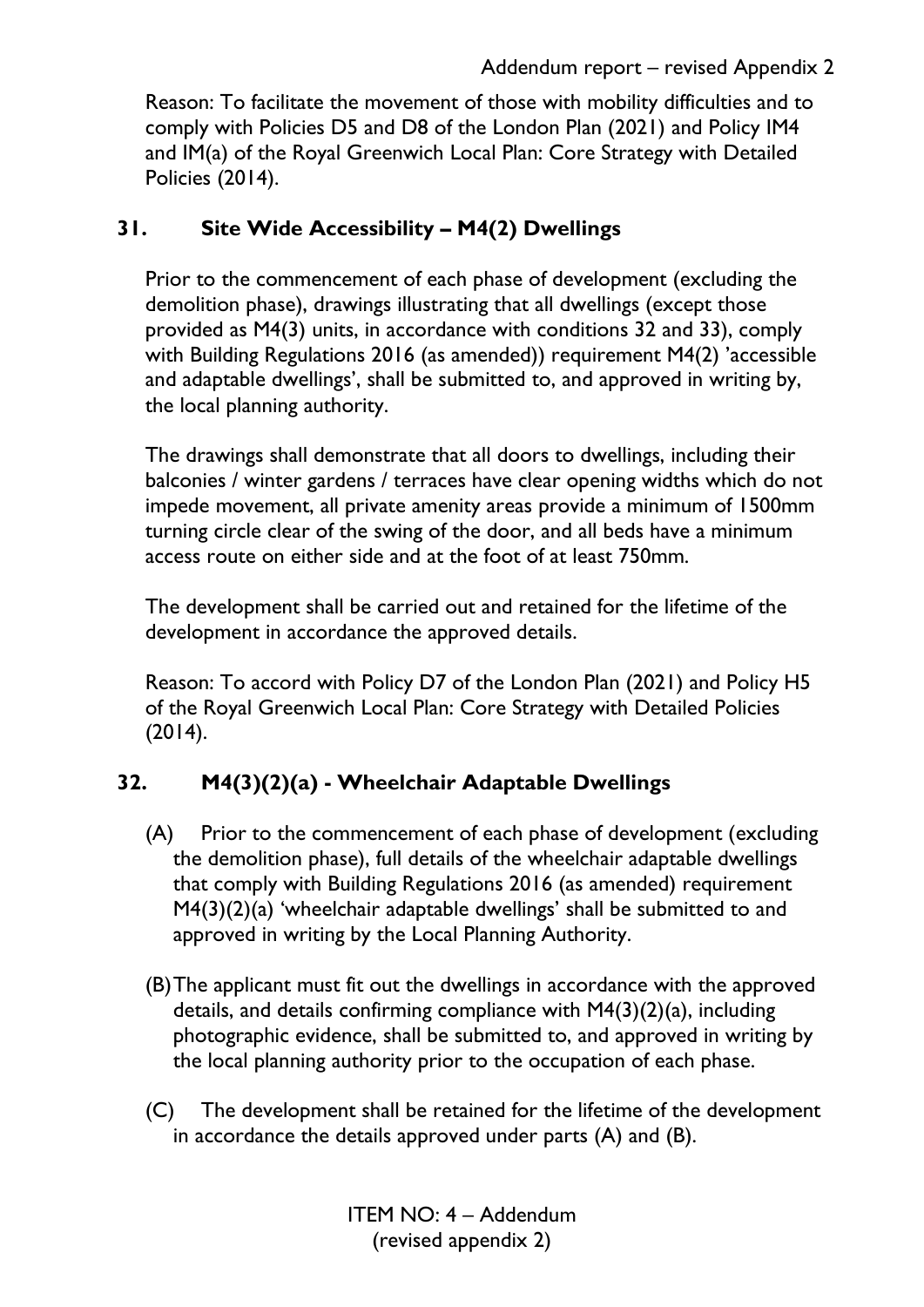Reason: To accord with Policy D7 of the London Plan (2021) and Policy H5 of the Royal Greenwich Local Plan: Core Strategy with Detailed Policies  $(2014).$ 

### **33. M4(3)(2)(b) – Wheelchair Accessible Dwellings**

- (A) Prior to the commencement of each phase of development (excluding the demolition phase), full details of the wheelchair accessible dwellings that comply with Building Regulations 2016 (as amended) requirement M4(3)(2)(b) 'wheelchair user dwellings' shall be submitted to and approved in writing by the Local Planning Authority.
- (B)The applicant must fit out the dwellings in accordance with the approved details, and details confirming compliance with M4(3)(2)(b), including photographic evidence, shall be submitted to, and approved in writing by the local planning authority, prior to the first occupation of each phase.
- (C) The development shall be retained for the lifetime of the development in accordance the approved details approved under parts (A) and (B).

Reason: To accord with Policy D7 of the London Plan (2021) and Policy H5 of the Royal Greenwich Local Plan: Core Strategy with Detailed Policies (2014).

### **34. Foundation Design**

Prior to the commencement of each phase of development (excluding the demolition phase), full details of the foundation design and construction method to protect archaeological remains shall be submitted to, and approved in writing by, the local planning authority.

The details submitted shall be implemented as approved.

Reason: To protect assets of archaeological interest on-site in accordance with HC1 of the London Plan (2021) and Policy DH(m) of the Royal Greenwich Local Plan: Core Strategy with Detailed Policies (2014).

#### **35. Detailed Drainage Scheme**

Prior to the commencement of each phase of development (excluding the demolition phase), a final detailed drainage design scheme, including drawings, shall be submitted to, and approved in writing by, the Local Planning Authority.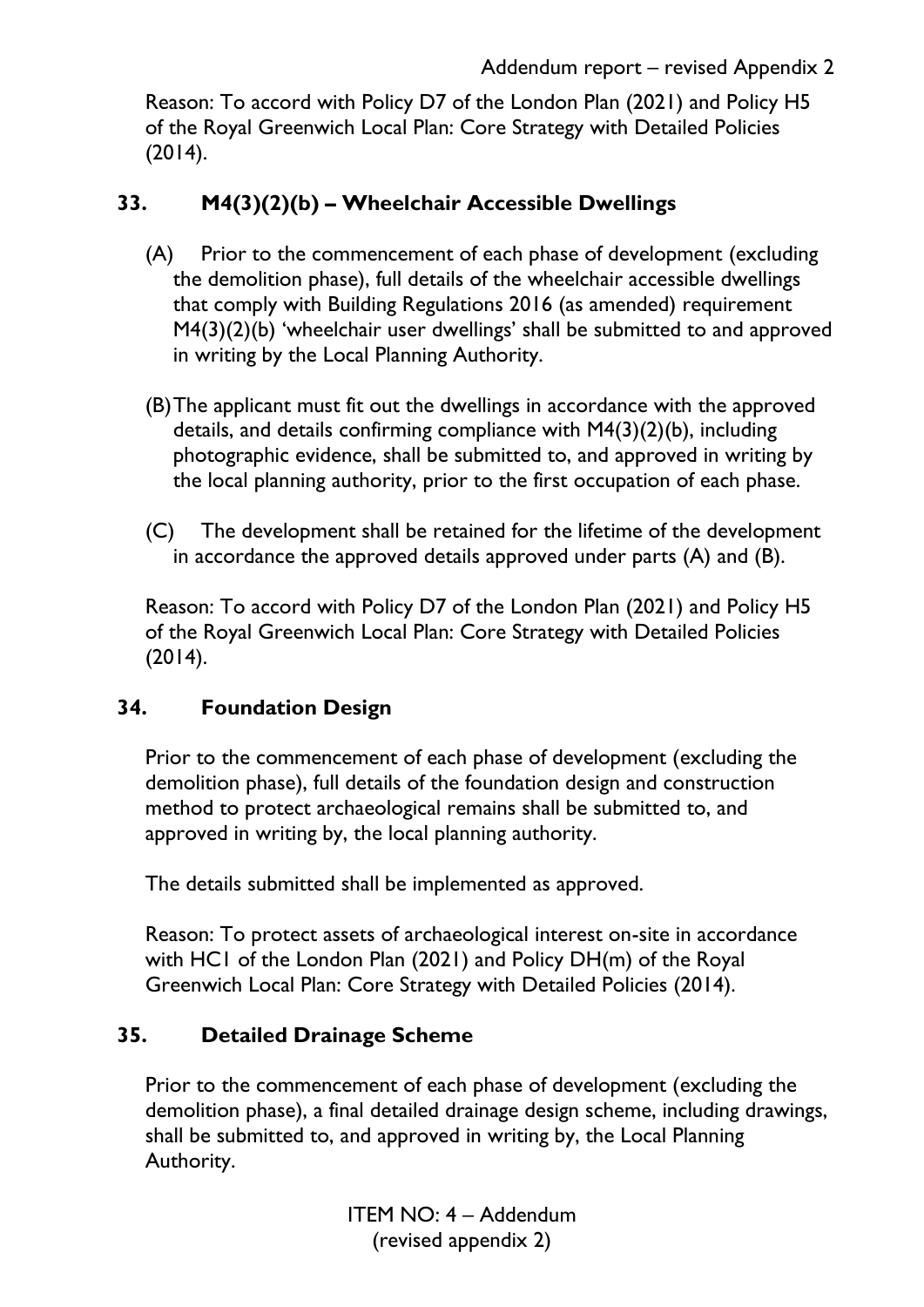This must include a detailed maintenance plan for the proposed drainage features and demonstrate whether small-scale above-ground SuDS can be incorporated into the site, whilst achieving an off-site runoff rate restriction to greenfield levels including suitable climate change allowance, should include an assessment of soakaway drainage and based on the measures proposed in the Outline Drainage Strategy.

The detailed drainage design scheme shall be implemented as approved and so retained.

Reason: To prevent the risk of flooding to and from the site in accordance with Policy SI 13 of the London Plan (2021) and the Sustainable Design and Construction SPG.

## **36. Secured by Design**

- (a) Prior to the commencement of each phase of development (excluding the demolition phase), a full and detailed application for the Secured by Design award scheme shall be submitted to, and approved in writing by, the Local Planning Authority and the Metropolitan Police SE Designing Out Crime Office, setting out how the principles and practices of the Secured by Design Scheme are to be incorporated into the approved scheme.
- (b)Once approved in writing by the Local Planning Authority in consultation with the Metropolitan Police Designing Out Crime Officers, the development shall be carried out in accordance with the agreed details, with evidence of installation and details of completion submitted to the local planning authority prior to the first occupation of each phase of the development.

The details approved in parts (a) and (b) above shall be permanently retained as such thereafter.

Reason: In the interest of creating safer, sustainable communities and to ensure the development is implemented in accordance with Policy D11 of the London Plan (2021) and Policy CH1 of the Royal Greenwich Local Plan: Core Strategy with Detailed Policies (2014).

### **37. External Materials**

Notwithstanding the details shown on the plans hereby approved, prior to the commencement of each phase of development (excluding the demolition phase), details and samples for all materials, including a schedule of their locations, shall be provided, including walls, roofs, windows and doors, sills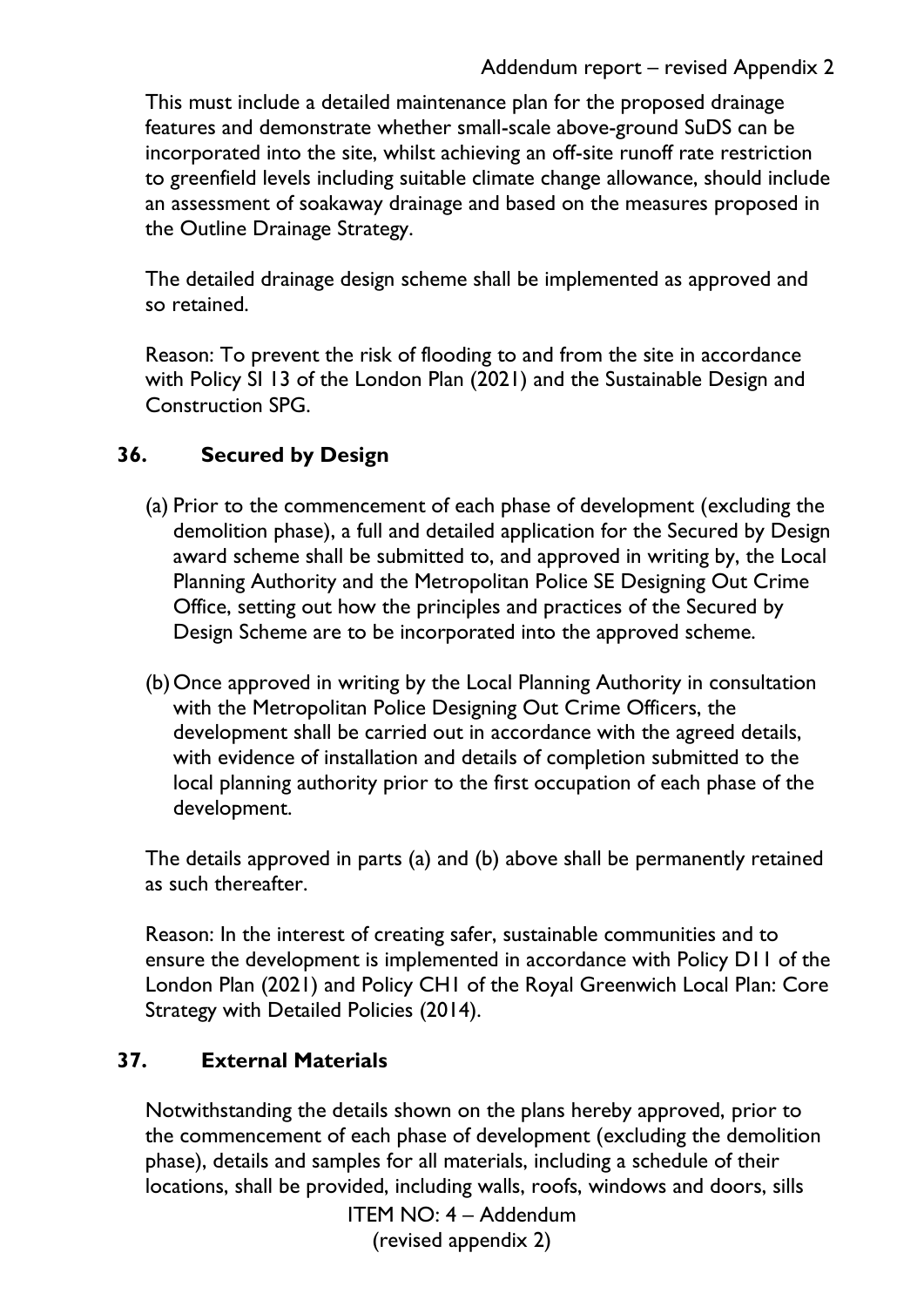and lintels, balconies, balustrades, visible pipes, grids and louvers, outdoor pavements, stairs, gates, boundary walls and fences to be used on the external surfaces of the buildings and hard surfaced areas, shall be submitted to and approved in writing by the Local Planning Authority.

The development shall be constructed and retained for the lifetime of the development in full accordance with the approved details.

Reason: To ensure that the Local Planning Authority may be satisfied as to the external appearance of the building(s) and to comply with Policy D6 of the London Plan (2021), Policies DH1, DH(a) ad DH(e) of the Royal Greenwich Local Plan: Core Strategy with Detailed Policies (July 2014).

# **38. Cycle Parking**

Prior to the commencement of each phase of development (excluding the demolition phase), details which demonstrate how the cycle spaces have been designed in accordance with the guidance contained in the London Cycling Design Standard, including how the cycle parking facilities will cater for larger cycles, including adapted cycles for disabled people, shall be submitted to, and approved in writing by, the local planning authority. The cycle storage areas shown on Drawing Nos. 577-PTA-ZZ-00-DR-A-1101 (Rev. P16) and 577- PTA-ZZ-01-DR-A-1101 (Rev. P16), including 974 cycle spaces, shall be installed and made available for use prior to the first occupation of any part of the development hereby approved, and the approved layout shall be permanently retained thereafter.

Reason: To ensure that adequate arrangements are made for cycle parking in accordance with Policy T5 of the London Plan (2021).

# **39. External Lighting**

Prior to the commencement of each phase of development (excluding the demolition phase), a scheme of external lighting shall be submitted to, and approved in writing by, the Local Planning Authority, which shall include full details of the size, positioning and luminance of the proposed lights, and a strategy for their use across the site, demonstrating that the proposed development would not result in significant light pollution or nuisance. The lighting scheme shall be implemented as approved and permanently retained thereafter.

Reason: To ensure the development is implemented in accordance with the principles of Policy D11 of the London Plan (2021) and to ensure any external lighting scheme does not result in harm to nearby properties in accordance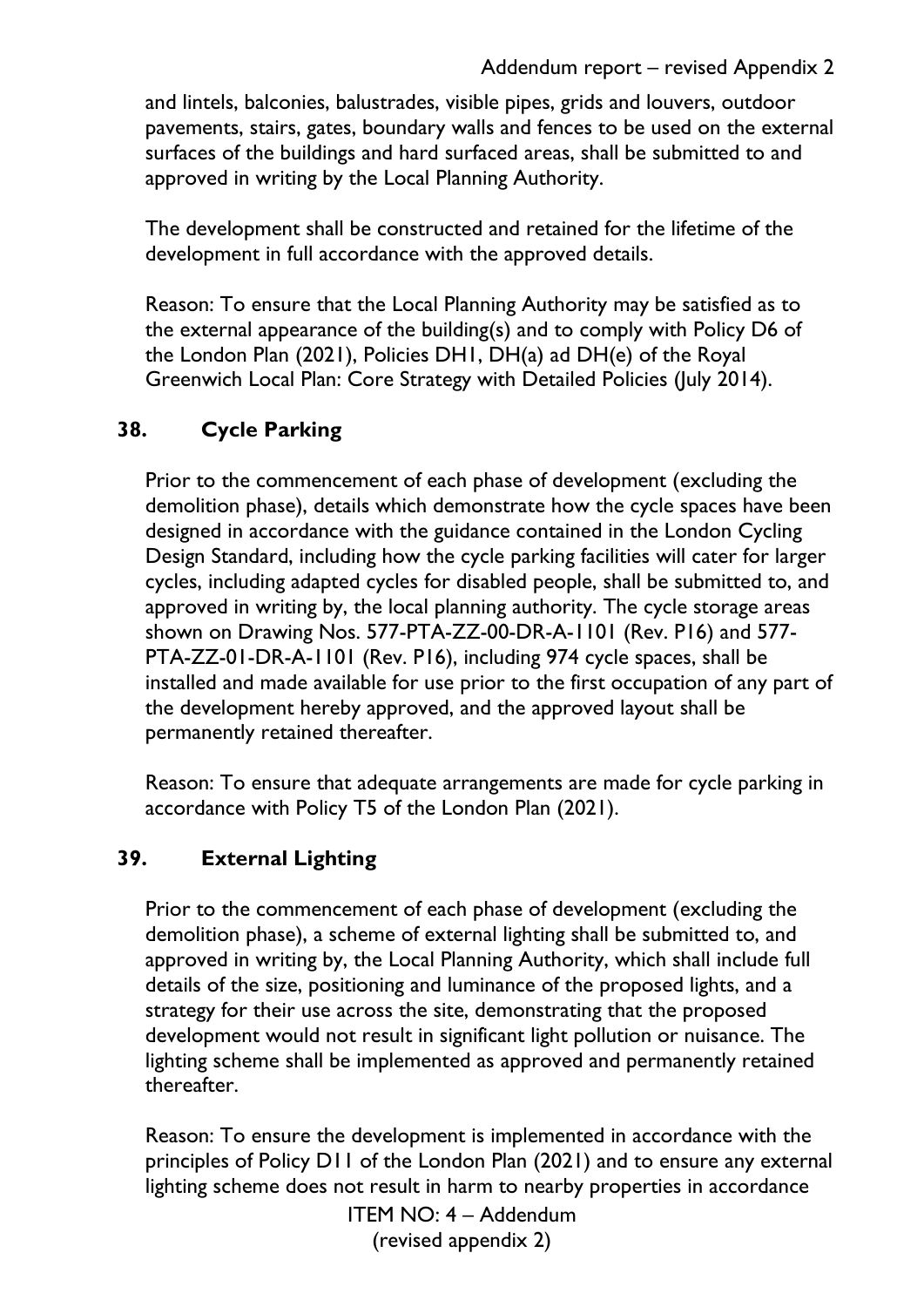with Policy E(a) of the Royal Greenwich Local Plan: Core Strategy with detailed Policies (2014).

### **40. Acoustic glazing specification/mechanical ventilation**

Prior to the commencement of each phase of development (excluding the demolition phase), full details of a scheme of acoustic window insulation and mechanical ventilation shall be submitted to and approved in writing by the Local Planning Authority. The scheme of mechanical ventilation shall include measures to ensure the thermal comfort of occupiers in accordance with CIBSE TM52. Other necessary mitigation measures shall include an air pollution information pack for each residential unit detailing the operation and necessity of the installed mechanical ventilation. All works forming part of the approved scheme shall be completed in accordance with the details so approved before the relevant part of the development is occupied.

Reason: In order to safeguard the amenities of residential properties and ensure compliance with Policy D3, D13 and D14 of the London Plan (2021) and Policy E(a) of the Royal Greenwich Local Plan: Core Strategy with Detailed Policies (2014).

#### **41. Commercial/Residential Internal Sound Insulation**

Prior to the commencement of each phase of development (excluding the demolition phase), a detailed scheme of noise insulation measures for all divisions (walls and/or floors) separating non-residential and residential areas shall be submitted to, and approved in writing by, the Local Planning Authority. The scheme of noise insulation measures shall be prepared by a suitably qualified consultant/engineer and shall demonstrate that the proposed sound insulation will achieve a level of protection which is at least +5dB above the Approved Document E standard (Dwelling houses and flats) for airborne sound insulation and -5dB for impact sound insulation. The approved scheme shall be implemented prior to the commencement of the use and be permanently retained thereafter.

Reason: In order to safeguard the amenities of occupants of the residential properties and to ensure compliance with policy D14 of the London Plan (2021) and Policies DH1 and E(a) of the Royal Greenwich Local Plan: Core Strategy with Detailed Policies (2014).

#### **42. Air Quality and Air Quality Neutral Assessment**

(A) Prior to the commencement of each phase of development (including the demolition phase), an air quality assessment report, written in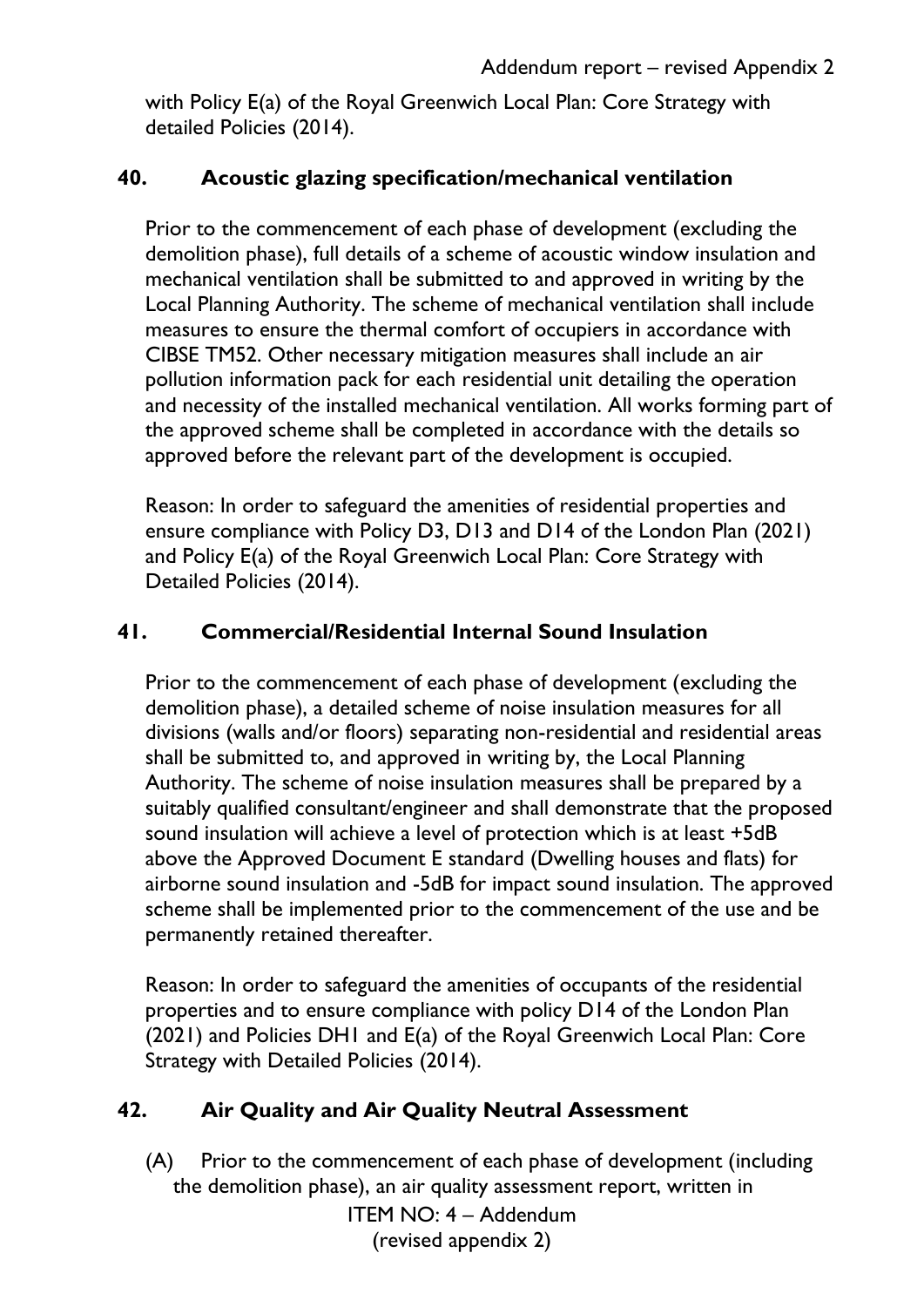#### Addendum report – revised Appendix 2

accordance with the relevant current guidance, for the existing site and proposed development shall be submitted to and approved by the Local Planning Authority. The development shall be at least "Air Quality Neutral" and an air quality neutral assessment for both buildings and transport shall be included in the report. The assessment shall have regard to the most recent air quality predictions and monitoring results from the Authority's Review and Assessment process and London Atmospheric Emissions Inventory. The report shall include all calculations and baseline data, and be set out so that the Local Planning Authority can fully audit the report and critically analyse the content and recommendations.

- (B)A scheme for air pollution mitigation measures based on the findings of the report shall be submitted to, and approved in writing by, the Local Planning Authority prior to above ground works commencing (excluding demolition and site clearance works). This shall include mitigation for when air quality neutral transport and building assessments do not meet the benchmarks.
- (C) The approved mitigation scheme shall be implemented in its entirety in accordance with details approved under this condition before any of the development is first occupied or the use commences and retained as such thereafter.

Reason: To ensure the development mitigates any harm to local air quality in accordance with Policies E(a) and E(c) of the Royal Greenwich Local Plan: Core Strategy with Detailed Policies (2014).

#### **43. Boilers**

Prior to their installation within a phase of development, details of any boilers or CHP units used shall be forwarded to the Local Planning Authority for approval. The boilers shall have dry NOx emissions not exceeding 40 mg/kWh (0%), must not exceed the Band B Emission Standards for Solid Biomass Boilers and CHP Plant as listed in Appendix 7 of the London Plan's Sustainable Design and Construction SPG, and discharge stack must be at least 3 metres above any openable windows or ventilation air inlets.

Reason: To comply with the London Plan's SPG on Sustainable Design and Construction and Policies E(a) and E(c) of the Royal Greenwich Local Plan: Core Strategy with Detailed Policies (2014).

#### **44. Shop Front Details**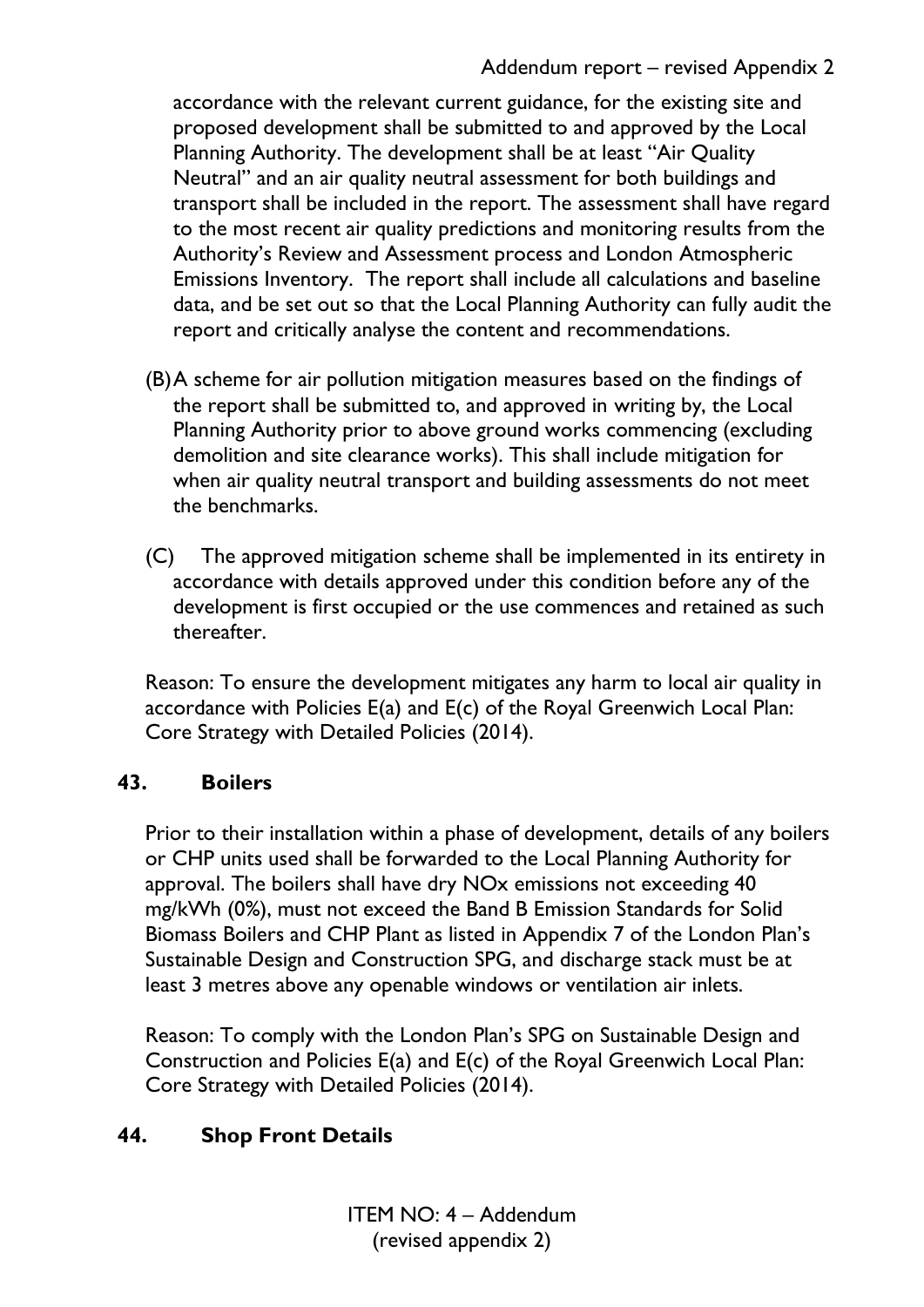#### Addendum report – revised Appendix 2

Prior to commencement of the facade works of the non-residential parts of the development hereby approved, plans and sectional details at a scale of 1:10 or 1:20 showing the proposed commercial shop fronts shall be submitted to, and approved in writing by, the local planning authority.

Such information should demonstrate the location of the fascia sign, any shutter/grill box, the window system, the stall riser (if included), canopies, awnings and the entrance.

The development shall be constructed and retained for the lifetime of the development in full accordance with the approved details.

Reason: In order that the local planning authority may be satisfied with the details of the proposal and to accord with Policy DH(e) of the Royal Greenwich Local Plan: Core Strategy with Detailed Policies (2014).

#### **45. Delivery, Servicing and Waste Management Plan (Residential and non-residential)**

Notwithstanding submitted details, a full and detailed Delivery, Servicing and Waste Management Plan shall be submitted prior to the occupation of each phase of development (excluding the demolition phase) and approved in writing by the Local Planning Authority (in consultation with Transport for London). The plan shall cover the following:

- (a) Deliveries and collections including how deliveries will be scheduled to avoid several lorries arriving at the site simultaneously;
- (b) Servicing trips (including maintenance); and measures to reduce the number of freight trips to the site (freight consolidation);
- (c) Timings of deliveries (including before 8 am or after 4 pm and at weekends);
- (d) Details of the waste collection strategy and specific role of the onsite Facilities Management Team, including details of total waste storage capacity for all residential and non-residential elements, collection points, drag distances and tracked vehicle movements for any waste collection vehicle which has to enter the site;
- (e) Safety measures required to ensure the effective collection of waste so as to not conflict with the use of the development site or any surrounding uses, including by pedestrians and cyclists;
- (f) Monitoring and review of operations.

No loading or unloading of vehicles arriving at, or departing from, the site shall be carried out except within the designated loading areas as approved.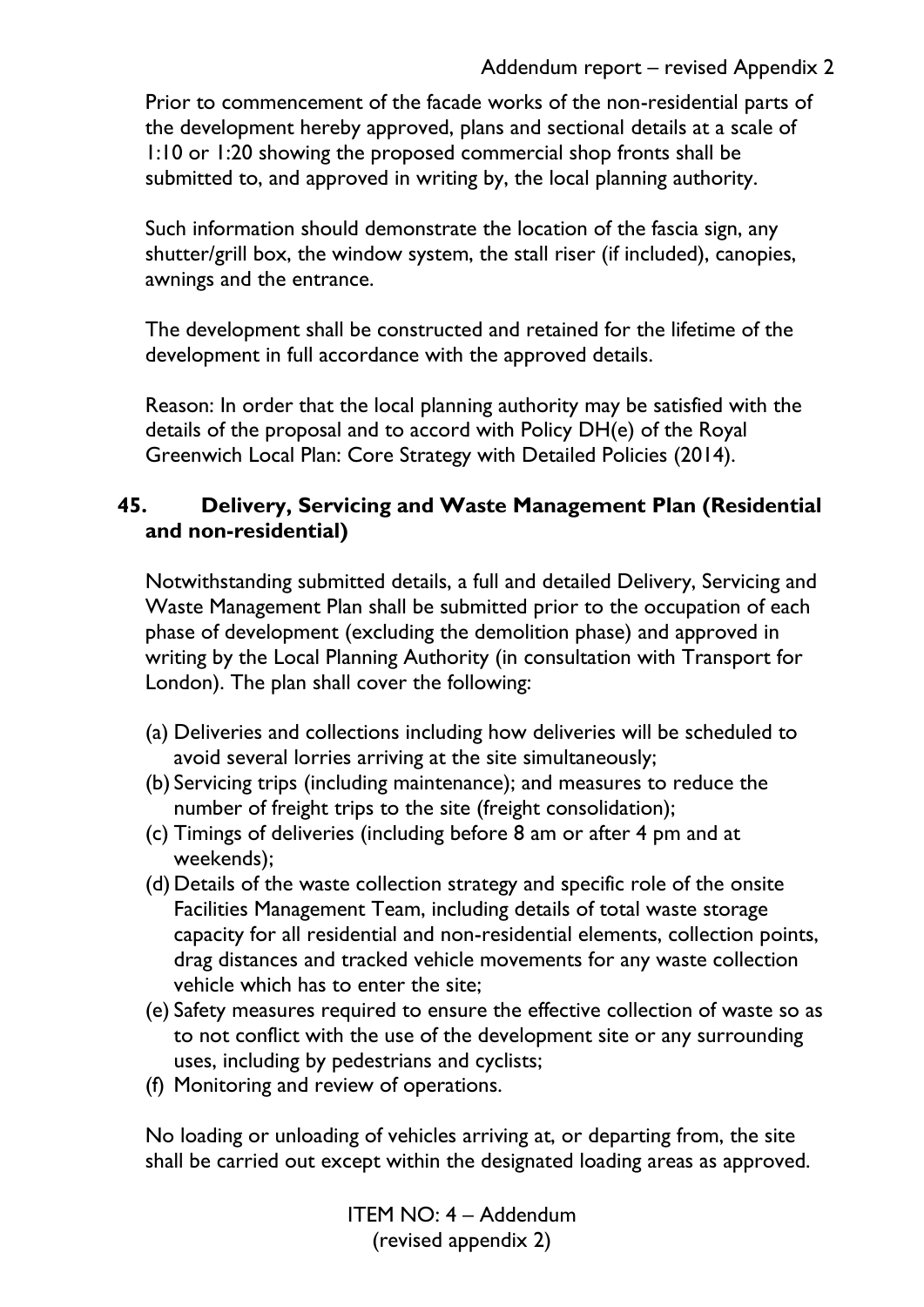The approved Delivery, Servicing and Waste Management Plan shall be implemented in full accordance with the approved details from the first occupation of the development and shall be adhered to for the lifetime of the development.

Reason: In order to safeguard residential amenity and pedestrian and traffic safety and ensure compliance with Policy IM3 and E1 of the Royal Greenwich Local Plan: Core Strategy with Detailed Policies (July 2014).

### **46. Non-residential – hours of operation and deliveries**

Prior to the occupation of the non-residential uses within a phase of development, full details of hours of operation, including, but not limited to, the timing of deliveries and servicing shall be submitted to, and approved in writing by, the Local Planning Authority. The uses shall thereafter be carried out in strict accordance with the approved details.

Reason: To safeguard the amenities of neighbouring properties, particularly residential properties and the area generally and to ensure compliance with Policy D3 and T7 of the London Plan (2021) and Policies E(c) and DH1 of the Royal Greenwich Local Plan: Core Strategy with Detailed Policies (2014).

### **47. Water Network**

Prior to the occupation of each phase of the development hereby approved, confirmation shall be provided that either:

- all water network upgrades required to accommodate the additional flows from the development have been completed; or
- a housing and infrastructure phasing plan has been agreed with Thames Water to allow additional properties to be occupied. Where a housing and infrastructure phasing plan is agreed no occupation shall take place other than in accordance with the agreed housing and infrastructure phasing plan.

Reason: The development may lead to low water pressure and network reinforcement works are anticipated to be necessary to ensure that sufficient capacity is made available to accommodate additional demand anticipated from the new development in accordance with SI 5 of the London Plan  $(2021).$ 

### **48. Wheelchair Adaptable Dwelling Marketing**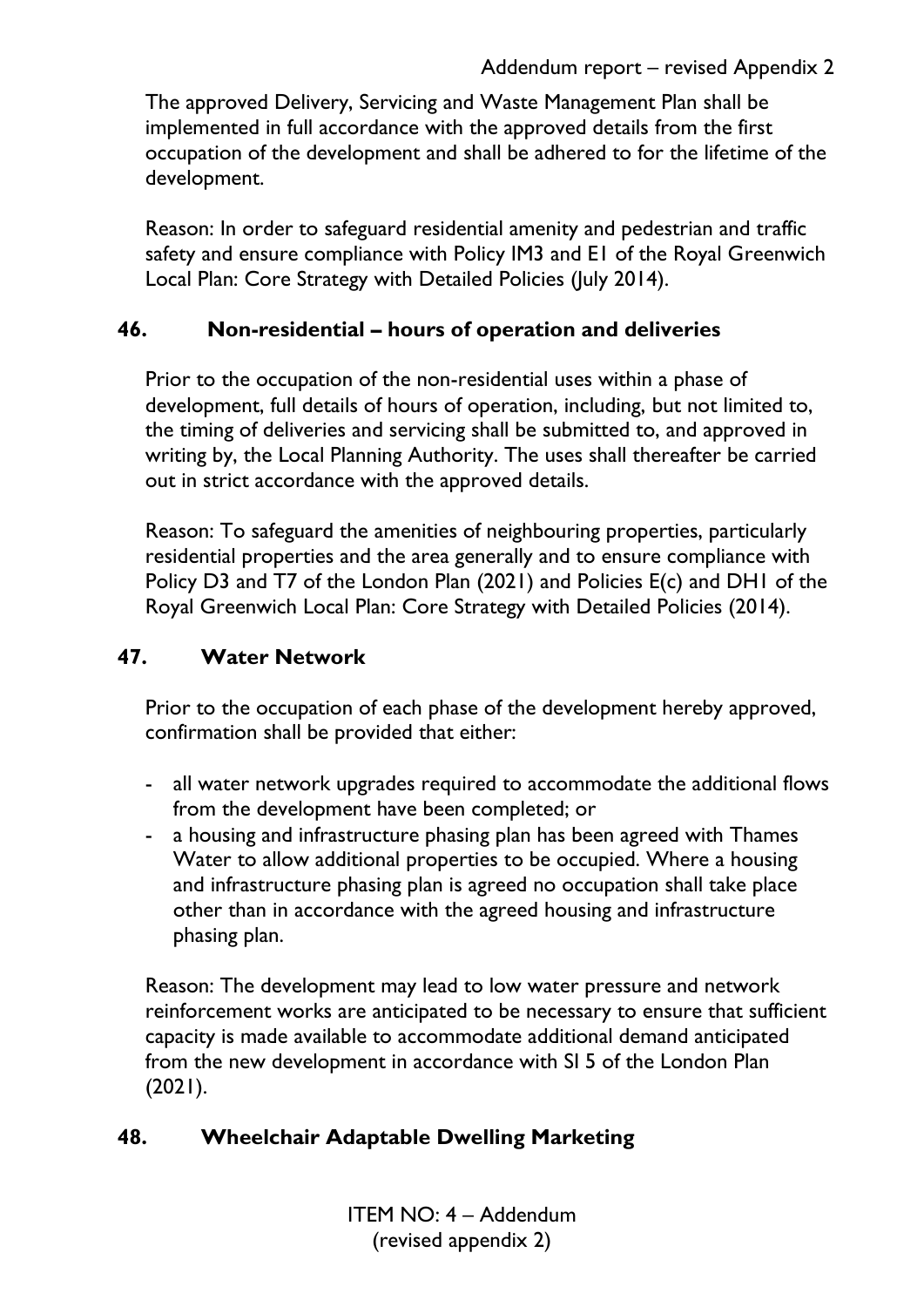- a) Prior to the first occupation of each phase of the development hereby approved, full details of the wheelchair adaptable unit marketing strategy shall be submitted to, and approved in writing by, the Local Planning Authority. The wheelchair adaptable dwellings shall be marketed as such for a minimum period of eight months.
- b) On completion of the marketing period above, evidence of response to the marketing strategy shall be submitted to and approved in writing by the Local Planning Authority in consultation with the Council's Occupational Therapist. Any allocated wheelchair adaptable units must comply with the relevant provisions at final completion unless the units are not to be occupied by wheelchair users.
- c) If, after the end of the marketing period, the units are not to be occupied by wheelchair users, they can be fitted in accordance with the provisions of M4(2).
- d) Following (c), details should be provided which outline how these units could be re-converted to a fully accessible unit in the future.

Reason: To accord with Policy D7 of the London Plan (2021) and Policy H5 of the Royal Greenwich Local Plan: Core Strategy with Detailed Policies (2014).

### **49. Fixed Plant Noise**

- a) The rating level of the noise emitted from fixed plant on the site shall be 5dB below the existing background level at any time. The noise levels shall be determined at the façade of any noise sensitive property. The measurements and assessments shall be made according to BS4142:2014 and details shall be submitted to, and approved in writing by, the local planning authority prior to the first occupation of each phase of the development hereby approved.
- b) The approved measures outlined in (a) shall be implemented prior to occupation of the development and shall be permanently maintained thereafter.

Reason: In order to ensure a satisfactory appearance to the development to safeguard the amenities of neighbouring properties and the area generally, to prevent 'ambient noise creep' and to ensure compliance with policies D13 and D14 of the London Plan (2021) and Policies DH1 and E(a) of the Royal Greenwich Local Plan: Core Strategy with Detailed Policies (2014).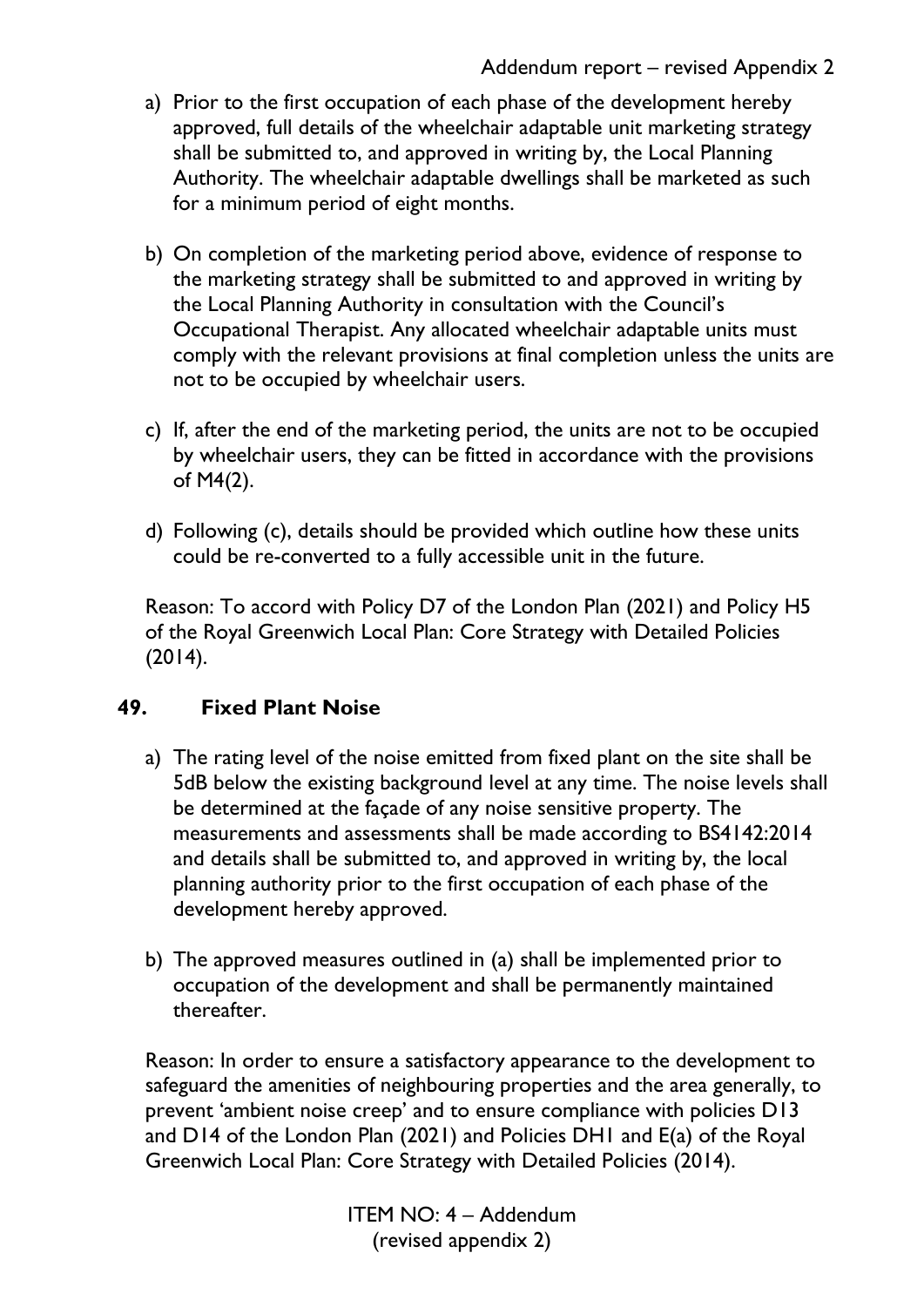### **50. BREEAM New Construction Standards**

The non-residential spaces within the development, hereby approved, shall be registered with Building Research Establishment (BRE), achieve BREEAM Rating Excellent and make reasonable endeavours to achieve Outstanding (based on the latest related BREEAM Technical guidance or subsequent BREEAM version).

- (i) Within three months of the completion of the new non-residential spaces within a phase, Interim BREEAM (or subsequent scheme) Assessment, copy of the summary score sheets and related Interim Design Certificates all verified by the BRE shall be submitted to and approved in writing by the Local Planning Authority.
- (ii) Within three months from the date of first use of the new nonresidential spaces within a phase, Post Construction Stage (or subsequent scheme) Assessment, copy of the summary score sheets and related Certification all verified by the BRE shall be submitted to the Local Planning Authority for written approval confirming the BREEAM standard and measures have been implemented.
- (iii) Following any approval of a 'Post Construction Stage' assessment and certificate of the non-residential spaces, the approved measures and technologies to achieve the BREEAM Excellent or higher standard shall be retained in working order for the lifetime of the development.

Reason: In the interest of addressing climate change and securing sustainable development in accordance with policies DH1 and E1 of the Royal Greenwich Local Plan: Core Strategy with Detailed Policies (July 2014).

### **51. Framework Commercial Travel Plan**

- a) Prior to the occupation of the non-residential uses within a phase, a detailed site specific Framework Commercial Travel Plan, based on the Framework Travel Plan submitted and in accordance with Transport for London's document 'Travel Planning for New Development in London', shall be submitted to and approved in writing by the Local Planning Authority. The development shall operate in full accordance with all measures identified within the Travel Plan from first occupation.
- b) The Travel Plan shall specify initiatives to be implemented by the development to promote and maximise the use of sustainable travel to and from the site by a variety of non-car means (such as public transport (including Riverbus), walking and cycling), shall set targets and shall specify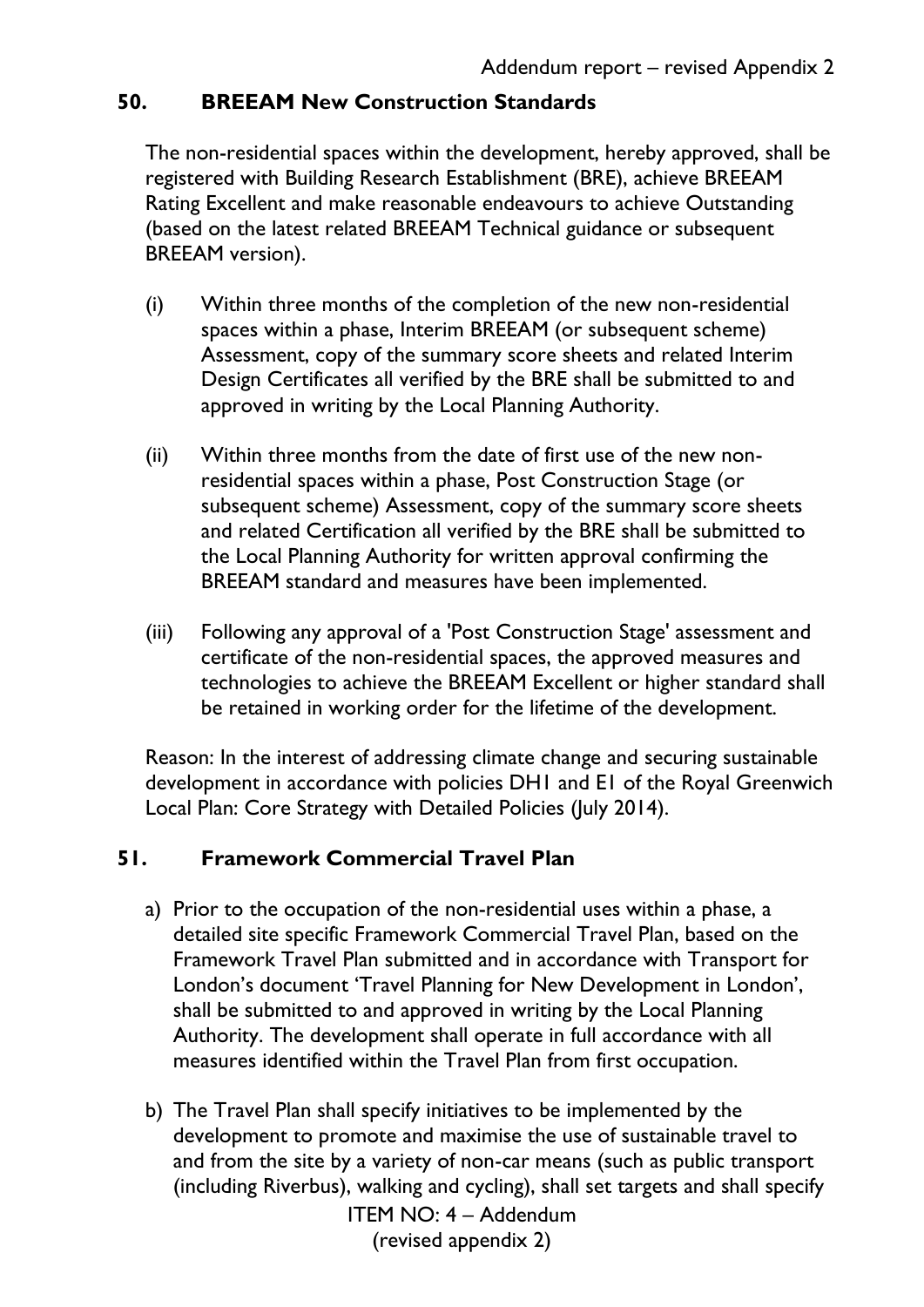a monitoring and review mechanism to ensure compliance with the Travel Plan objectives.

c) Within the timeframe specified by (a) and (b), evidence shall be submitted to the Local Planning Authority to demonstrate compliance with the monitoring and review mechanisms agreed under parts (a) and (b). The Travel Plan shall in all respects be implemented in accordance with the details approved pursuant to this condition.

Reason: In order that the Local Planning Authority may be satisfied as to the practicality, viability and sustainability of the Travel Plan for the site and to promote sustainable travel in accordance with Policies T6 and SI 1 of the London Plan (2021) and Policy IM4 of the Royal Greenwich Local Plan: Core Strategy with Detailed Policies (2014).

#### **52. Residential Travel Plan**

- a) Prior to the occupation of the residential part of the development within a phase, a detailed site specific Residential Travel Plan, in accordance with Transport for London's document 'Travel Planning for New Development in London' shall be submitted to and approved in writing by the Local Planning Authority. The development shall operate in full accordance with all measures identified within the Travel Plan from first occupation.
- b) The Travel Plan shall specify initiatives to be implemented by the development to promote and maximise the use of sustainable travel to and from the site by a variety of non-car means (including public transport (including riverbus), walking and cycling), shall set targets and shall specify a monitoring and review mechanism to ensure compliance with the Travel Plan objectives.
- c) Within the timeframe specified by (a) and (b), evidence shall be submitted to the Local Planning Authority to demonstrate compliance with the monitoring and review mechanisms agreed under parts (a) and (b). The Travel Plan shall in all respects be implemented in accordance with the details approved pursuant to this condition.

Reason: In order that the Local Planning Authority may be satisfied as to the practicality, viability and sustainability of the Travel Plan for the site and to promote sustainable travel in accordance with Policies T6 and SI 1 of the London Plan (2021) and Policy IM4 of the Royal Greenwich Local Plan: Core Strategy with Detailed Policies (2014).

#### **53. Car Park Management Plan**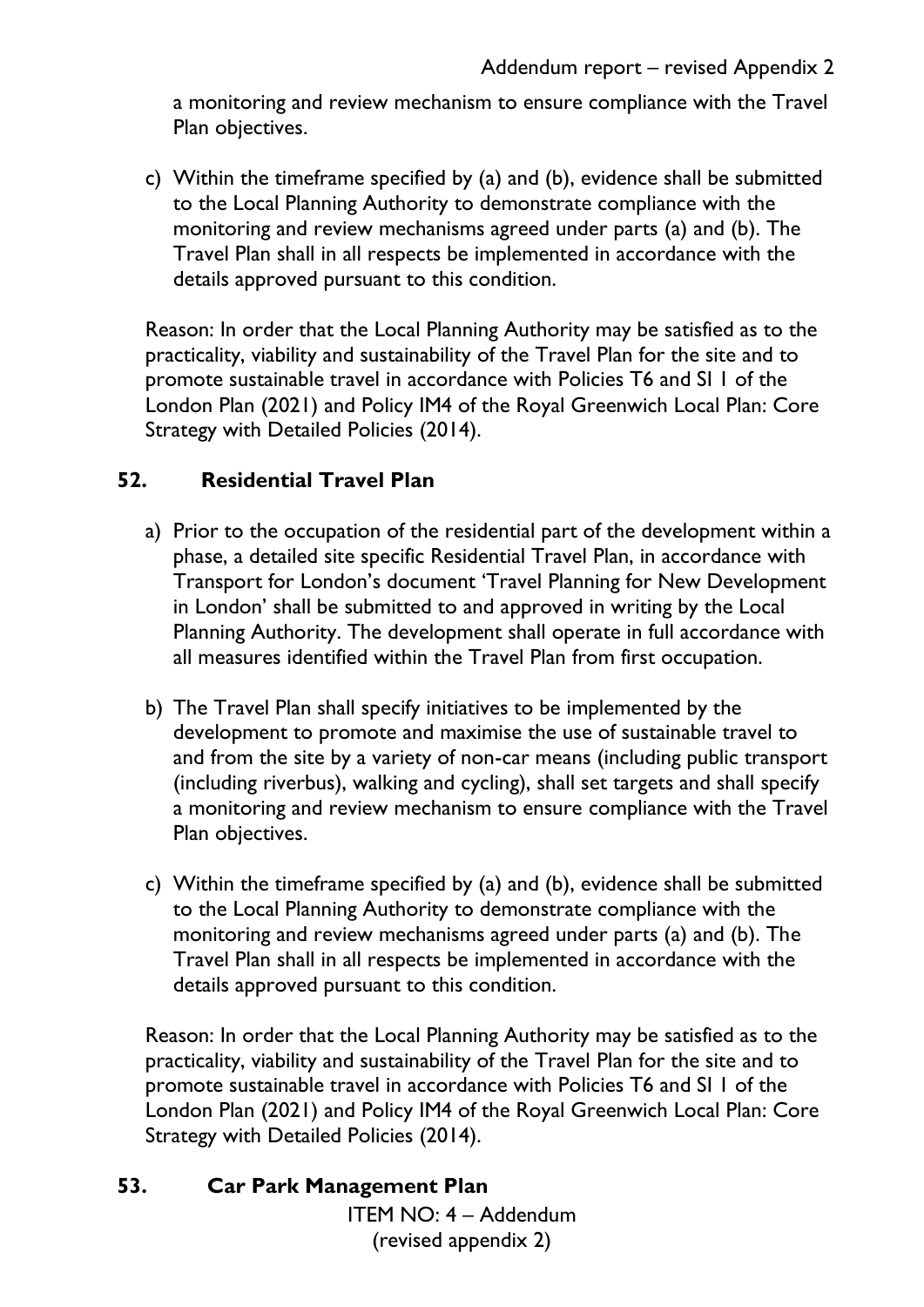Prior to the first occupation of any part of the development hereby approved, a Car Park Management Plan shall be submitted to, and approved in writing by, the Local Planning Authority.

The Car Park Management Plan shall include, but shall not be limited to, details of:

- Details of active and passive electric vehicle charging points with at least 20% of spaces provided with active charging facilities, and passive provision for all remaining spaces.
- Car park lighting
- Security measures
- Enforcement
- Pricing structures
- A pre-booking service
- Monitoring
- Capacity to increase or decrease as required

The approved car parking management plan shall be implemented in full prior to the first occupation of the development and so maintained.

Reason: To ensure the development does not have a significant impact on the local highway network and to ensure compliance with Policy IM(c) of the Royal Greenwich Local Plan: Core Strategy with Detailed Policies (2014)

### **54. Biodiverse/ Biosolar Green Roof**

- (A) Within three months of commencement of each phase of the development (excluding the demolition phase), a detailed investigation into the incorporation of biodiverse/ bio-solar green roof that is compliant with GRO Green Roof Code 2014 shall be carried out and submitted to Local Planning Authority for written approval.
- (B)Subject to part (A), details of the green roof shall be submitted to and approved in writing by the local planning authority within six months of commencement of each phase of the development, and should include:
	- i. type of green roof and how it has been developed for biodiversity and biodiversity and ecological enhancement;
	- ii. details of landscape features;
	- iii. roof cross-sections and roof plan showing biosolar features;
	- iv. substrate and vegetation.

The green roof should be comprised of, but not necessarily limited to, extensive/semi-intensive biodiversity-based soils and substrate which is commercial -based aggregate or equivalent with a varied substrate depth of 80-150mm and should be planted with 50% locally native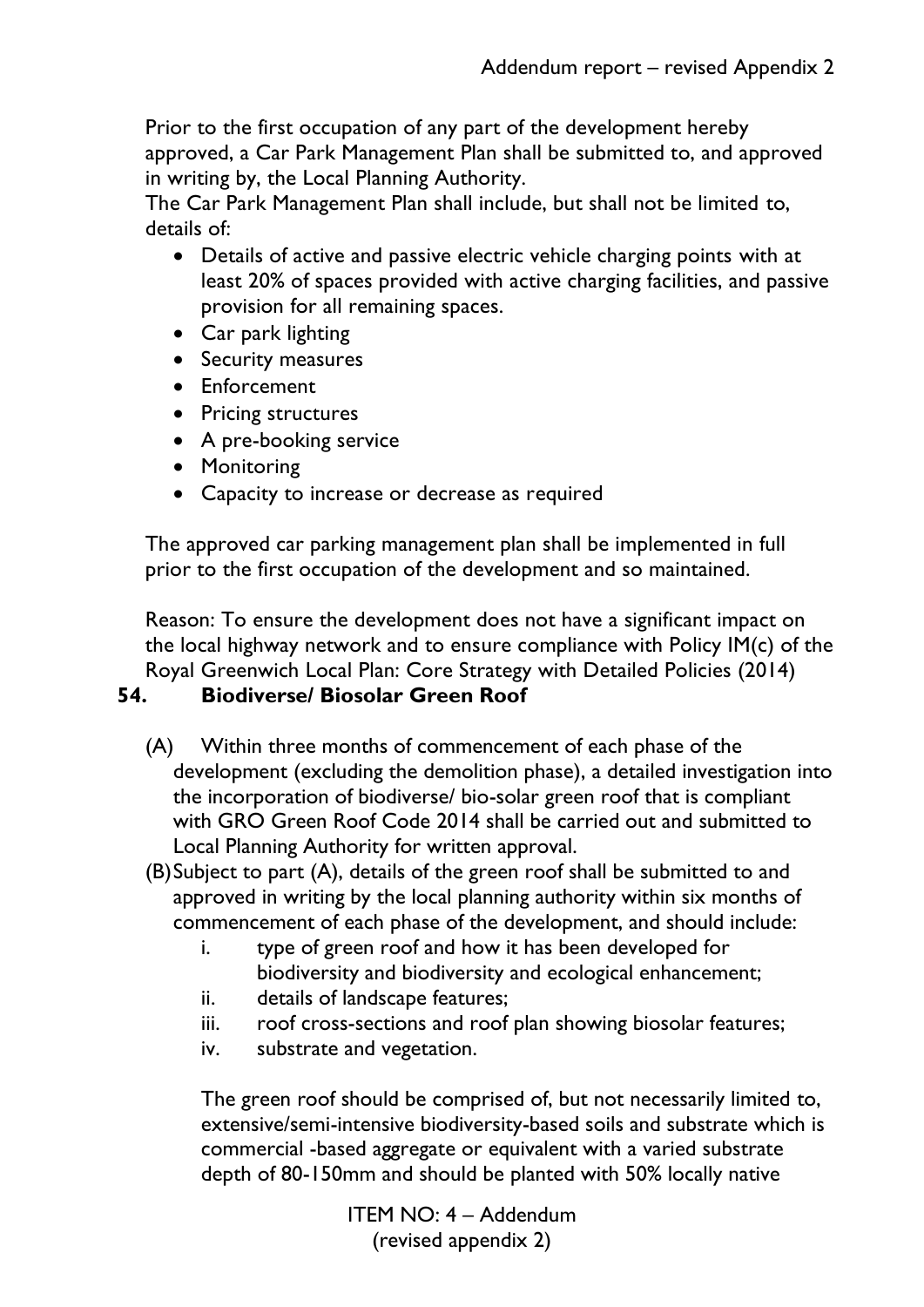herbs/wildflowers in addition to sedum, areas of bare shingle, areas of sand for burrowing invertebrates, individual logs or log piles, shallow pools and an area suitable for black redstarts and nesting starling.

- (C) Evidence that the roof has been installed in accordance with parts (A) and (B) shall be submitted to and approved in writing by the local planning authority prior to the first occupation of each phase of the development hereby approved.
- (D) The green roof shall be retained and maintained for the lifetime of the development in accordance the approved details.

Reason: To provide insulation and to contribute towards enhancing biodiversity, reducing flood risk and improving the aesthetic value of the development as well as resident's well-being and comply with London Plan (2021) policies G1 (Green Infrastructure), G5 (Urban Greening), SI13 (Sustainable Drainage) and G6 (Biodiversity and Access to Nature) and policies OS4 (Biodiversity), DH1 (Design) and E(f) Living Roofs and Walls of the Royal Greenwich Core Strategy and Detailed Policies 2014.

## **55. Unexpected Contamination**

If, during development, contamination not previously identified is found to be present at the site then no further development shall be carried out until a remediation strategy detailing how this contamination will be dealt with has been submitted to and approved in writing by the Local Planning Authority. The remediation strategy shall be implemented as approved.

Reason: To ensure that the development does not contribute to, or is not put at unacceptable risk from, or adversely affected by, unacceptable levels of water pollution from previously unidentified contamination sources at the development site, in line with the National Planning Policy Framework (NPPF) (Paragraph 170) and Policy E(e) of the Royal Greenwich Local Plan: Core Strategy with Detailed Policies (2014).

### **56. Infiltration of Surface Water**

No drainage systems for the infiltration of surface water to the ground are permitted other than with the written consent of the Local Planning Authority, in consultation with the Environment Agency. Any proposals for such systems must be supported by an assessment of the risks to controlled waters.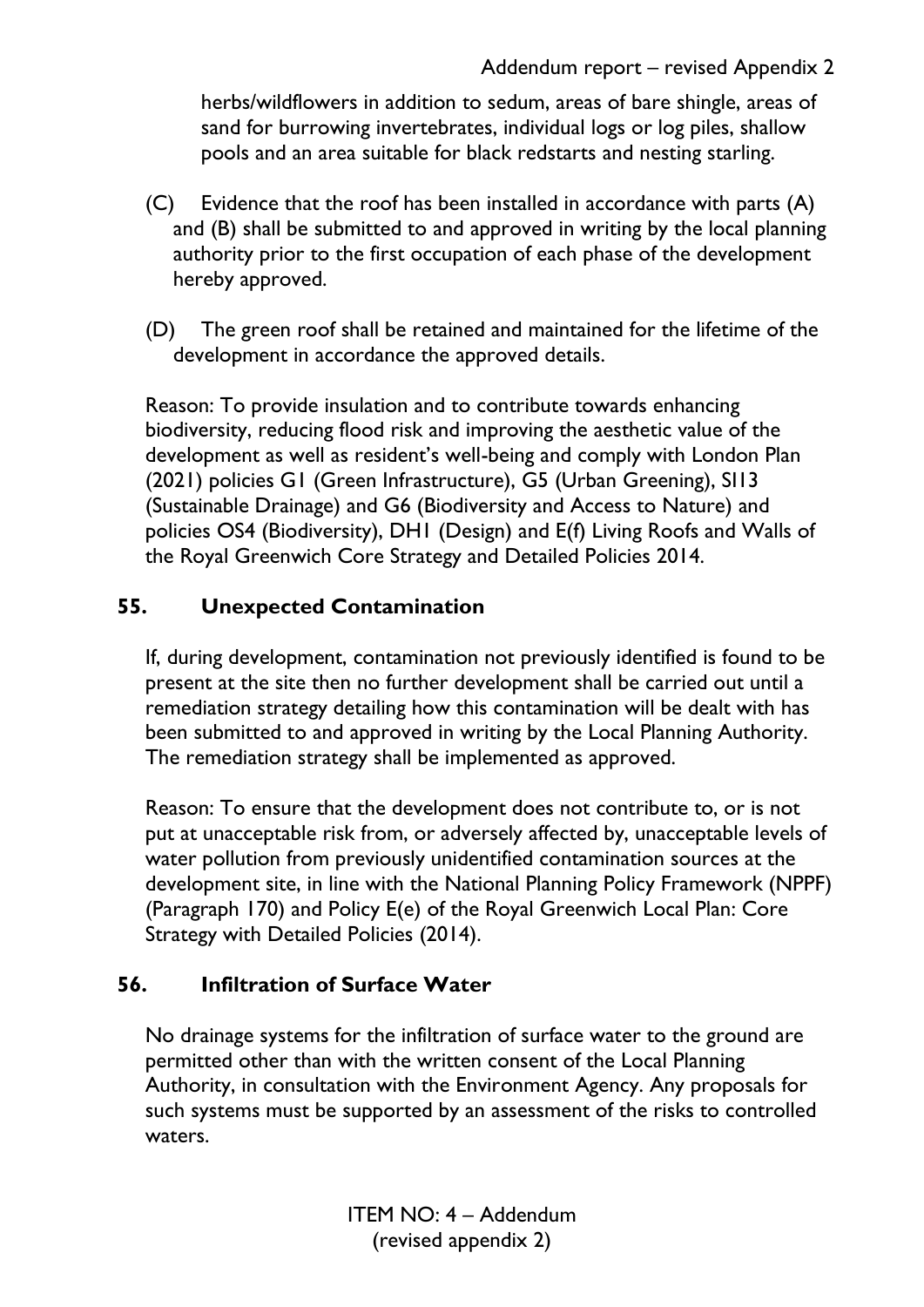The development shall be carried out in accordance with the approved details.

Reason: To ensure that the development does not contribute to, or is not put at unacceptable risk from, or adversely affected by, unacceptable levels of water pollution caused by mobilised contaminants, in line with the National Planning Policy Framework (NPPF) (Paragraph 170) and Policy E(e) of the Royal Greenwich Local Plan: Core Strategy with Detailed Policies (2014).

### **57. Piling and Ground Source Heat Pumps**

Piling and ground source heating and cooling systems using penetrative methods shall not be carried out other than with the written consent of the local planning authority, in consultation with the Environment Agency. The development shall be carried out in accordance with any details as approved.

Reason: To ensure that the development does not contribute to, or is not put at unacceptable risk from, or adversely affected by, unacceptable levels of water pollution caused by mobilised contaminants in line with paragraph 170 of the National Planning Policy Framework and Policy E(e) of the Royal Greenwich Local Plan: Core Strategy with Detailed Policies (2014).

### **58. Restriction on Ground Floor Uses**

The commercial units hereby approved, as shown on Drawing Nos. 577-PTA-ZZ-00-DR-A-1101 (Rev. P16) and 577-PTA-ZZ-01-DR-A-1101 (Rev. P16), shall be restricted to Class E, F1, F2 and the specified sui generis use only (public houses, wine bars, or drinking establishments with or without expanded food provision and hot food takeaway) and shall not be used for any other use class as specified by the Town and Country Planning (Use Classes) Order 1987 (as amended).

Hot-food takeaway use shall not be permitted for more than  $250 \text{ m}^2$  of the total commercial floorspace provided within the development and where hotfood takeaway uses are proposed, an individual noise and air quality assessment, including a mechanical ventilation strategy for the dispersion of smoke and odours, shall be submitted to, and approved in writing by, the local planning authority, prior to the first use of the takeaway unit.

The Market Pound storage area (sui generis) shall be made available for use for the market traders prior to the first occupation of any other part of the development.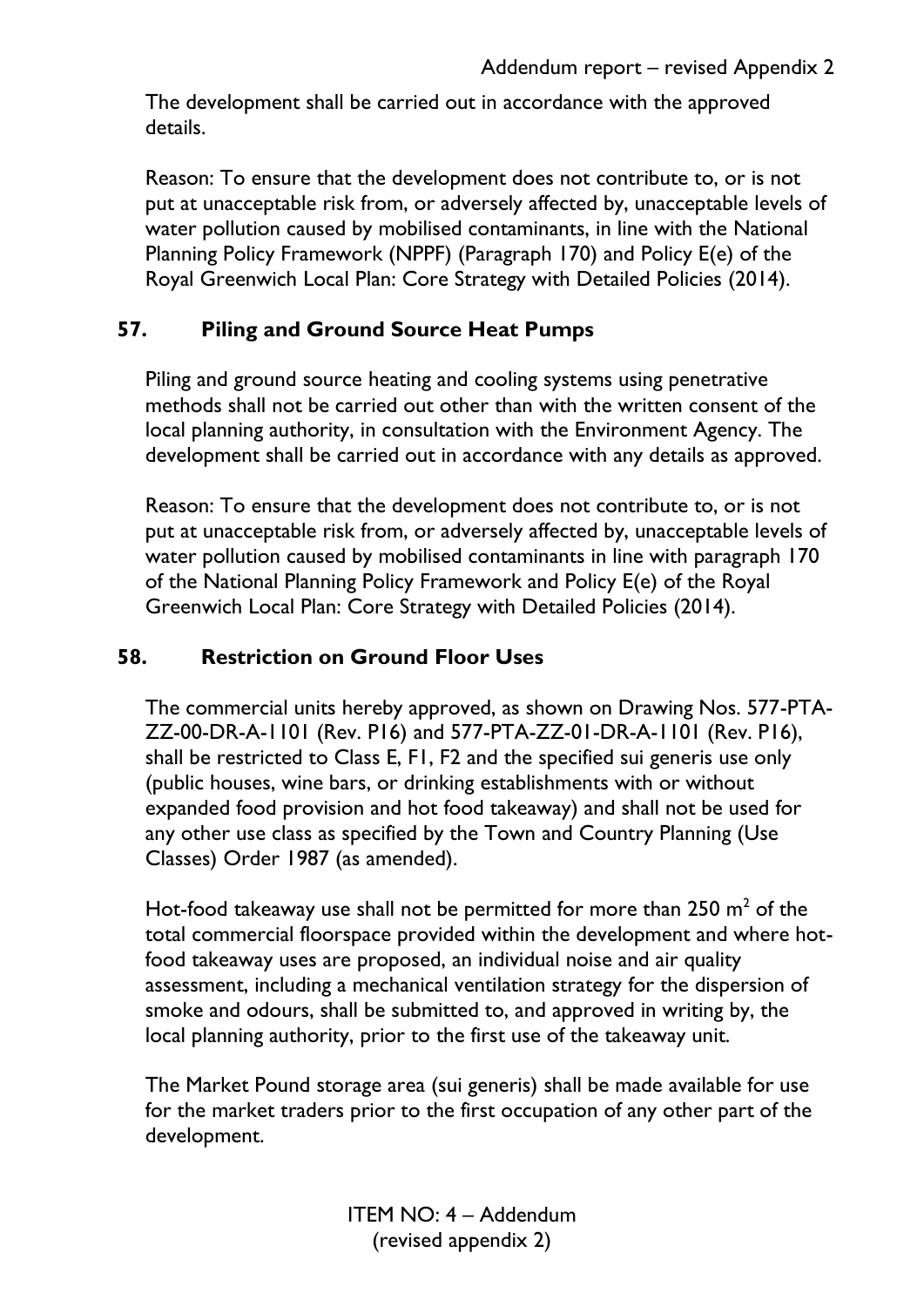Reason: To enable the Council to have control of any future development on the site as uncontrolled uses could potentially cause harm to the amenity of neighbouring occupiers, the public highway and local parking provision in accordance with Policies DH1, DH(b), IM(a) and IM(c) of the Royal Greenwich Local Plan (2014), and having regard to Policy E9 of the London Plan (2021).

### **59. Removal of permitted development rights for conversion to Use Class C3 (Residential)**

Notwithstanding the provisions of The Town and Country Planning (General Permitted Development) (England) Order 2015 (or any Order revoking and re-enacting that Order with or without modification), no uses which fall within the Use Class E, F1, F2 or sui generis hereby approved shall be used as a dwelling house within Class C3 of the Town and Country Planning (Use Classes) Order 1987 (as amended).

Reason: In order to safeguard the loss of employment space, provide a mix of sustainable uses and to safeguard the amenities of neighbouring properties and the area generally and to ensure compliance with policy E1 of the London Plan (2021) and Policies EA1, E(a) and E(c) of the Royal Greenwich Local Plan: Core Strategy with Detailed Policies (2014).

### **60. Access to On-Site Amenity and Play Space**

- a) All future occupants of the development hereby approved shall have access upon completion of each phase to the combined amenity and child play space for the lifetime of the development; and
- b) The whole of the amenity space (including roof terraces and balconies) as shown on the drawings hereby approved shall be fully implemented for each phase prior to the first occupation of that phase and retained for the lifetime of the development, for the benefit of the occupiers of the residential units hereby permitted.

Reason: In order that all future occupants have full and continuous access to the amenity space and play space on-site, and to ensure compliance with Policy S4 of the London Plan (2021) and Policies H5 and H(e) of the Royal Greenwich Local Plan: Core Strategy with Detailed Policies (2014).

# **Appendix 3 - Informatives**

1. The applicant is advised of the need to install measures which ensures that the property is compliant with part B5 of the Building Regulations Fire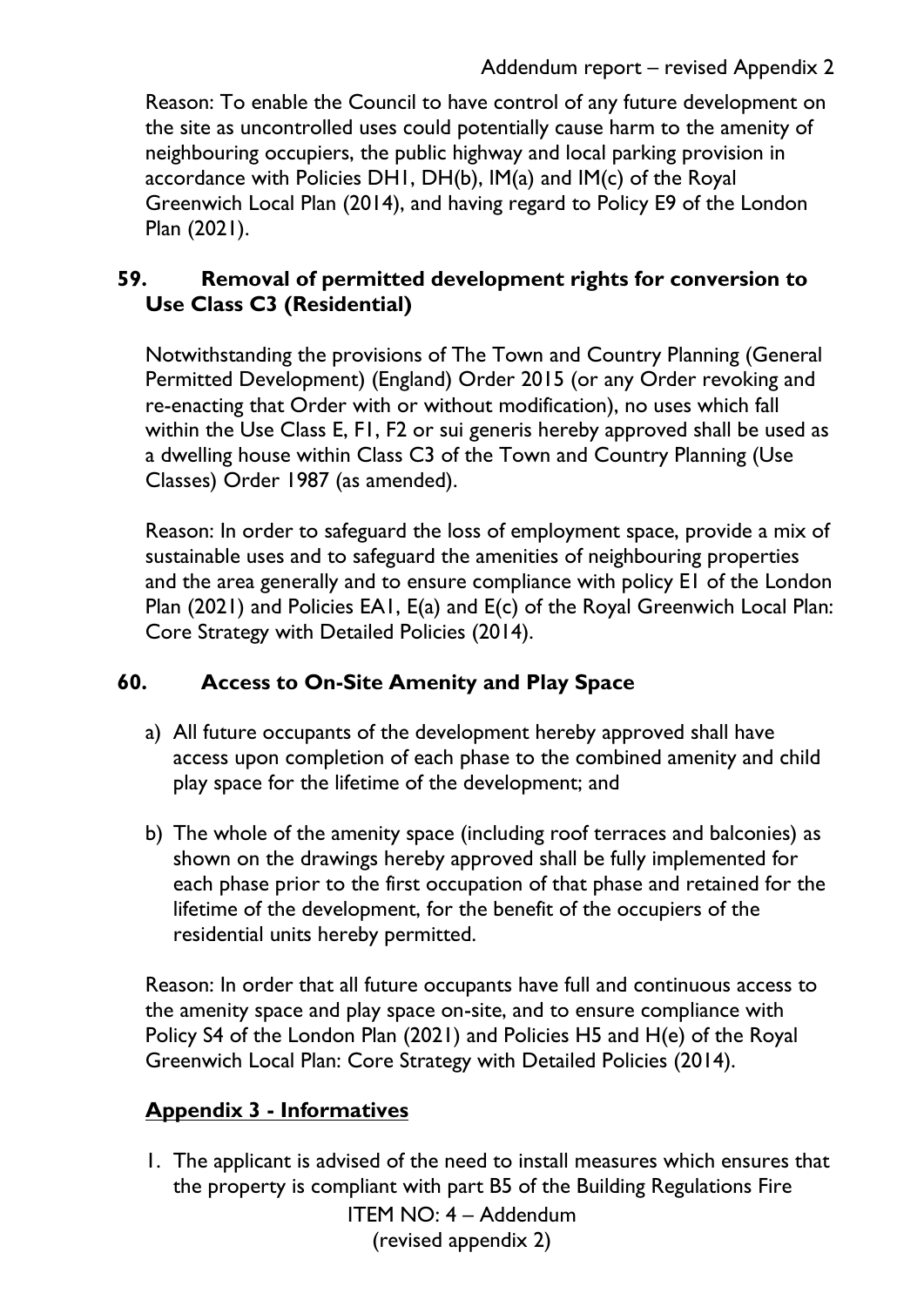Safety: Approved Document B. These measures should be permanently retained as installed, unless otherwise directed in writing by the London Fire Brigade. The applicant is advised to contact London Fire Brigade to ensure compliance with the relevant legislation.

- 2. You are advised that the application granted may be subject to the Community Infrastructure Levy ('the CIL'). There are two CIL charges in Royal Greenwich – the Mayoral CIL, which was introduced 1 April 2012 (updated in April 2019); and the local CIL, introduced 6 April 2015. The Council's Planning Obligations Team will review your permission and will confirm if a CIL liability arises. If liable, you will receive a CIL Liability notice that details the amount that will be due on the commencement of development. Prior to starting on site you must submit an Assumption of Liability form and Commencement Notice to the Council. More information on CIL and the necessary forms are available at: [http://www.royalgreenwich.gov.uk/info/1004/planning\\_policy/1182/commu](http://www.royalgreenwich.gov.uk/info/1004/planning_policy/1182/community_infrastructure_levy_cil) [nity\\_infrastructure\\_levy\\_cil](http://www.royalgreenwich.gov.uk/info/1004/planning_policy/1182/community_infrastructure_levy_cil)
- 3. This is a phased development for the purposes of the CIL Regulations (2010 as amended). A phase can comprise: site preparation and demolition works, sub-structures, and/or buildings, plots or groups of plots. The extent of the CIL phase will be defined on the relevant phasing plan.
- 4. The written scheme of investigation will need to be prepared and implemented by a suitably qualified professionally accredited archaeological practice in accordance with Historic England's Guidelines for Archaeological Projects in Greater London.
- 5. Site construction works shall only be carried out between the hours of 08:00 and 18:00 Monday to Friday, 08:00 and 13:00 on Saturday and not at all on Sundays and Bank Holidays.
- 6. The proposed development is located within 15m of Thames Waters underground assets, as such the development could cause the assets to fail if appropriate measures are not taken. Please read our guide 'working near our assets' to ensure your workings are in line with the necessary processes you need to follow if you're considering working above or near our pipes or other structures.

https://developers.thameswater.co.uk/Developing-a-largesite/Planningyour-development/Working-near-or-diverting-our-pipes. Should you require further information please contact Thames Water. Email: [developer.services@thameswater.co.uk](mailto:developer.services@thameswater.co.uk)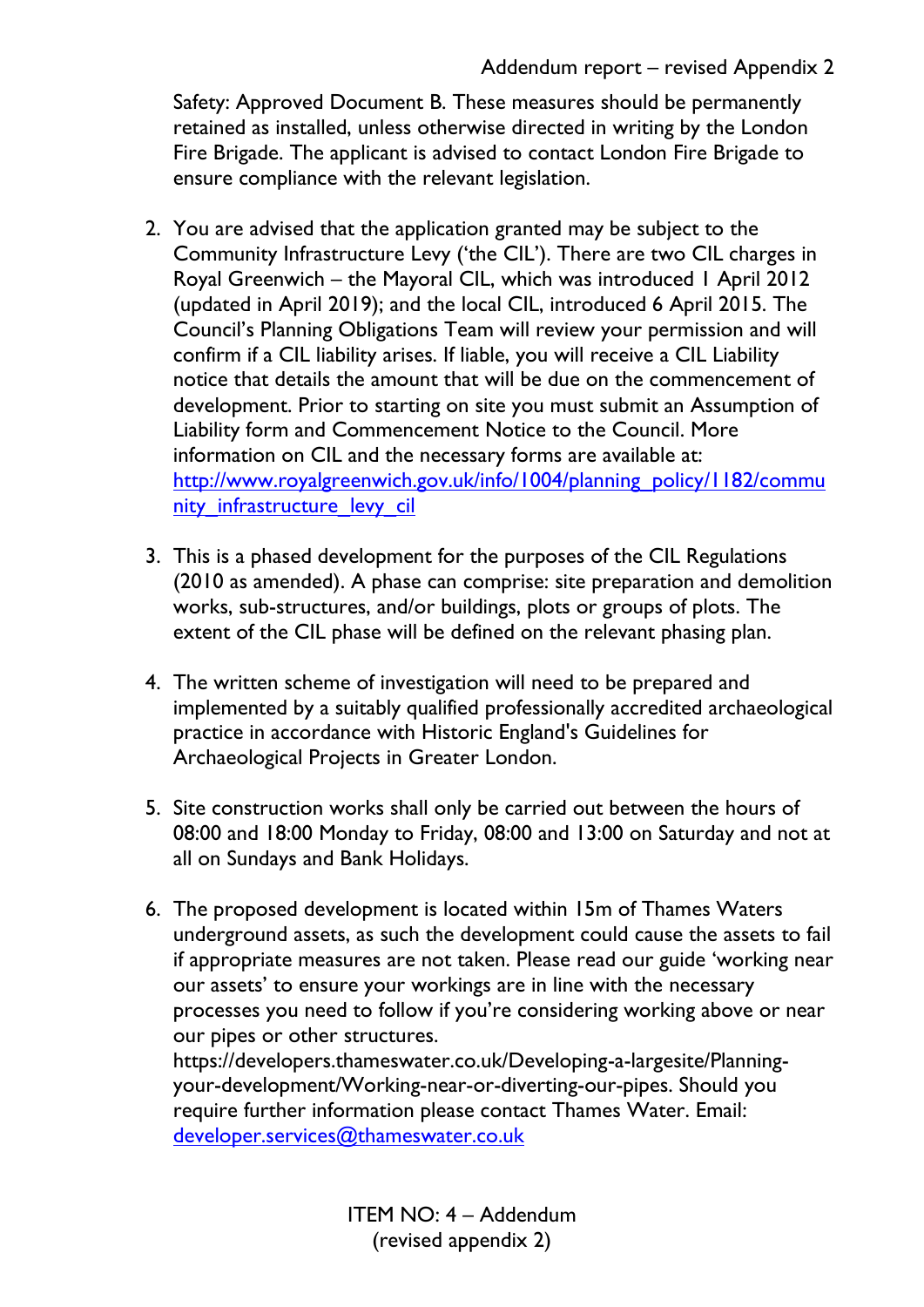- 7. Piling can result in risks to groundwater quality by mobilising contamination when boring through different bedrock layers and creating preferential pathways. Accordingly, it should be demonstrated that any proposed piling will not result in contamination of groundwater. If piling is proposed, a piling risk assessment must be submitted, written in accordance with the Environment Agency's guidance 'Piling and penetrative ground improvement methods on land affected by contamination: guidance on pollution prevention' (National Groundwater & Contaminated Land Centre report NC/99/73).
- 8. The applicant is advised that the implementation of the proposal will require approval by the Council of a Street naming & Numbering application. Details of how to do this and application forms are available on the Council's web site here, and you should contact Street naming and Numbering at naming-numbering@royalgreenwich.gov.uk.
- 9. The 'Demolition Phase' comprises: works of demolition, surveys, site clearance, works of archaeological or other ground investigation, the erection of fencing or hoardings, the provision of security measures and lighting, the erection of temporary buildings or structures associated with the development, the laying, removal or diversion of services, construction of temporary access, temporary highway works, and temporary estate roads.
- 10.The Council engages with all applicants in a positive and proactive way through specific pre-application enquiries and the detailed advice available on the Council's website. On this particular application, pre-application advice was provided, and positive discussions took place which resulted in further information being submitted during the application process.
- 11.Waste on site The CL;AIRE Definition of Waste: Development Industry Code of Practice (DoWCoP) (Version 2) provides operators with a framework for determining whether or not excavated material arising from site during remediation and/or land development works are waste or have ceased to be waste. Under the Code of Practice:
	- excavated materials that are recovered via a treatment operation can be reused on site providing they are treated to a standard such that they fit for purpose and unlikely to cause pollution
	- treated materials can be transferred between sites as part of a hub and cluster project formally agreed with the Environment Agency